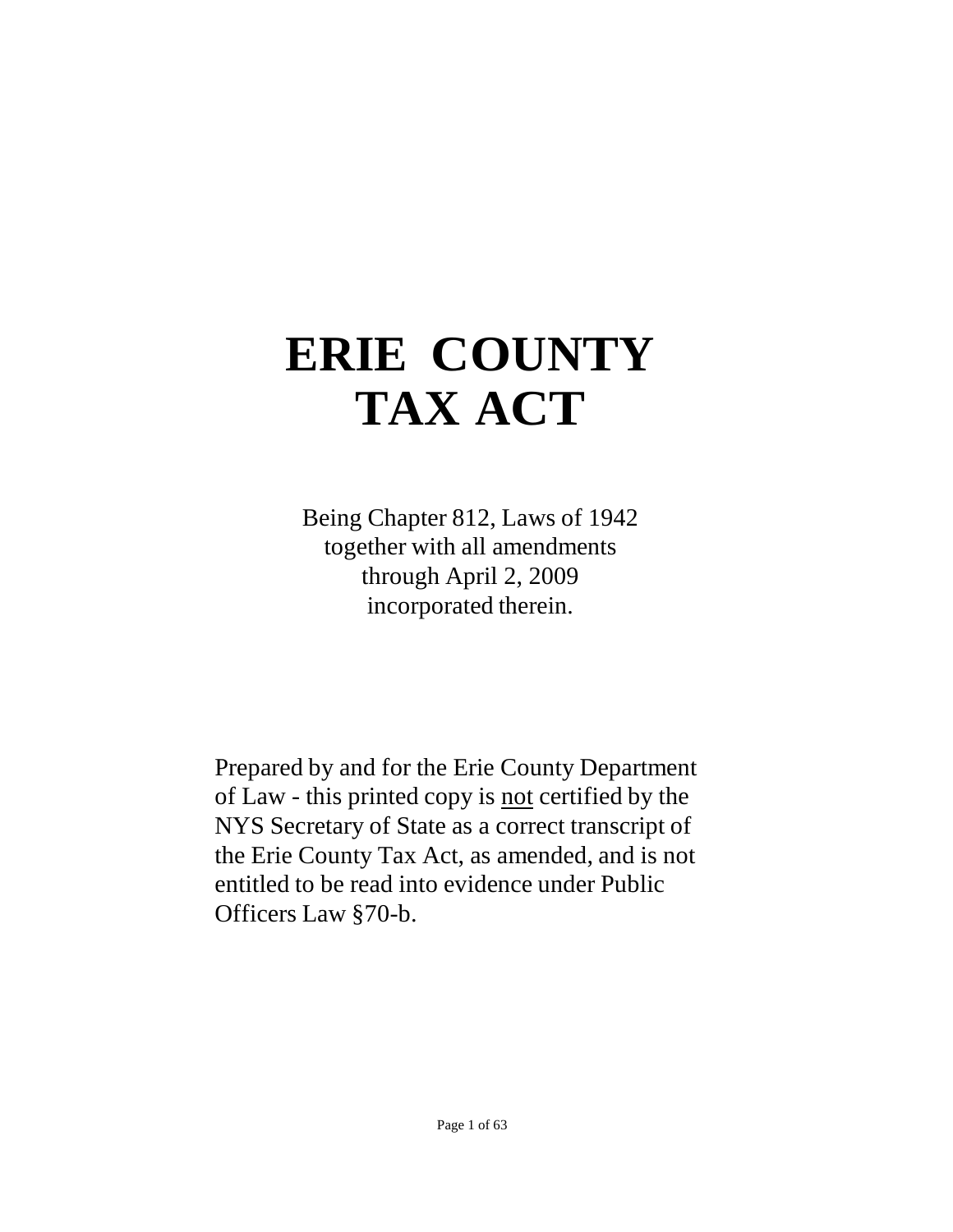AN ACT in relation to the assessment, levy and collection of taxes, including school district taxes in the county of Erie; to authorize and provide for the sale of lands for the nonpayment of taxes, and for the foreclosure of such lands; and repealing other acts inconsistent herewith, generally.

Being Chapter 812, Laws of l942; as Amended by Chapter 562, Laws of 1943; Chapters 131 and 789, Laws of 1944; Chapter 669, Laws of 1945; Chapter 767, Laws of 1949; Chapter 474, Laws of 1952; Chapters 760 and 878 [§§ 22 and 23 thereof], Laws of 1953; Chapter 627, Laws of 1956; Chapter 960 [§25 thereof], Laws of 1958; Chapter 733 [§14 thereof], Laws of 1959; Chapter 682, Laws of 1969; Chapter 981, Laws of 1973; Chapter 228, Laws of 1986; Chapters 288 and 289, Laws of 1993; Chapter 356, Laws of 1994; Chapters 130 and 131, Laws of 1995; Chapter 132, Laws of 1996; Chapter 439, Laws of 1997; Chapter 434, Laws of 1998; Chapter 390, Laws of 1999; Chapter 188, Laws of 2000; Chapter 8, Laws of 2006; Chapter 413, Laws of 2008.

Became a law May 12, 1942, with the approval of the Governor.

- Article I. Short title  $(\S 1-1.0)$ .
	- II. Definitions  $(\S 2-1.0)$ .
	- III. Assessment of real property (§§ 3-1.0 to 3-6.0).
	- IV. Levy of school district taxes (§§ 4-1.0 to 4-8.0).
	- V. Collection of school district taxes (§§ 5-1.0 to 5-15.0).
	- VI. Levy and collection of state, county and town taxes (§§ 6-1.0 to 6-26.0).
	- VII. Sale and redemption of lands (§§ 7-1.0 to 7-18.0).
	- VIII. Conveyance by tax deed (§§ 8-1.0 to 8-11.0).
	- IX. Foreclosure of tax liens (§§ 9-1.0 to 9-15.0).
	- X. Relevy of illegal or erroneous taxes (§§ 10-l.0 to 10-11.0).
	- XI. Foreclosure of tax liens by action in rem (§§ 11-1.0 to 11-28.0).
	- XII. Compromise and cancellation of taxes (§§ 12-1.0 to 12-10.0).
	- XIII. County Treasurer (§§ 13-1.0 to 13-6.0).
	- XIV. General Provisions (§§ 14-1.0 to 14-9.0).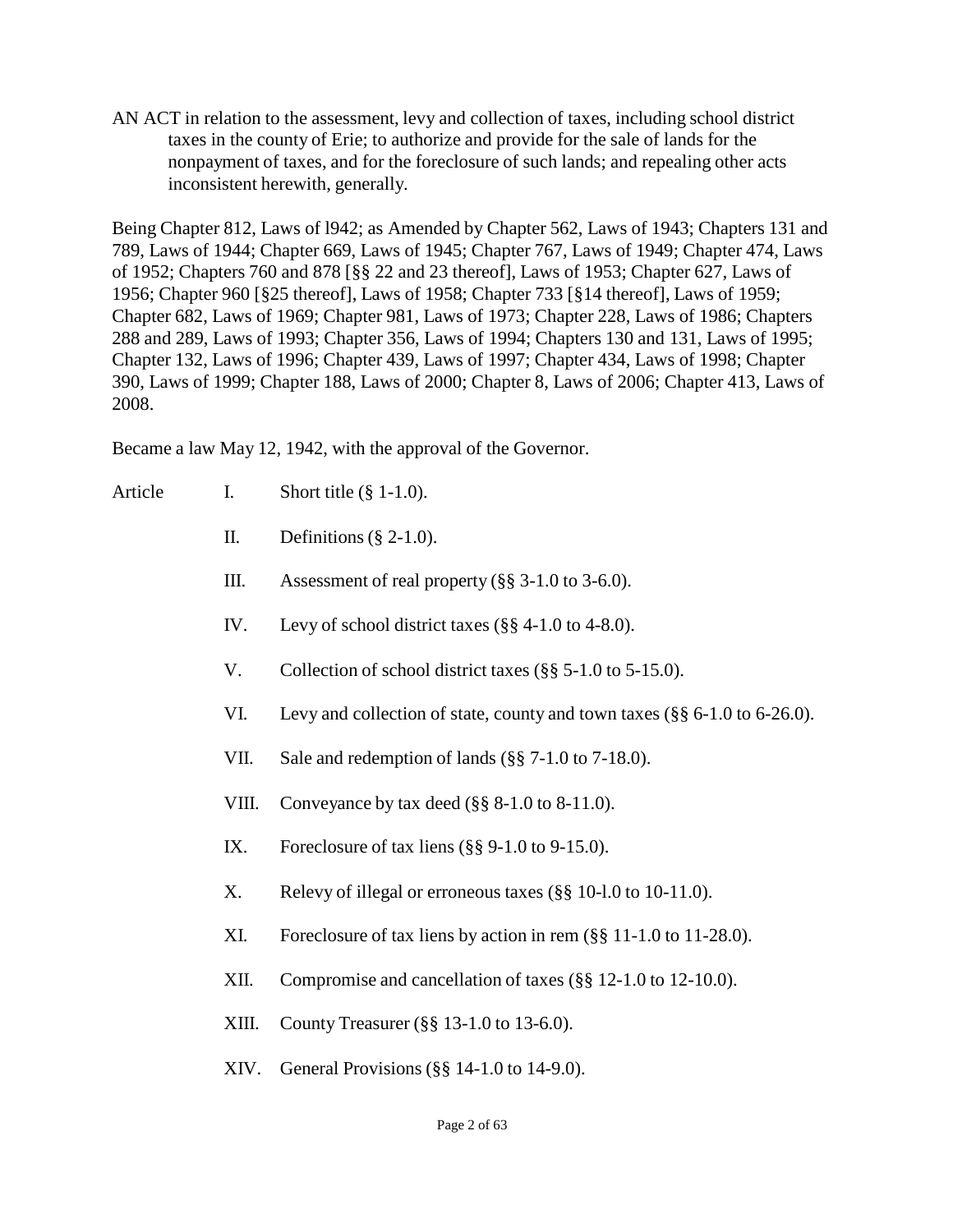## **ARTICLE I SHORT TITLE**

Section 1-1.0 **Short title.** This act shall be known and may be cited as "The Erie County Tax Act."

# **ARTICLE II DEFINITIONS**

§ 2-1.0 **Definitions.** As used in this act.

(a) The term "county" means the county of Erie as the same now is or may hereafter be constituted.

(b) The term "town" means each of the towns of the first and second class within the county of Erie and shall be interpreted to mean the cities of Lackawanna and Tonawanda.

(c) The term "school district" means so much of a school district as lies within the boundaries of the county of Erie except city school districts and such other school districts as are coterminous with the limits of any city or town and except so much of a city school district, as defined or created by the education law, as lies within the bounds of any city.

(d) The term "board of supervisors" means the board of supervisors of the county of Erie.

(e) The term "commissioner of finance" means the commissioner of finance of the county of Erie, and in respect of county taxes levied upon real property within the city of Buffalo, and of county and school district taxes unpaid on the rolls returned by the several collectors and receivers of taxes, the term means the collector of such county and school district taxes.

(f) The term "assessors" means the board of assessors or the single assessor in each of the towns within the county of Erie and of the city of Lackawanna; and in respect to the assessment of real property for state and county purposes, the term means the assessors of the city of Tonawanda and the city of Buffalo.

(g) The term "collector" or "receiver of taxes" means the tax collecting officer of each town in the county of Erie and the treasurer of the city of Lackawanna and the city of Tonawanda.

(h) The term "county assessment roll" means the assessment roll duly prepared by the assessors and the clerk of the board of supervisors for the levy, spread and collection of state, county, town and district taxes, either prior or subsequent to the final correction of such roll.

(i) The term "school district assessment roll" means such a duplicate part of the county assessment roll as is prepared by the assessors and the clerk of the board of supervisors for the levy, spread and collection of school district taxes, either prior or subsequent to the final correction of such roll.

(j) The term "tax roll" means the county assessment roll after the levy and spread thereon of the state, county, town and district taxes by the board of supervisors.

(k) The term "school district tax roll" means the school district assessment roll after the levy and spread thereon of the school district taxes against the taxable real property located within such school district.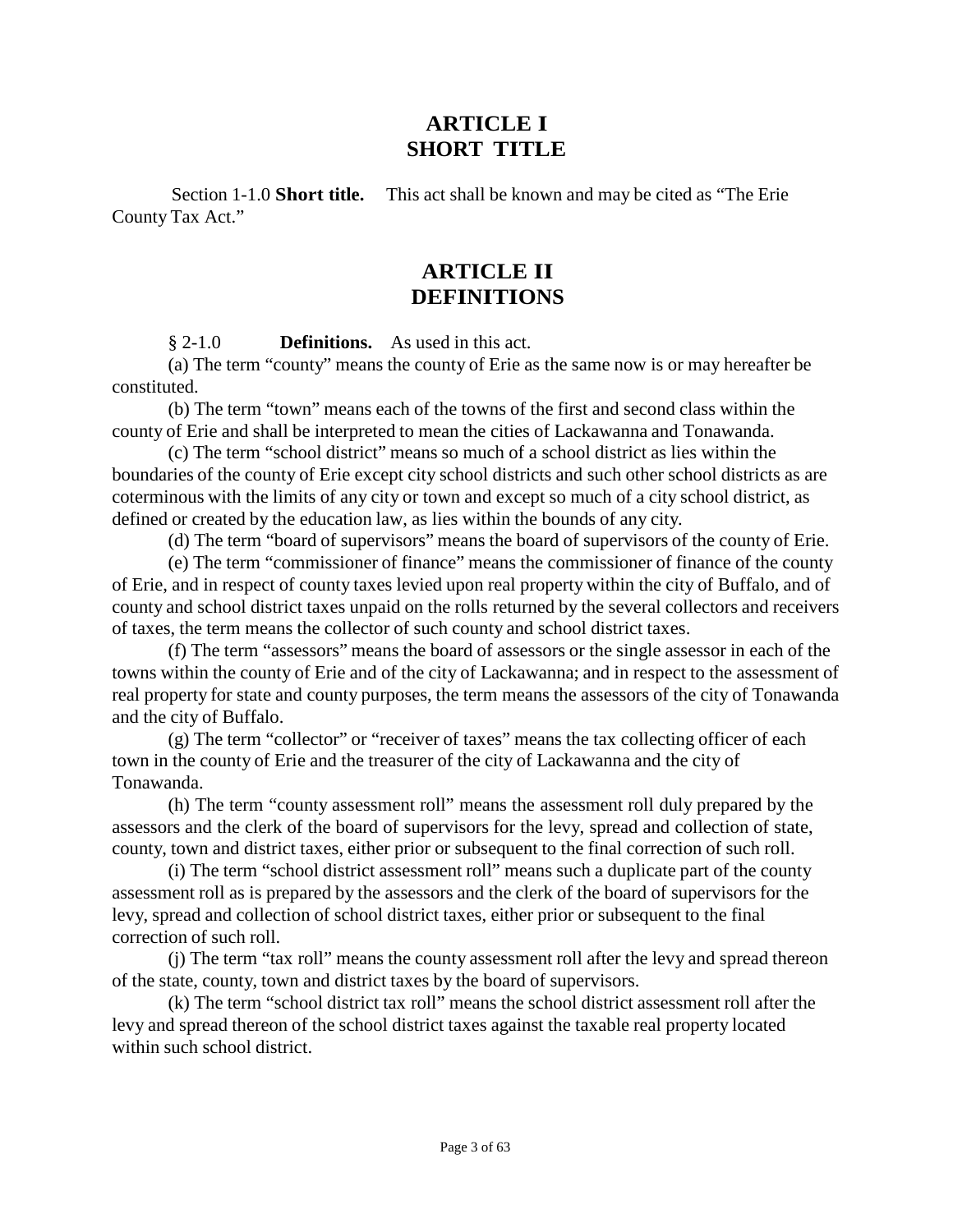(l) The term "taxes" as a noun means the taxes levied for all state, county, town and special district purposes by the board of supervisors.

(m) The term "school taxes" or "school district taxes" means the taxes levied for school district purposes against so much of the taxable real property within a school district as lies within the bounds of the county of Erie.

(n) The term "assessed valuation" means the appraised value of real property and of special franchises as the same appear upon the county assessment rolls and the school district assessment rolls, either prior or subsequent to the final correction of such rolls.

(o) The term "budget" with reference to school district means so much of the estimated expenditures of a school district as is to be raised by a tax on real property liable therefor.

(p) The term "village" means each of the villages within the county of Erie.

## **ARTICLE III ASSESSMENT OF REAL PROPERTY**

| Section 3-1.0 | Taxable status fixed.                                           |
|---------------|-----------------------------------------------------------------|
| $3 - 2.0$     | General law assessment to govern; limitations.                  |
| $3 - 2.1$     | Assistance in preparation of county assessment rolls.           |
| $3 - 2.2$     | Assistance in preparation of village and city assessment rolls. |
| $3 - 3.0$     | Completion of assessment roll, and notice thereof.              |
| $3-4.0$       | Notice of publication of assessment roll to non-residents.      |
| $3 - 5.0$     | Final completion.                                               |
| $3 - 6.0$     | County assessment official for fire district purposes.          |
|               |                                                                 |

§ 3-1.0 **Taxable status fixed** Notwithstanding the provisions of any other general, special or local law, the taxable status of all real property situated in the county of Erie shall be fixed on the first day of March of each year for state, county, town and school district tax purposes of the ensuing county, town, and school district fiscal year. This provision shall not apply to the cities of Buffalo, Lackawanna or Tonawanda.

§ 3-2.0 **General law of assessment of govern; limitations** Except as in this act provided, all of the provisions of law of the state of New York prescribing and affecting the mode of assessment of real property, shall apply to the assessment of real property in the county of Erie for state, county, town and school district tax purposes.

§ 3-2.1 **Assistance in preparation of county assessment rolls** In order to promote uniformity, accuracy and efficiency in the preparation of annual county assessment rolls, and notwithstanding the provisions of any other general, special or local law, the clerk of the board of supervisors is hereby authorized and empowered to furnish to any town board of assessors which requests the same, the information, data, clerical assistance and use of mechanical devices and tabulating machines employed by such clerk in the preparation of annual county tax rolls. Such assistance may include special descriptive symbols, designations and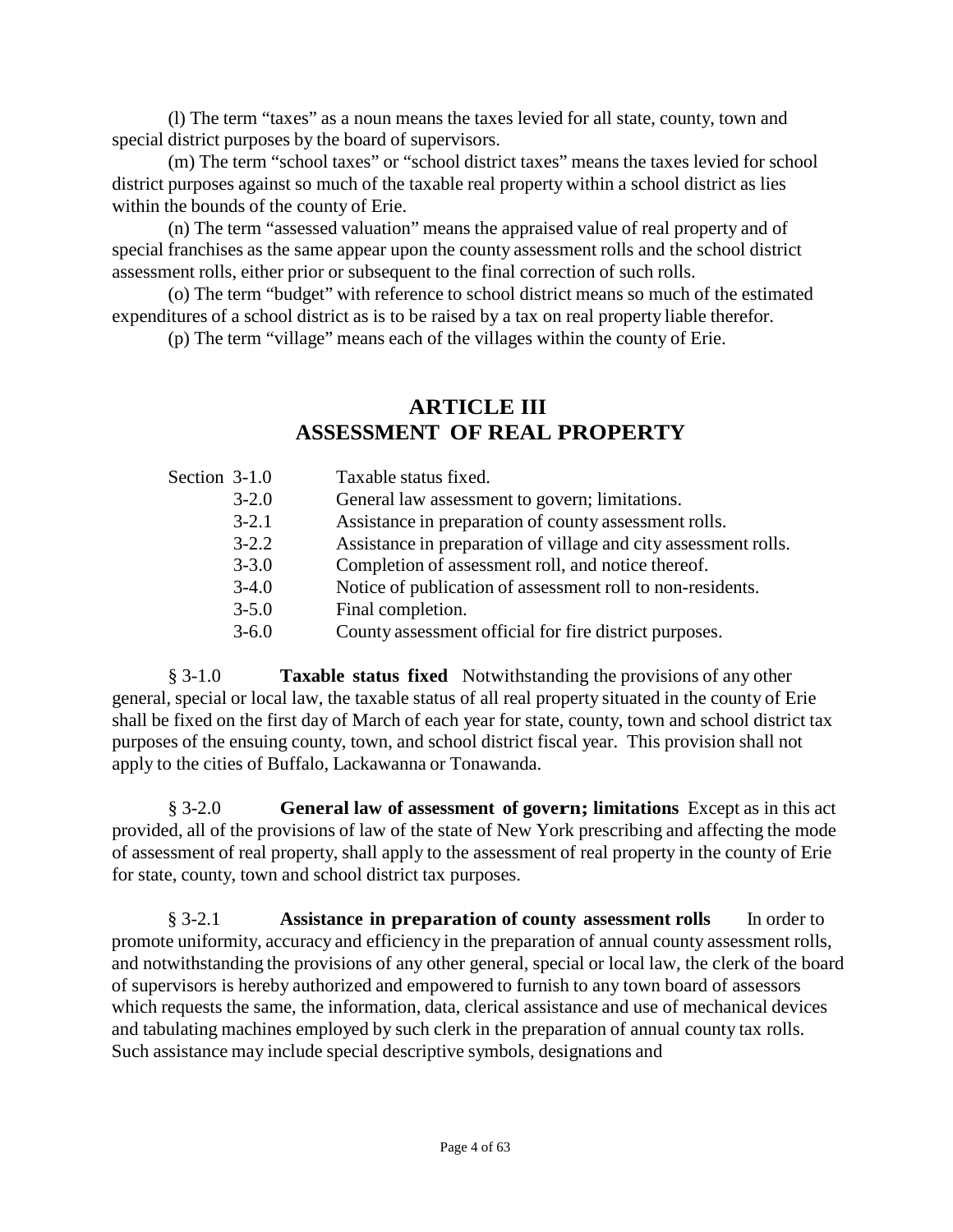codes to identify each parcel of real property in any such town, the furnishing of assessment roll forms upon which such clerk may imprint, by the use of mechanical means or tabulating machines, such assessment information as may be available to him, including, but not restricted to, the data contained upon the last preceding assessment roll of such town. The furnishing of such assistance by such clerk shall in no manner affect or modify the powers and duties vested in or imposed upon boards of assessors by this or any other law relating to the assessment of real property, the verification of assessment rolls, the final completion thereof, the hearing of grievances, the publication and posting of notices and relating to all requirements ensuing the preparation of assessment rolls. When finally completed and verified by the board of assessors such assessment rolls shall be deemed in all respects to be the annual assessment rolls prepared by the boards of assessors as in this and in all other laws defined and provided.

§ 3-2.2 **Assistance in preparation of village and city assessment rolls.** Notwithstanding the provisions of any other general, special or local law, the county of Erie and the villages and cities located within such county may, pursuant to resolution of their respective governing bodies, enter into agreements with each other with respect to the preparation of annual village or city assessment rolls by the county. Such agreement shall provide for the payment by such village or city to the county of the actual expense incurred by the county for the materials used and labor furnished in the preparation of such assessment rolls, and may provide that such assessment rolls shall be prepared by mechanical devices. No provision of this section or of any agreement made pursuant thereto shall in any manner affect, modify or enlarge the duties and powers imposed upon or vested in the board of assessors of any such village or city by any law relating to the determination of assessed valuations of real property by such board, the verification and final completion of such assessment rolls by such board, the publication and posting of notices and the hearing of grievances, and all other matters and requirements of law ensuing and following the preparation of annual assessment rolls. When finally completed and verified by the village or city board of assessors, and upon due compliance with the provisions of law pertaining thereto, such assessment rolls shall be deemed in all respects to be annual village or city assessment rolls prepared by the village or city board of assessors as defined and provided in any law applicable and appertaining thereto.

§ 3-3.0 **Completion of assessment roll, and notice thereof** The board of assessors shall complete the assessment roll for the ensuing fiscal year on or before the first day of May. The form of such roll shall be as prescribed by law and shall provide, among others, a separate column therein headed "unpaid school taxes". The board of assessors shall make a copy of such assessment roll which shall be left with one of their number, and shall forthwith cause a notice to be conspicuously posted in three or more public places within the town, stating that they have completed the assessment roll and that a copy thereof has been left with one of their number at a specific place where it may be seen and examined by any person until the fourth Tuesday of May next following and that on that day they will meet at a time and place specified in the notice to review their assessments. During such time the assessor with whom the roll is left shall submit it to the inspection of every person applying for that purpose. Publication of such notice once in any newspaper having a general circulation within the town may be made in place of such posting.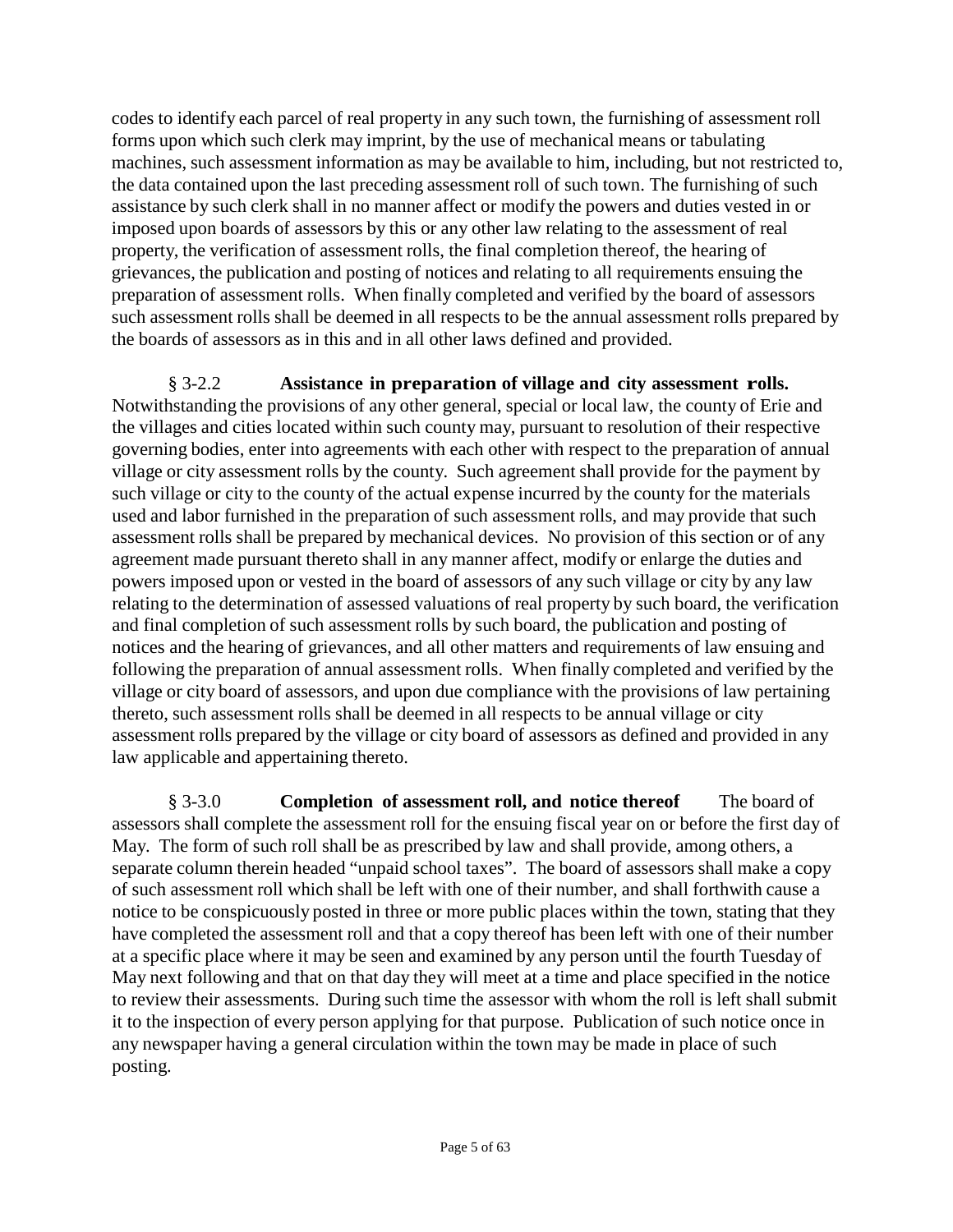§ 3-4.0 **Notice of publication of assessment roll to non-residents.** Between the first and sixth days of May the board of assessors shall mail a copy of the notice prescribed by section 3-3.0 to each non-resident corporation and person who has filed a written demand therefor with the town clerk on or before the fifteenth day of the preceding April. In addition to the matters included in such notice pursuant to section 3-3.0, such notice shall also specify each parcel of land assessed to such non-resident corporation or person and the assessed valuation thereof. Upon application made before the third Tuesday of May by any such owner of real estate, the assessors shall fix a time subsequent to the third Tuesday in May but not later than the fourth Tuesday of May, for a hearing to review their assessment.

§ 3-5.0 **Final completion.** The assessment roll shall be finally completed, verified and filed with the town clerk in accordance with the provisions of the state real property tax law, on or before the first day of July in each year.

§ 3-6.0 **County assessment official for fire district purposes.** The valuations, real property descriptions and other pertinent data contained in the annual county assessment roll shall be used for the purpose of annually levying and collecting taxes for fire district, fire protection or similar purposes. It shall be the duty of each town board of assessors to annually certify to the clerk of the board of supervisors the amount to be raised for each fire district, fire protection or similar district, together with an accurate reference to the real property against which a tax for such purpose is to be levied, spread and collected. No formal or purported copy of an assessment roll prepared by any agency other than a the town board of assessors shall be recognized or used by the clerk of the board of supervisors for the purposes referred to in this section. The expenses, if any, incurred by any town in carrying out the provisions of this section shall be a proper charge against the district on whose behalf such taxes are levied and shall be paid by such district to such town immediately after such taxes shall have been collected.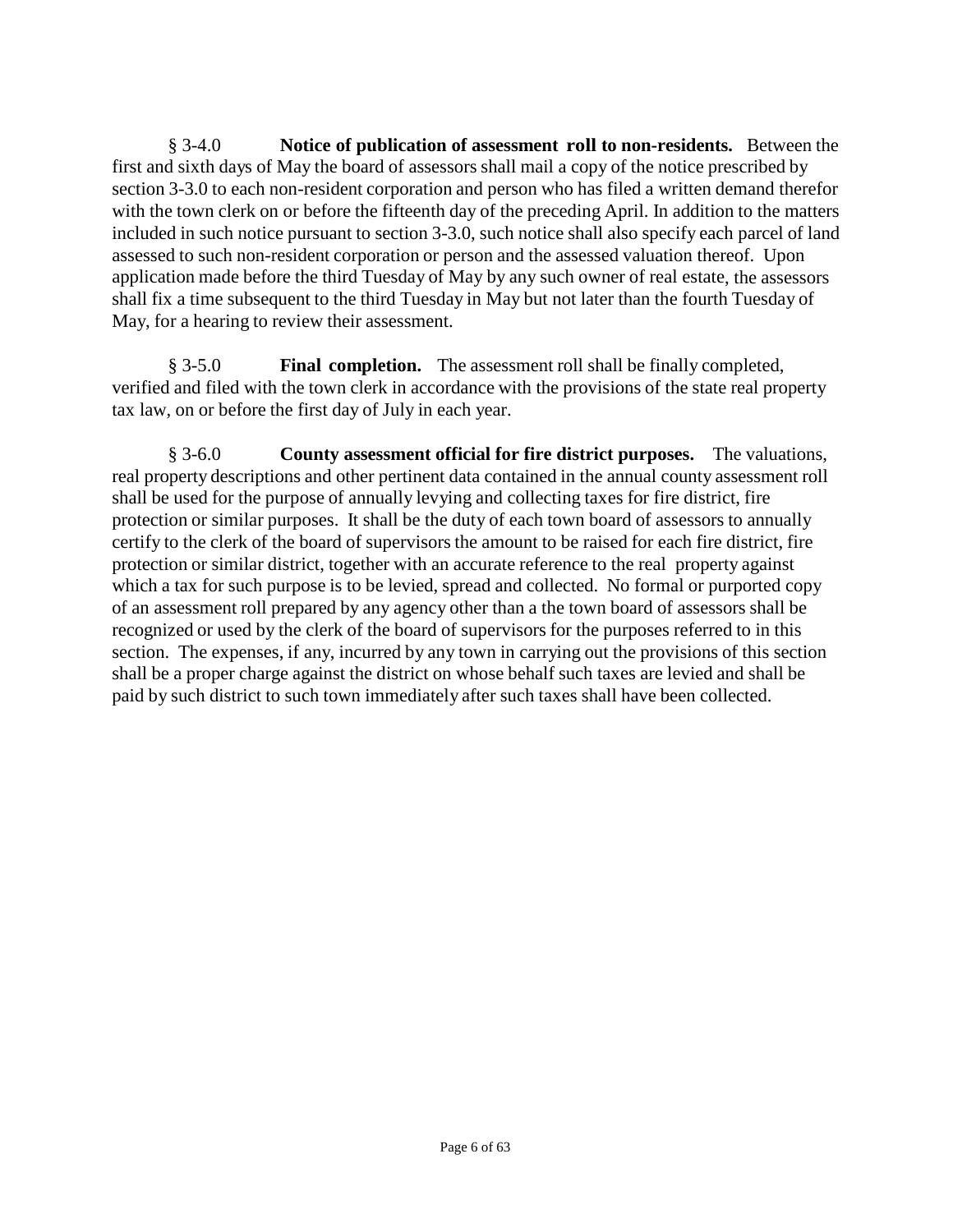# **ARTICLE IV LEVY OF SCHOOL DISTRICT TAXES**

| Section 4-1.0 | County assessment official for school district purposes.                                                      |
|---------------|---------------------------------------------------------------------------------------------------------------|
| $4 - 2.0$     | Certification of assessed valuations to school districts.                                                     |
| $4 - 3.0$     | Certification of school budgets and tax rates; school taxes to be<br>spread by clerk of board of supervisors. |
| $4 - 3.1$     | Cost of creating school district roll to be charged to respective<br>school districts.                        |
| $4 - 4.0$     | Levy of school district taxes.                                                                                |
| $4 - 5.0$     | Lien of school district taxes.                                                                                |
| $4 - 6.0$     | Delivery of school district tax roll and warrant.                                                             |
| $4 - 7.0$     | Date of delivery of school district tax rolls.                                                                |
| $4 - 8.0$     | City School Districts.                                                                                        |

§ 4-1.0 **County assessment official for school district purposes.** The assessment annually made and completed as the county assessment roll, shall be the assessment for school district purposes. It shall be the duty of the board of assessors of each town, prior to the first day of August to prepare a separate assessment roll of property situated within the school district or districts in such town, which separate assessment roll shall be copied from the assessment roll just completed and shall be made on forms furnished by the Erie county legislature. Such roll may be prepared pursuant to the provisions of section 3-2.1 of this act, shall be verified by the board of assessors as in section 3-5.0 provided and shall be used for school district purposes. Such school district assessment roll shall contain all of the assessment information contained in the county assessment roll and shall also have a ruled column headed "school district taxes", and the amount of the annual school tax shall be spread upon such roll in such column as in this act provided.

§ 4-2.0 **Certification of assessed valuations to school districts.** As soon as such assessors shall have finally completed and verified the county assessment roll, and prior to the first day of August in each year, such assessors shall certify to the board of education, board of trustees or sole trustee of each school district affected by such assessment roll, the total assessed valuation of real property, including special franchises, subject to taxation within such school districts. Equalization of real property valuations within joint school districts shall be made in conformity with the provisions of the state education law as the same now exists or may from time to time be amended.

§ 4-3.0 **Certification of school budgets and tax rates; school taxes to be spread by clerk of Erie county legislature.** After the lawful authorities in each school district shall have adopted their school budget and fixed the amount of taxes to be raised therein for such school district in the manner provided by law, the board of education, board of trustees, or the sole trustee of such school district, shall determine and fix the rate on each one thousand dollars of assessed valuation of taxable real property therein, necessary to raise the total amount of the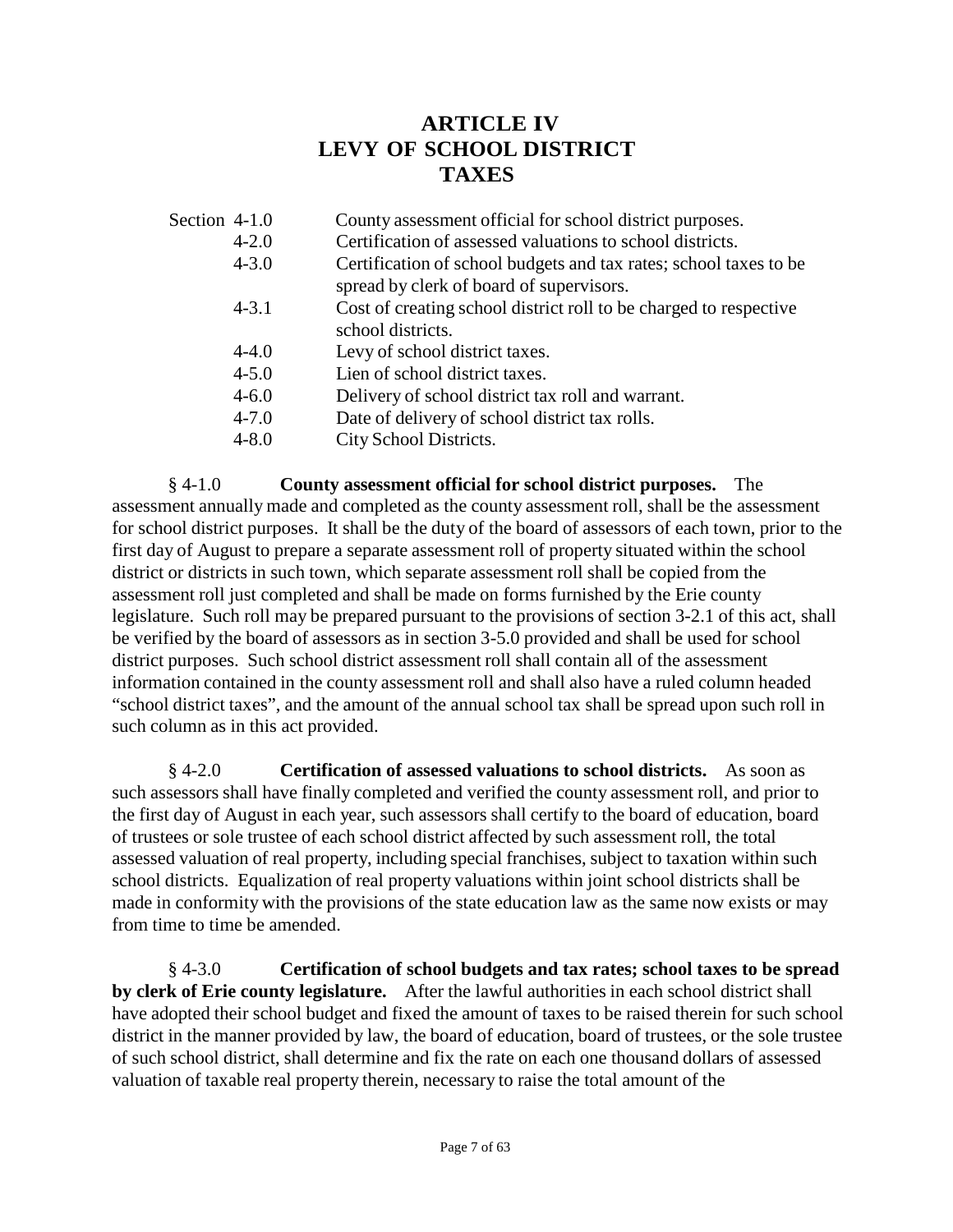budget of such school district based upon the assessed valuations certified by the assessors. They shall direct that the amount of such budget be raised by tax in such school district and shall, prior to the tenth day of August of each year, certify to and file with the clerk of the Erie county legislature such budget and such tax rate, together with certified copies of all resolutions in connection therewith. Thereupon such clerk shall forthwith spread against each parcel of taxable real property upon such school assessment roll, at the tax rate certified to him, the amount of the school tax for the school year. The provisions of this section relating to the spreading of the annual school district taxes by the clerk of the Erie county legislature shall not apply to the school districts situated in the town of Tonawanda, but the duty of spreading such school district taxes shall devolve upon the assessor of such town. The assessor of the town of Tonawanda shall on or before the tenth day of August of each year deliver such roll to the clerk of the Erie county legislature.

§ 4-3.1 **Cost of creating school district roll to be charged to respective school**  districts. The actual cost to the county of procuring and furnishing the forms for school district assessment rolls to the respective boards of assessors as provided by section 4-1.0 of this act, and the actual cost per item of spreading the school district taxes upon the various school district tax rolls shall be apportioned and charged to the respective school districts benefitted by such labor and material. The clerk of the Erie county legislature shall on or before the first Tuesday of October in each year certify to the Erie county legislature the total actual cost for material furnished and labor performed in the making and spreading of such school district tax rolls together with his apportionment thereof to each school district benefitted thereby; and the Erie county legislature shall thereupon and on or before the first Tuesday of December in each year determine the proper apportionment to be charged to each school district benefited thereby. The commissioner of finance shall thereafter and on or before the tenth day of March in each year file with each such school district a statement of the amount so apportioned to such school district and the amount so apportioned to and payable by the school district shall be included in the next ensuing annual budget of such school district and raised by tax upon all taxable real property therein in the manner provided in this act for the levying and raising of school district taxes, and when collected such amount shall be paid by the school treasurer to the commissioner of finance. In the event of a default in such payment by such school district, the county shall be entitled to proceed to satisfy such claim as in section 12-10.0 of this act provided.

§ 4-4.0 **Levy of school district taxes.** The clerk of the board of supervisors shall complete the extension of taxes for school district purposes upon such school district assessment roll and shall deliver such roll, together with the certified copy of the school budget, tax rate and resolutions to the board of supervisors on or before the first day of September in each year. The board of supervisors shall on the first Tuesday of September in each year, levy the taxes so extended for such school district purposes and thereupon such school district assessment roll shall become and be the school district tax roll. The clerk of the board of supervisors shall cause such school district budget, tax rate and resolutions to be printed in the journal of the proceedings of the board of supervisors.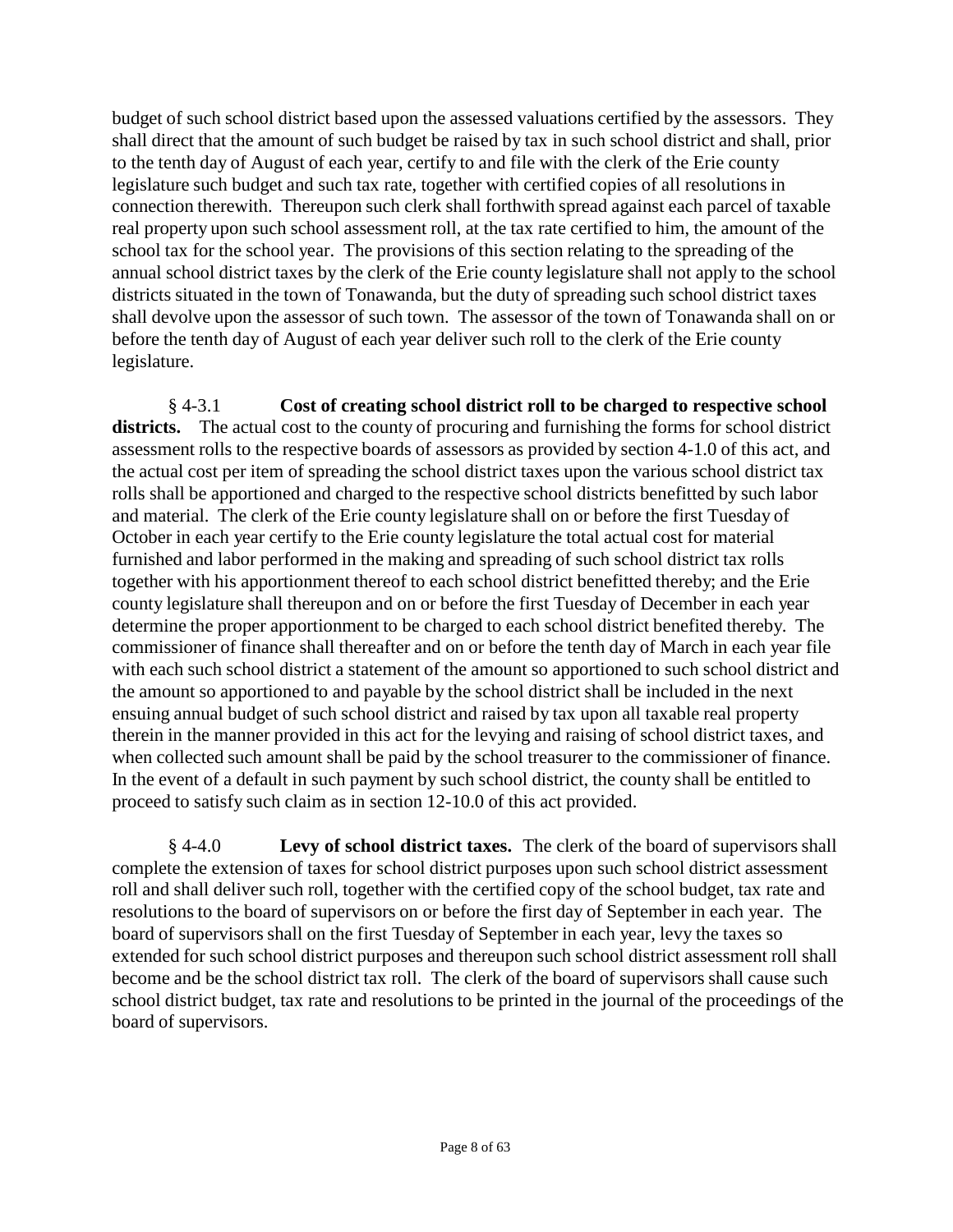§ 4-5.0 **Lien of school district taxes.** All such school taxes shall be and become liens on the real estate affected thereby and shall be construed and deemed to be charged thereon on the first day of September of the year of their levy, and shall remain such liens until paid.

§ 4-6.0 **Delivery of school district tax roll and warrant.** After the Erie County legislature shall have duly levied the school district taxes, a warrant, under seal of the county and signed by the chairman and clerk of such legislature shall be annexed to the school district tax roll, commanding the school district tax collector, the collector of taxes, the treasurer of the city of Lackawanna, or the receiver of taxes, as the case may be, and after him the commissioner of finance as herein provided, to collect from the several persons and on the properties named and described in such tax roll, the several sums mentioned therein opposite their respective names or properties as the school tax, together with the fees, penalties and interest charges as herein set forth.

§ 4-7.0 **Date of delivery of school district tax rolls.** Such school district tax rolls shall be delivered to the supervisor of each town and to the supervisor of the city of Lackawanna, and shall be by him delivered to the school district tax collector, the collector or receiver of taxes on, or as soon after, the date of the levy of the taxes thereon as is practicable, but in no event later than the tenth day of September ensuing the date of levy.

§ 4-8.0 **City School Districts.** Except as otherwise provided by the education law, the provisions of article four shall not apply to any city school districts as in this act defined.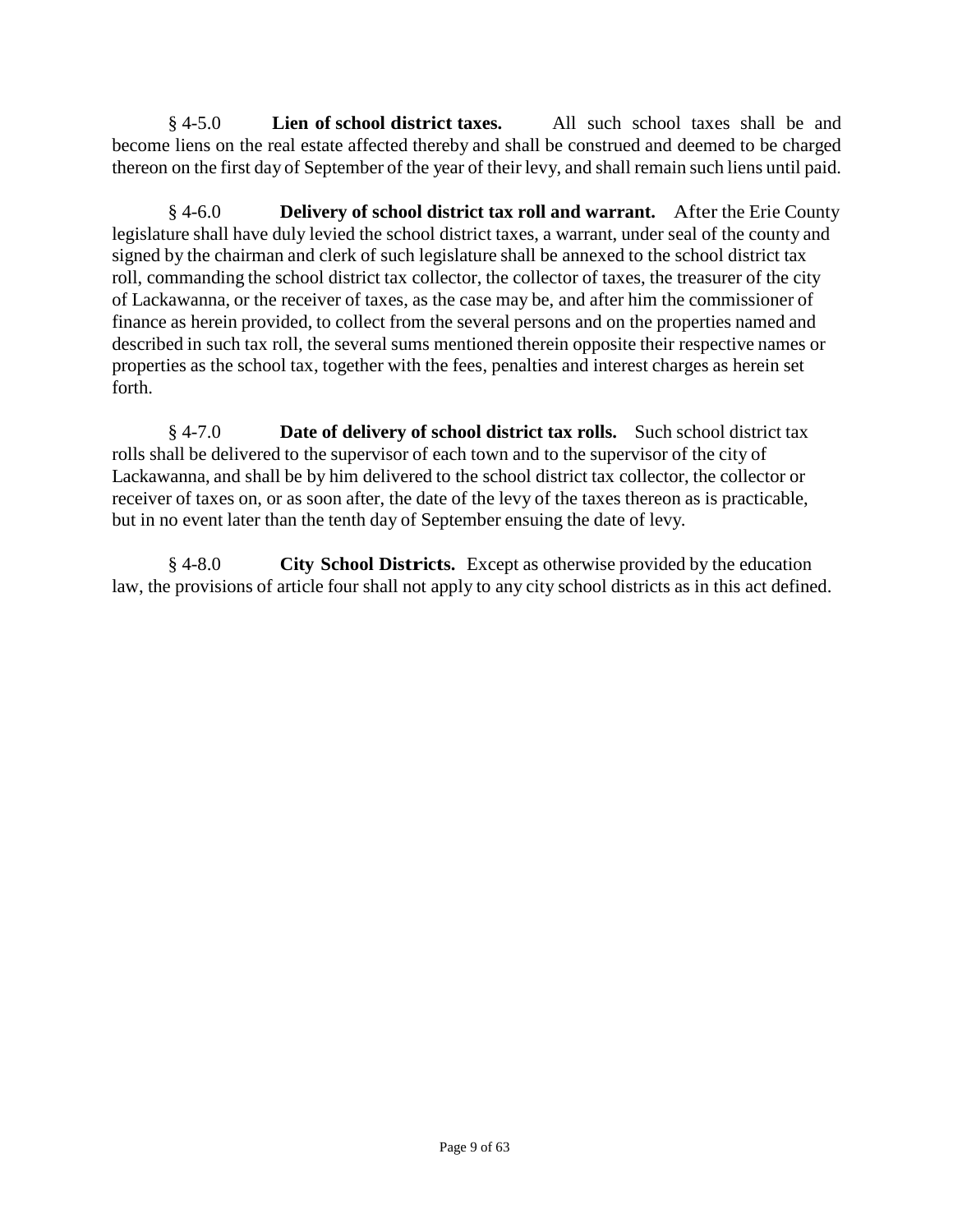# **ARTICLE V COLLECTION OF SCHOOL DISTRICT TAXES**

- Section 5- 0.0 School district may elect method of collection.
	- 5- 0.1 Duties of school district tax collector.
	- 5- 0.2 Method of election; certification.
	- 5- 0.3 Election irrevocable for two years.
	- 5- 0.4 Revocation of election.
	- 5- 0.5 Fees of school district collector.
	- 5- 1.0 Notice of collection of school district taxes.
	- 5- 2.0 Fees and penalties on school district taxes.
	- 5- 3.0 Disposition of fees, penalties and interest on school district taxes.
	- 5- 4.0 Payment of school district tax moneys by collector.
	- 5- 5.0 Receipt for school district taxes.
	- 5- 5.1 Tax bills to be prepared by clerk of board of supervisors.
	- 5- 6.0 Liability of town.
	- 5- 7.0 Fees, penalties and interest not to be waived.
	- 5- 8.0 School district tax collection in the city of Lackawanna.
	- 5- 9.0 Transcript of uncollected school district taxes.<br>5-10.0 Certification of unpaid school taxes to Frie count
	- 5-10.0 Certification of unpaid school taxes to Erie county legislature.
	- 5-11.0 Payment by county to school districts.
	- 5-12.0 Uncollected school district taxes belong to the county.
	- 5-13.0 Collection by commissioner of finance.
	- $5-14.0^*$  \*[so in original]
	- 5-15.0 Partial payments of current year school district taxes

§ 5-0.0 **School district may elect method of collection.** Any district, the taxes for which are collected by a school district tax collector as of the date this act takes effect may, as to school district taxes levied upon real property located within Erie county, elect that such school district taxes be collected by the town collector or receiver of taxes pursuant to the provisions of this article; and where such election is made, school district taxes shall thereupon be collected by the town collector or receiver of taxes as prescribed in this article.

§ 5-0.1 **Duties of school district tax collector.** In the event that a school district does not elect that such school district taxes be collected by such town collector or receiver of taxes, or if it revokes or rescinds, as herein provided, any such election, then all of the provisions of this act relating to the collection of school district taxes by a town collector or receiver of taxes shall apply to and govern the collection of such taxes by the school district tax collector, and he shall perform all the duties and fulfill all the conditions now prescribed and imposed by law upon a school district tax collector. The warrant to collect school district taxes prescribed by section 4- 6.0 of this act shall be addressed to him and he shall receive the school district tax roll as prescribed by section 4-7.0 of this act and shall carry out all the duties imposed by this article upon a town collector or receiver of taxes.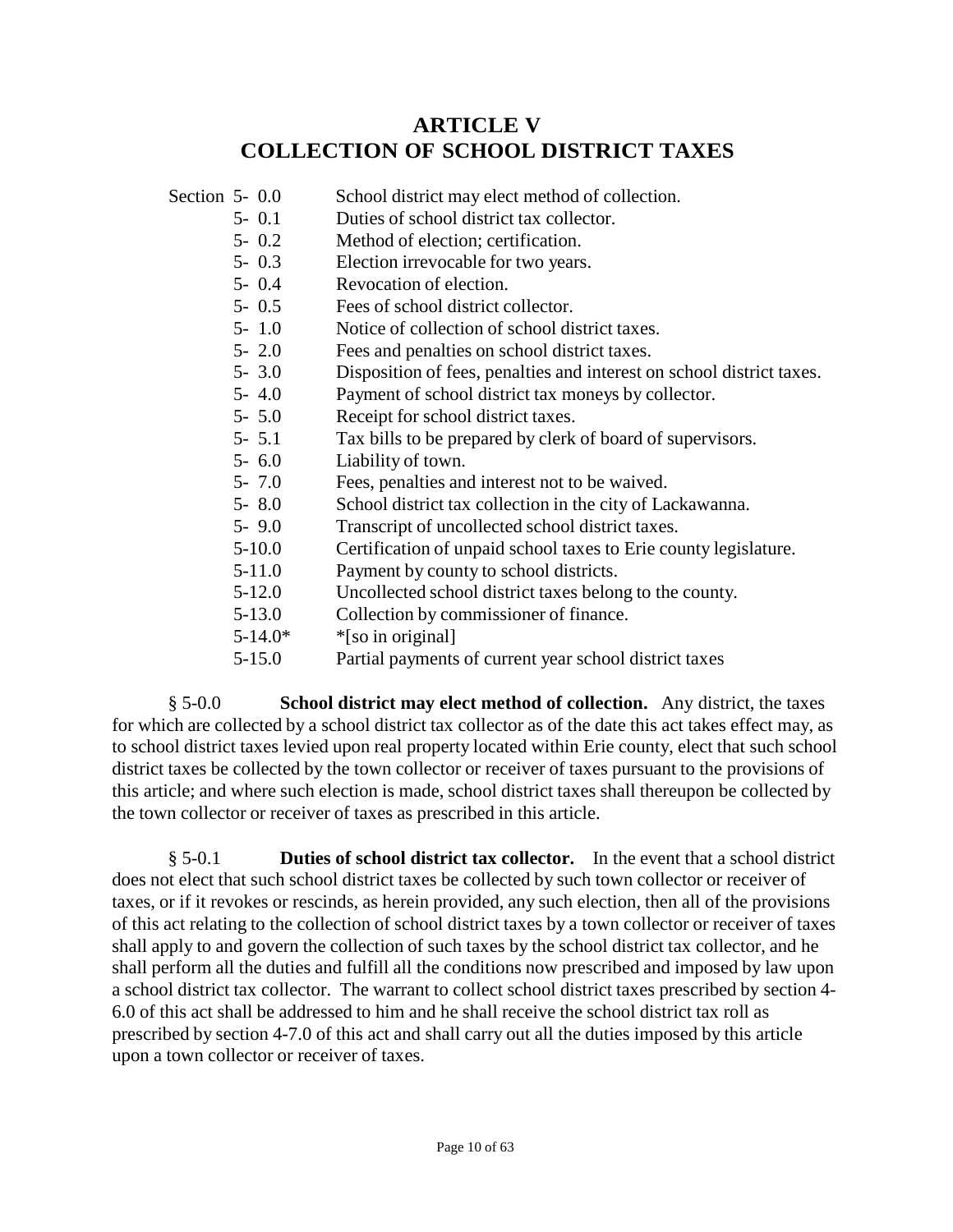§ 5-0.2 **Method of election; certification.** The election under section 5-0.0 shall be made at any annual meeting of the school district and when such election is made it shall be certified by the clerk of the school district to the town clerk and to the clerk of the board of supervisors on or before the first day of September following such school district meeting, and it shall be spread upon the record or minutes of the proceedings of the town board and the board of supervisors.

§ 5-0.3 **Election irrevocable for two years.** Where a school district elects that such district taxes be collected by the town collector or receiver of taxes, such election and method of collection shall continue in full force and effect for a period of two calendar years from the date of the annual meeting at which such election was made.

§ 5-0.4 **Revocation of election.** Such school district may, at the second annual district meeting following the annual district meeting at which such election is made, elect to revoke and rescind its election that its school district taxes be collected by the town collector or receiver of taxes, and such revocation or rescission shall be certified by the clerk of such school district to the town clerk and the clerk of the board of supervisors on or before the first day of September following such school district meeting; and the same shall be spread upon the record or minutes of the proceedings of the town board and the board of supervisors. But no such revocations or rescission shall in any manner invalidate, rescind or revoke any act done, liability imposed or right accrued whether the same be contingent, inchoate or consummate, or any suit, proceeding or prosecution had or commenced or any penalty incurred prior to the effective date of such revocation or rescission.

§ 5-0.5 **Fees of school district collector.** The school district tax collector shall be entitled to receive and retain the collection fees now provided by the education law and no town board or common council shall have the power to waive any part of such collection fee unless the school district taxes are collected by the town collector or receiver of taxes.

§ 5-1.0 **Notice of collection of school district taxes.** Each collector or receiver of taxes upon receiving such school district tax roll and warrant, shall forthwith cause to be published once, in a newspaper having a general circulation in the town, a notice that the school district tax roll (specifying and describing the school district) and warrant, has been received by him, specifying the date of such receipt, and that all persons and corporations named therein are required to pay their school district taxes at his office on or before the fifteenth day of October next ensuing, and that he will attend at the places and times specified in such notice to receive such district taxes as herein provided. Such notice shall incorporate the scale of penalties herein provided. In the event that there is no newspaper having a general circulation is such town, such notice shall be given by posting copies thereof in five conspicuous places within such town, calculated to give general notice to the taxpayers therein.

§ 5-2.0 **Fees and penalties on school district taxes.** (a) All such school district taxes shall be due and payable within ten days after the receipt of the school district tax roll by the collector or receiver of taxes, and if paid on or before the fifteenth day of October next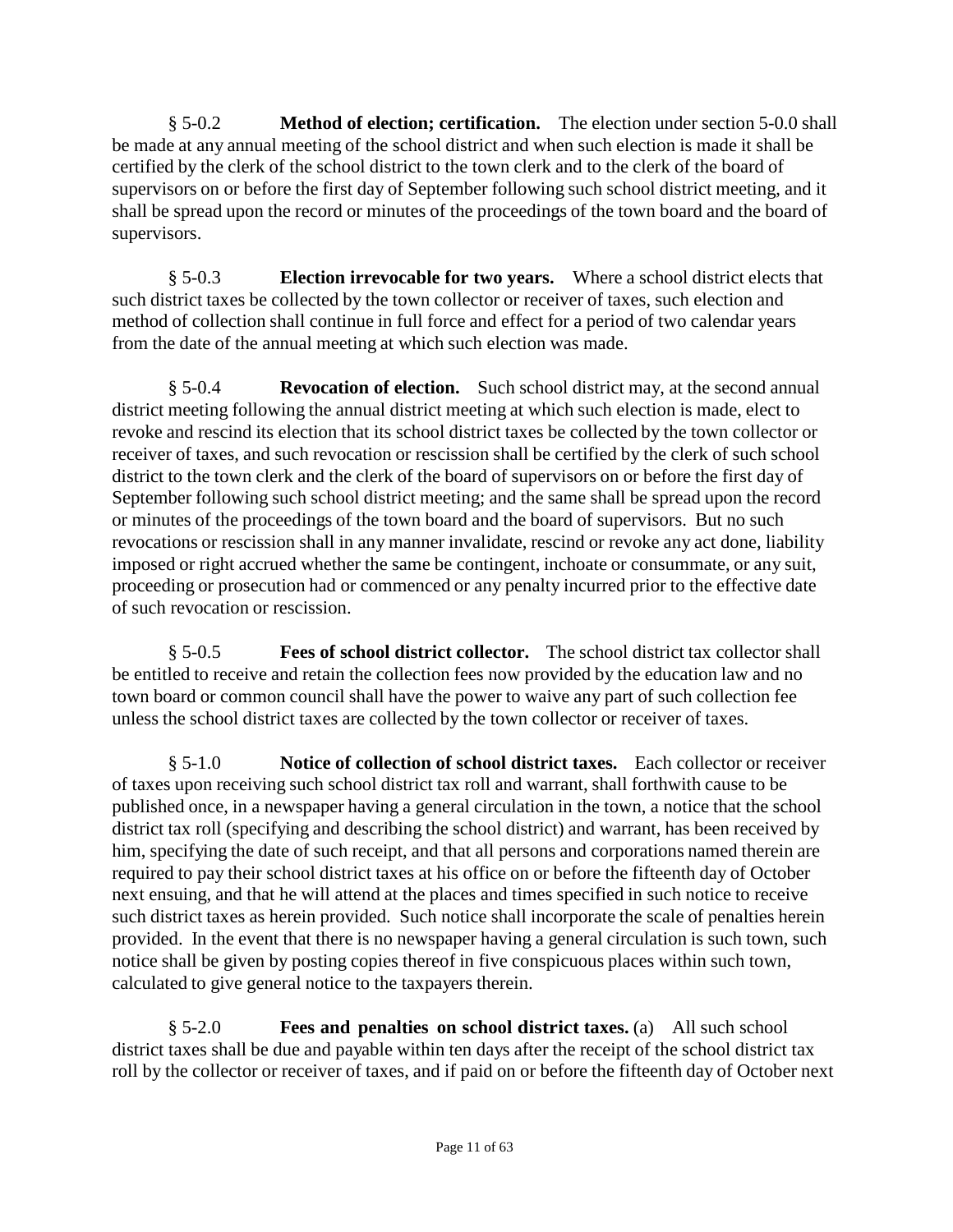ensuing the levying of such taxes, it shall be received, together with a fee of one and one-half per centum unless such fee is waived by resolution of the town board, or the common council of the city of Lackawanna. If paid after October fifteenth and before November first, seven and one-half centum shall be added to and collected with such school district taxes; if paid on November first and before December first, nine per centum shall be added. Whenever the last day to pay school district taxes without a penalty or with a stated penalty, as hereinbefore or hereinafter provided, falls on a Sunday or legal holiday, such taxes may be paid on the next business day succeeding such Sunday or legal holiday without incurring any additional penalty.

(b) Notwithstanding the provisions of any other general, special or local law, rule or regulation to the contrary, the collector or receiver of taxes is authorized to accept partial payments to be applied toward current fiscal year taxes.

(c) Each such partial payment shall be allocated and proportionally applied against the unpaid current fiscal year taxes on the one hand, and the fees, penalties and interest charges accrued thereon on the other, as of the date of the partial payment, in the proportions, respectively, which the unpaid taxes and the accrued fees, penalties and interest charges bear to the aggregate amount of the unpaid current fiscal year taxes and the fees, penalties and interest charges accrued thereon.

(d) Except in the reduction of the unpaid amount of current fiscal year taxes or liens, the provisions of this section and the receipt of the partial payments authorized hereunder shall not impair or otherwise affect the creation and continuing existence of any lien for unpaid taxes in favor of the county, the authority of the county to sell tax certificates, to issue or take a tax deed to any real property affected by a tax certificate or to prosecute an action to foreclose or otherwise enforce collection of any such tax sale certificate or lien for unpaid taxes.

§ 5-3.0 **Disposition of fees, penalties and interest on school district taxes.**  All moneys representing fees, penalties and interest collected as part of any school district tax pursuant to the provisions of this act, shall be accounted for and disposed of as follows:

In all cases where such school district taxes are being collected by a collector or receiver of taxes under his warrant, the first seven and one-half per centum penalty chargeable and collected for tardy payment of such taxes, shall be considered as a fee for collection, and such fee of seven and one-half per centum shall be retained by such collector or receiver of taxes and shall be by him disposed of according to law. In all cases where, pursuant to this act, more than seven and one-half per centum penalty is chargeable and collected with such school district taxes by such collectors and receivers of taxes, such penalty charged and collected in excess of such seven and one-half per centum shall be considered as interest on such school district taxes and when so collected shall, if such school district taxes be collected prior to the first day of December, be accounted for and paid over to the school district.

§ 5-4.0 **Payment of school district tax moneys by collector.** School district taxes received by the collectors and receivers of taxes pursuant to their warrants, shall be accounted for and paid over to each school district at such times and in such manner as prescribed by law.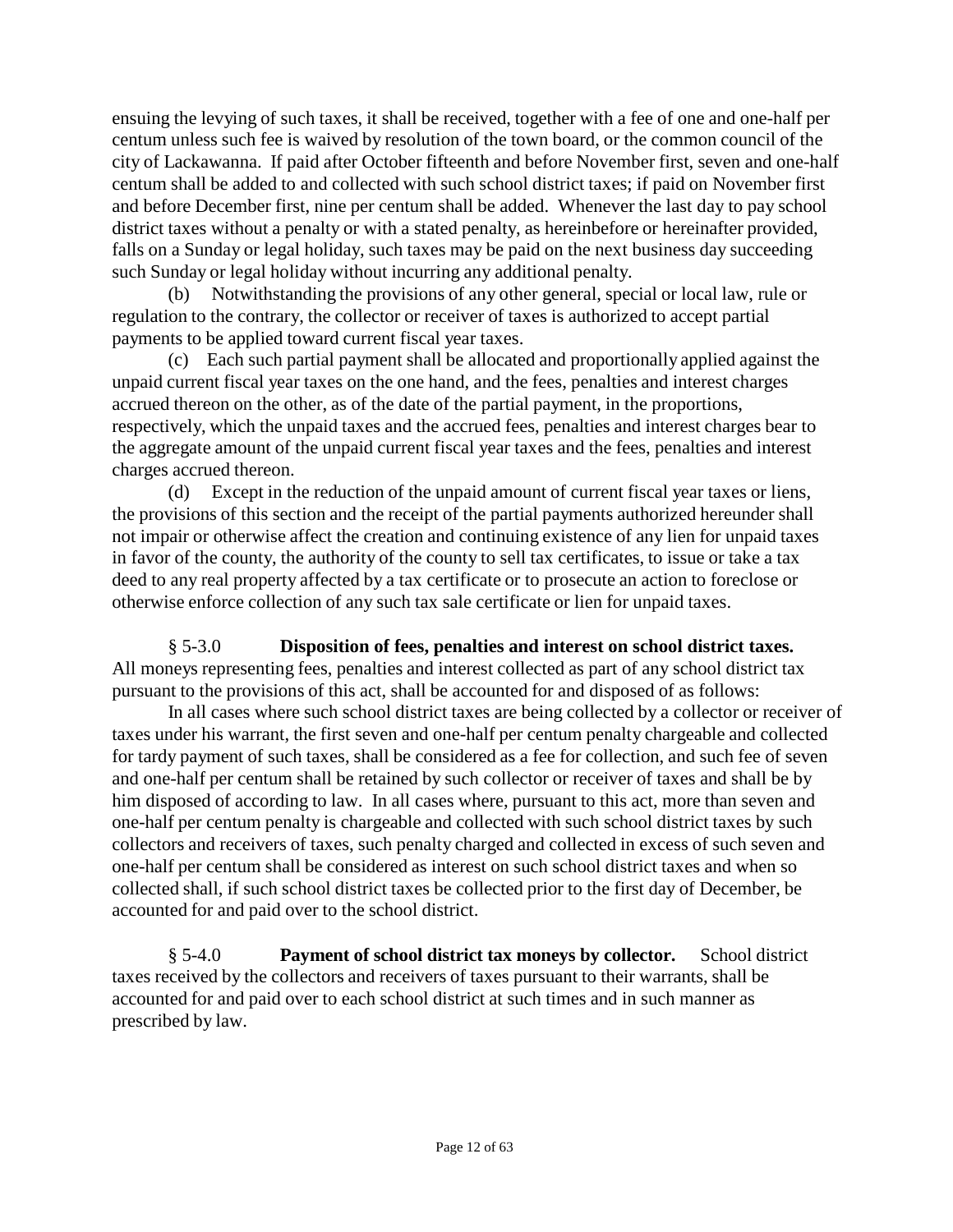§ 5-5.0 **Receipt for school district taxes.** Every collector or receiver of taxes shall deliver a receipt to each person paying a school district tax specifying:

- 1. The date of such payment.
- 2. The name of such person.
- 3. A description of the property as shown on the school tax roll.
- 4. The assessed valuation of such property.
- 5. The date of the receipt of the school tax roll and warrant.

§ 5-5.1 **Tax bills to be prepared by clerk of board of supervisors.** Upon the written request of any school district addressed to the board of supervisors, such board may direct its clerk to prepare for such school district annual school district tax bills by the use of accounting or tabulating machines. Such tax bill shall be in such form as will comply with the provisions of this article. The actual cost to the county of procuring and preparing such tax bills shall be a charge upon the school district at whose request the same shall have been prepared and the county shall be reimbursed and shall be paid such cost as in section 4-3.1 of this act provided.

§ 5-6.0 **Liability of town.** Each town shall be responsible for the acts and defaults of its collector or receiver of taxes during the period of collection of such school district taxes pursuant to warrant and any extension thereof.

§ 5-7.0 **Fees, penalties and interest not to be waived.** No collector or receiver of taxes shall waive any fees, penalties or interest for the collection or tardy payment of school district taxes, except that the town board of any town, or the common council of the city of Lackawanna, may, by resolution, waive the imposition and collection of the initial one and onehalf per centum fee imposed on such taxes.

§ 5-8.0 **School district tax collection in the city of Lackawanna.** All of the provisions of this act relating to the collection of school district taxes in towns of the first class shall apply to the collection of school taxes in the city of Lackawanna, and the treasurer of such city shall be subject to the same duties and have the same powers under his warrant as have receivers of taxes in such towns. The provisions of this article, however, shall not apply to any city school district as in this act defined, except as otherwise provided by the education law.

§ 5-9.0 **Transcript of uncollected school district taxes.** On the first day of December next succeeding the delivery of the school district tax rolls to the several school tax collectors, town collectors and receivers of taxes, or within five days thereafter, each school district tax collector, town collector or receiver of taxes shall make a return of the uncollected school district taxes to be board of education, board of trustees or sole trustee of the school district; and such board of education, board of trustees or sole trustee of such school district shall make its certification and transmit the account, collector's affidavit and the certificate to the commissioner of finance not later than the eighth day of December.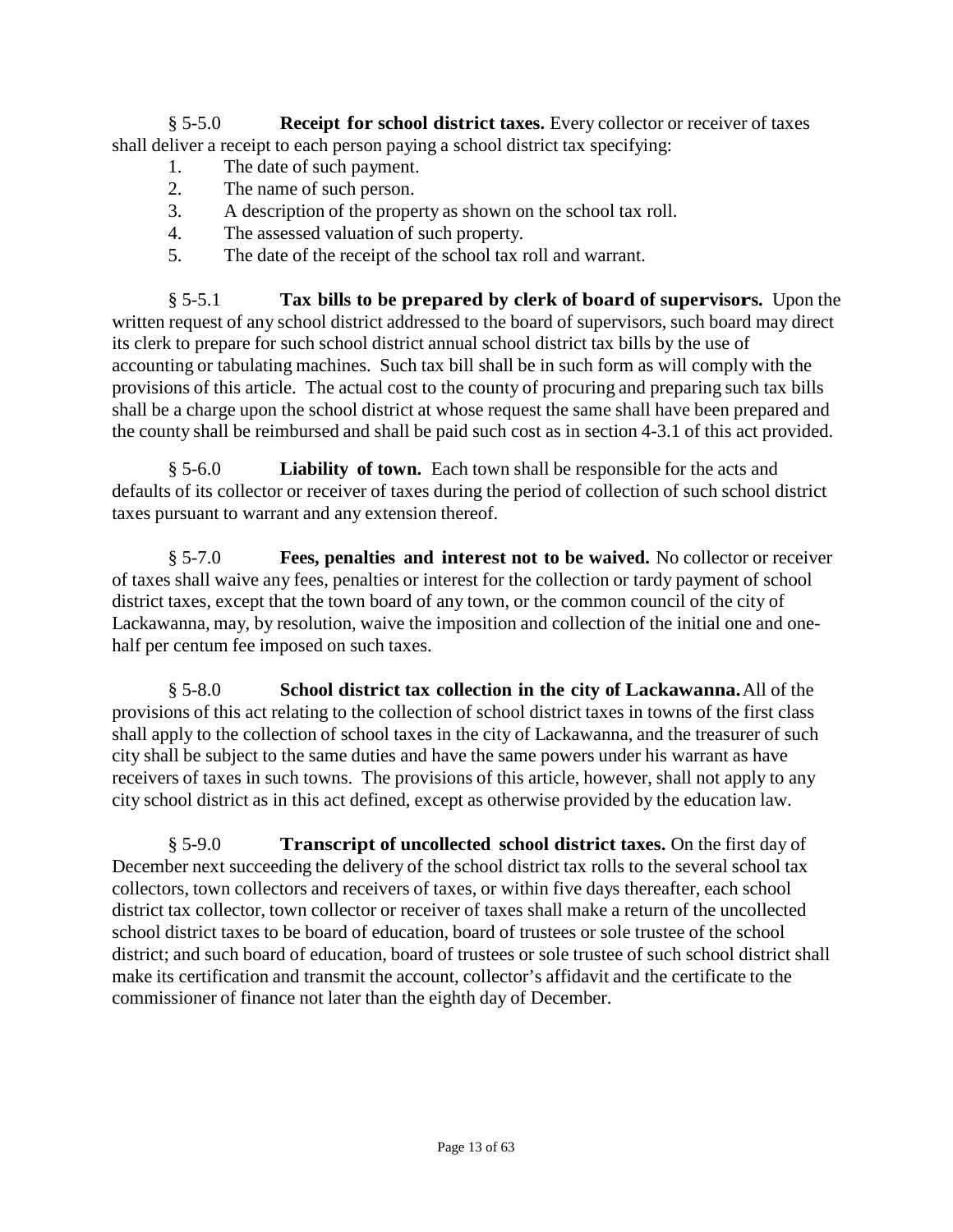§ 5-10.0 **Certification of unpaid school taxes to Erie county legislature.** The commissioner of finance, after balancing and verifying such account of uncollected school taxes, shall cause a transcript of the same to be filed with the Erie county legislature, and the clerk of the Erie county legislature shall thereupon and prior to the delivery of county tax rolls prescribed by section 6-2.0, spread such uncollected school district taxes, with an addition of ten and one- half per centum, against the respective properties appearing on the county assessment roll and liable therefor.

§ 5-11.0 **Payment by county to school districts.** The board of supervisors, on or before the twentieth day of February of each year shall cause to be paid to the respective school districts the amount of such uncollected school district taxes, without interest, fees or penalties.

§ 5-12.0 **Uncollected school district taxes belong to the county.** Upon the receipt by the commissioner of finance of the account of uncollected school district taxes, such uncollected taxes thereon shall be and become the property of the county of Erie and the county shall be entitled to collect and receive the same with all lawful fees, penalties and interest charges as in this act provided, to the same effect as though the said uncollected school district taxes were county taxes returned to the commissioner of finance.

§ 5-13.0 **Collection by commissioner of finance.** Such unpaid school district taxes may be paid to and shall be received by the commissioner of finance with the ten and onehalf per centum thereon during the month of December; and upon the payment of same such commissioner of finance shall issue therefor his receipt, with receipt shall contain the same information as is contained on the receipt issued pursuant to section 5-5.0, except that the date of the receipt of such school district tax roll and warrant by the collector or receiver of taxes need not be shown.

 $§ 5-14.0*$  \*[so in original]

## § 5-15.0 **Partial payments of current school year school district taxes.**

(a) As used in this section:

(1) The term "current school district taxes" means the combined amount of all school district taxes due and unpaid within the fiscal year for which such taxes are to be levied and prior to the first day of December next succeeding the delivery of school district tax rolls to the several school tax collectors, town collectors, or receiver of taxes, or within five days thereafter.

(2) The term "delinquent taxes" means the combined amount of unpaid school district taxes and any penalties and interest which have accrued and which the deputy commissioner of real property tax has certified and filed in an account of uncollected school taxes with the Erie county legislature.

(3) The term "eligible taxes" means any due and unpaid fiscal year school taxes prior to the first day of December next succeeding the delivery of the school district tax rolls to the several school tax collectors, town collectors, or receivers of taxes, or within five days thereafter.

(4) The term "eligible owner" means an owner of real property who is eligible pursuant to subdivision (c) of this section for partial payment of taxes.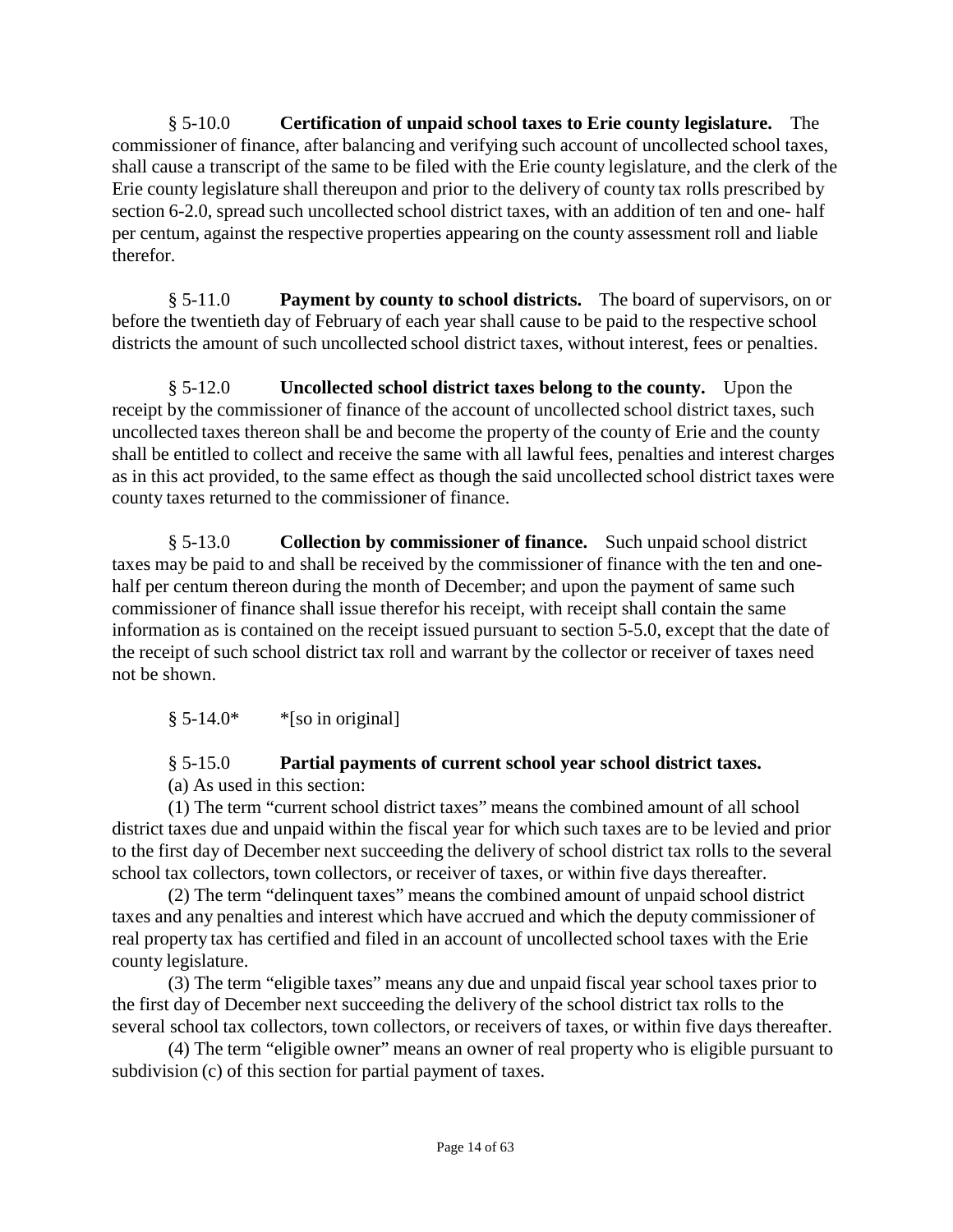(b) Partial payments of current fiscal year school district taxes authorized Notwithstanding the provisions of any other general, special or local law, rule or regulation to the contrary, the legislative body of the county of Erie is hereby authorized and empowered to enact and amend a local law providing for partial payments of current fiscal year school district taxes. Current fiscal year school district taxes may be paid without interest or penalty on or before the fifteenth day of October next succeeding the levy of such taxes. Alternatively, at the option of the taxpayer, taxes shall be paid in no more than four increments. The initial payment shall amount to not less than fifty percent of the combined total of due and unpaid current year school district taxes. Each successive payment shall be not less than fifty percent of the combined amount of due and unpaid current year school district taxes. No partial payment will be accepted after the first day of December next succeeding the delivery of the school district tax rolls to the several school tax collectors, town collectors, or receivers of taxes, or within five days thereafter.

(c) Eligibility. A property owner shall not be eligible for partial payment of current fiscal year taxes where:

(1) there is a lien for unpaid county, town, or special district taxes on the same property for which partial payment of current year school district taxes is presented; or

(2) such person is the owner of another parcel within the county of Erie on which there is a lien for unpaid county, town, or special district taxes.

(d) Interest and penalties. Interest on the total amount of unpaid current fiscal year school district taxes, less the amount of partial payments made by the eligible owner, shall be that amount as determined pursuant to section 5-2.0 of this act.

(e) Tax certifications and liens. The provisions of this section shall not delay or otherwise affect the sale of tax certificates or the creation of a tax lien against the property except in the reduction of the amount of the tax certificate or lien.

(f) Election of partial payment provisions. Any school district, the taxes for which are collected by a school district tax collector, town tax collector, or receiver of taxes, as of the date this act shall take effect may, as to school district taxes levied upon real property located within Erie county, elect that such taxes be subject to the partial payment provisions as prescribed in this section.

(g) Certification of election. Election under subdivision (f) of this section shall be made at a regular meeting of the school district and when such election is made it shall be certified by the clerk of the school district to the town clerk and to the school tax collector, town collectors, or receivers of taxes on or before the first day of September following such school district meeting. An election shall be valid until revoked by the school district.

(h) Certain school districts excluded. No partial payments of school district taxes shall be accepted by a school district tax collector, town collector or receiver of taxes for any school district not electing such method of payment.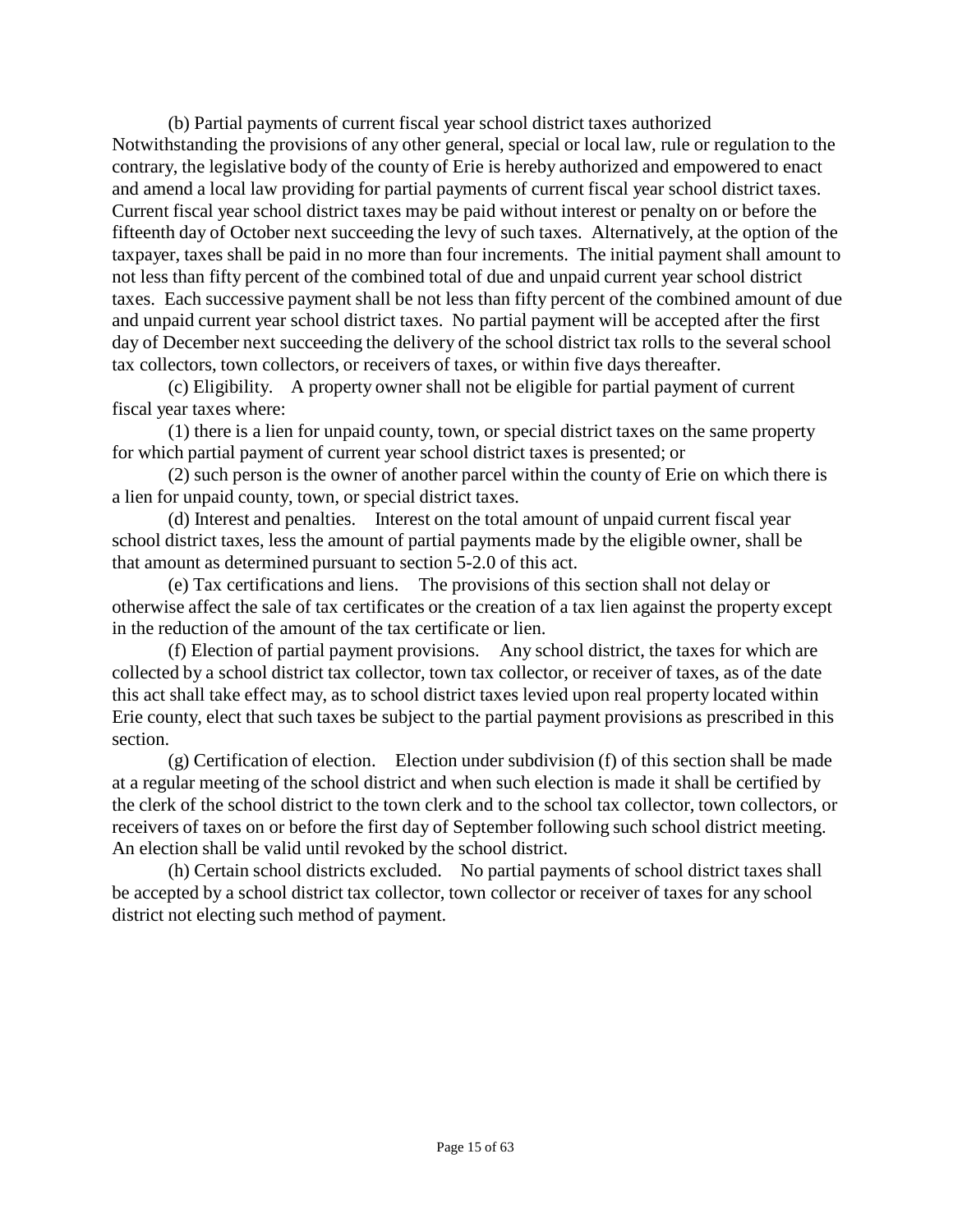## **ARTICLE VI LEVY AND COLLECTION OF STATE, COUNTY AND TOWN TAXES**

- Section 6- 1.0 General tax levy; town and county budgets.
	- 6- 2.0 Fiscal year; tax lien date; delivery of rolls.
	- 6- 2.1 Commissioner of finance to indicate tax delinquency on tax rolls.
	- 6- 3.0 Warrant to commissioner of finance.
	- 6- 4.0 Commissioner of finance to advertise collection of taxes.
	- 6- 4.1 Collection in the city of Buffalo.
	- 6- 5.0 Warrants to town collectors.
	- 6- 6.0 Collectors and receivers of taxes to advertise receipt of tax rolls and warrants.
	- 6- 7.0 Collection in towns of the first class; penalties.
	- 6- 8.0 Collection in towns of the second class; penalties.
	- 6- 8.1 Collection in villages; penalties.
	- 6- 8.2 Collection of delinquent village taxes by the county commissioner of finance.
	- 6- 9.0 Payment of tax moneys to supervisor and commissioner of finance.
	- 6-10.0 Duties of collectors and receivers of taxes.
	- 6-11.0 Bonds of collectors and receivers of taxes.
	- 6-12.0 Collections in the cities of Tonawanda and Lackawanna.
	- 6-13.0 Return by collectors and receivers of taxes.
	- 6-14.0 Commissioner of finance shall extend time for collection.
	- 6-15.0 No renewal of collector's bond required.
	- 6-16.0 Disposition of fees, penalties and interest.
	- 6-17.0 Proceedings by commissioner of finance on returns.
	- 6-18.0 Warrant to sheriff to collect by levy and sale.
	- 6-19.0 Sale by sheriff and disposition of proceeds.
	- 6-20.0 Payment of state tax.
	- 6-21.0 Omitted taxes; erroneous descriptions.
	- 6-22.0 Tax maps and assessor's guides.
	- 6-23.0 Collection of taxes on part of property.
	- 6-24.0 Collection of taxes in quarterly or semi-annual installments.
	- 6-25.0 Partial payments of current year taxes prior to final return by
	- collectors and receivers of taxes
	- 6-26.0 Partial payments of current year taxes prior to the thirtieth day of June next succeeding the levy of such taxes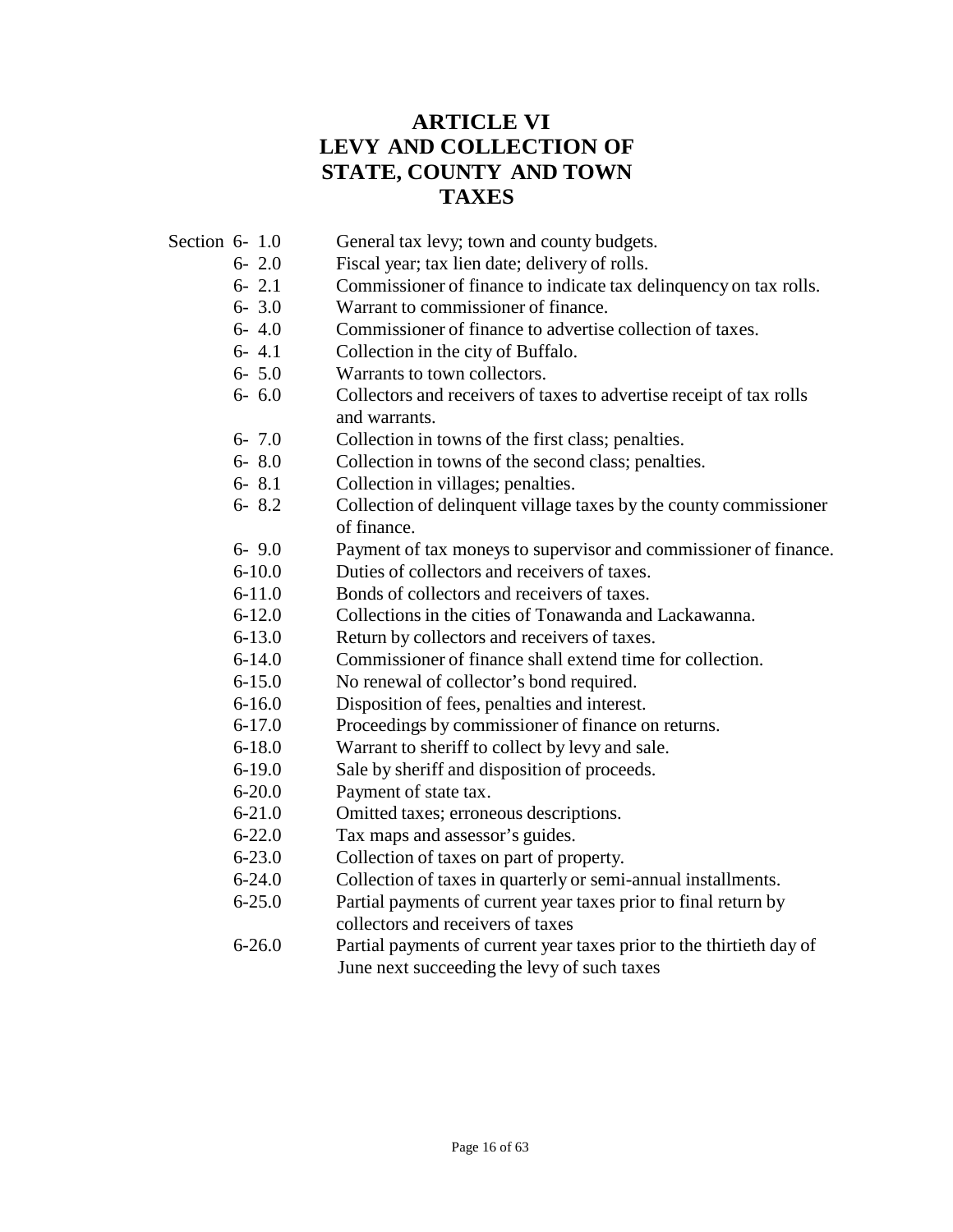§ 6-1.0 **General tax levy; town and county budget.** The board of supervisors may prescribe and furnish the forms on which the proposed taxes to raise county, town and special district budgets shall be entered, and may authorize and direct the employment of tabulating or other accounting machinery in ascertaining, spreading, entering and extending such taxes. The budgets of the several towns, fire districts and local improvement districts shall be certified to the board of supervisors at least one week prior to the last Tuesday of November in accordance with the laws and the provisions of this act, and upon the adoption of the county budget for the ensuing fiscal year, such board shall, on the last Tuesday of November each year, levy and cause to be spread the taxes to be raised for such town, fire district and local improvement district budgets and shall, at the same time, levy and cause to be spread the state and county taxes pursuant to law for the ensuing fiscal year.

§ 6-2.0 **Fiscal year; tax lien date; delivery of rolls.** The fiscal year of the county shall begin on the first day of January and end on the thirty-first day of December in each year. After the Erie county legislature shall have duly completed the tax rolls of the several cities and towns of said county, the taxes and assessments thereon shall be and become liens as of the first day of January next ensuing the levy thereof and shall remain such liens until paid; and the said board shall cause the rolls of the city of Buffalo to be delivered to the commissioner of finance and shall cause the rolls of the cities of Tonawanda and Lackawanna and the several towns to be delivered to their respective collectors and receivers of taxes on or as soon after the first day of January as practicable, but in no event later than the first day of February in each year.

§ 6-2.1 **Commissioner of finance to indicate tax delinquency on tax rolls.** It shall be the duty of the commissioner of finance, prior to the delivery of the tax rolls as directed in section 6-2.0, to indicate which parcels of real property on such rolls are tax delinquent, by marking upon such rolls opposite the parcel of real property affected, a statement indicating that there are unpaid taxes upon such real property. The provisions of this section are for the benefit and advice of delinquent taxpayers, and failure of the commissioner of finance to indicate such delinquency on such rolls shall in no manner affect the validity or enforceability of any tax, tax sale or tax sale certificate founded upon or in any manner connected with such tax roll.

§ 6-3.0 **Warrant to commissioner of finance.** To each roll so delivered to the commissioner of finance a warrant under the seal of the county and signed by the then chairman and clerk of the Erie county legislature shall be annexed, commanding him to collect from the several persons and on the properties named and described in the tax rolls the several sums mentioned in the last column of said rolls opposite their respective names or properties, together with the fees, penalties and interest charges as herein set forth.

§ 6-4.0 **Commissioner of finance to advertise collection of taxes.** The commissioner of finance, upon receiving such rolls and warrants, shall cause to be published for not exceeding twenty insertions, in two or more daily newspapers published in the city of Buffalo, each having a daily average circulation of not less than fifty thousand, a notice that the tax rolls and warrants have been received by him and that all persons and corporations named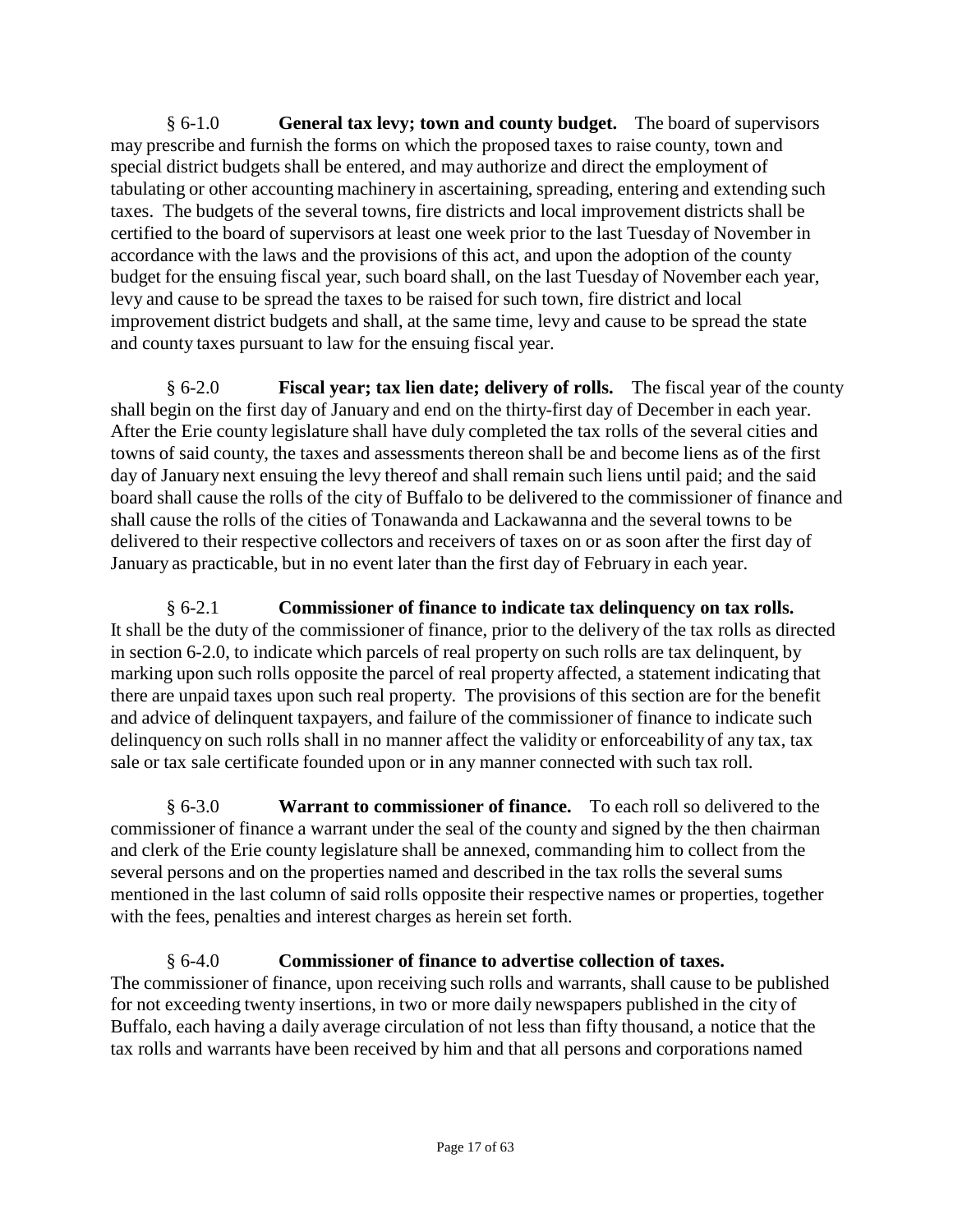therein are required to pay their taxes at his office on or before the fifteenth day of February next ensuing. Such notice shall incorporate the schedule of penalties herein provided.

## § 6-4.1 **Collection in the city of Buffalo.**

(a) The taxes in the city of Buffalo shall be due and payable on or before the fifteenth day of February next ensuing the levying of such tax, and when so paid, shall be received with no additions or penalties. If paid on February sixteenth and before March first, one and one-half per centum shall be added; if paid on March first and before March sixteenth, three per centum shall be added; if paid on March sixteenth and before April first, four and one-half per centum shall be added; if paid on April first and before April sixteenth, six per centum shall be added; if paid on April sixteenth and before May first, seven and one-half per centum shall be added. On the first day of May and on the first day of each month thereafter an additional one and one-half per centum shall be added and collected by the commissioner of finance until the date of the sale of such unpaid taxes as in this act provided. Whenever the last day to pay such taxes without a penalty or with a stated penalty, as hereinbefore or hereinafter provided, falls on a Sunday or legal holiday, such taxes may be paid on the next business day succeeding such Sunday or legal holiday without incurring any additional penalty.

(b) Notwithstanding the provisions of any other general, special or local law, rule or regulation to the contrary, the commissioner of finance of the county of Erie is authorized to accept partial payments to be applied toward current fiscal year taxes.

(c) Each such partial payment shall be allocated and proportionally applied against the unpaid current fiscal year taxes on the one hand and the fees, penalties and interest charges accrued thereon on the other, as of the date of the partial payment, in the proportions, respectively, which the unpaid taxes and the accrued fees, penalties and interest charges bear to the aggregate amount of the unpaid current fiscal year taxes and the fees, penalties and interest charges accrued thereon.

(d) Except in the reduction of the unpaid amount of current fiscal year taxes or liens, the provisions of this section and the receipt of the partial payments authorized hereunder shall not impair or otherwise affect the creation and continuing existence of any lien for unpaid taxes in favor of the county, the authority of the county to sell tax certificates, to issue or take a tax deed to any real property affected by a tax certificate or to prosecute an action to foreclose or otherwise enforce collection of any such tax sale certificate or lien for unpaid taxes.

§ 6-5.0 **Warrants to town collectors.** To each roll so delivered to the several town collectors and receivers of taxes, a warrant under the seal of the county and signed by the then chairman and the clerk of the Erie county legislature shall be annexed, commanding such collector or receiver of taxes, and after him the commissioner of finance as herein prescribed, to collect from the several persons and on the properties named and described in the tax rolls, the several sums mentioned in the last column of such rolls opposite the respective names or properties, together with the fees, penalties and interest charges as herein set forth.

### § 6-6.0 **Collectors and receivers of taxes to advertise receipt of tax rolls and warrants.** Each collector or receiver of taxes, upon receiving

roll and warrant, shall forthwith cause to be published, for not exceeding five insertions in a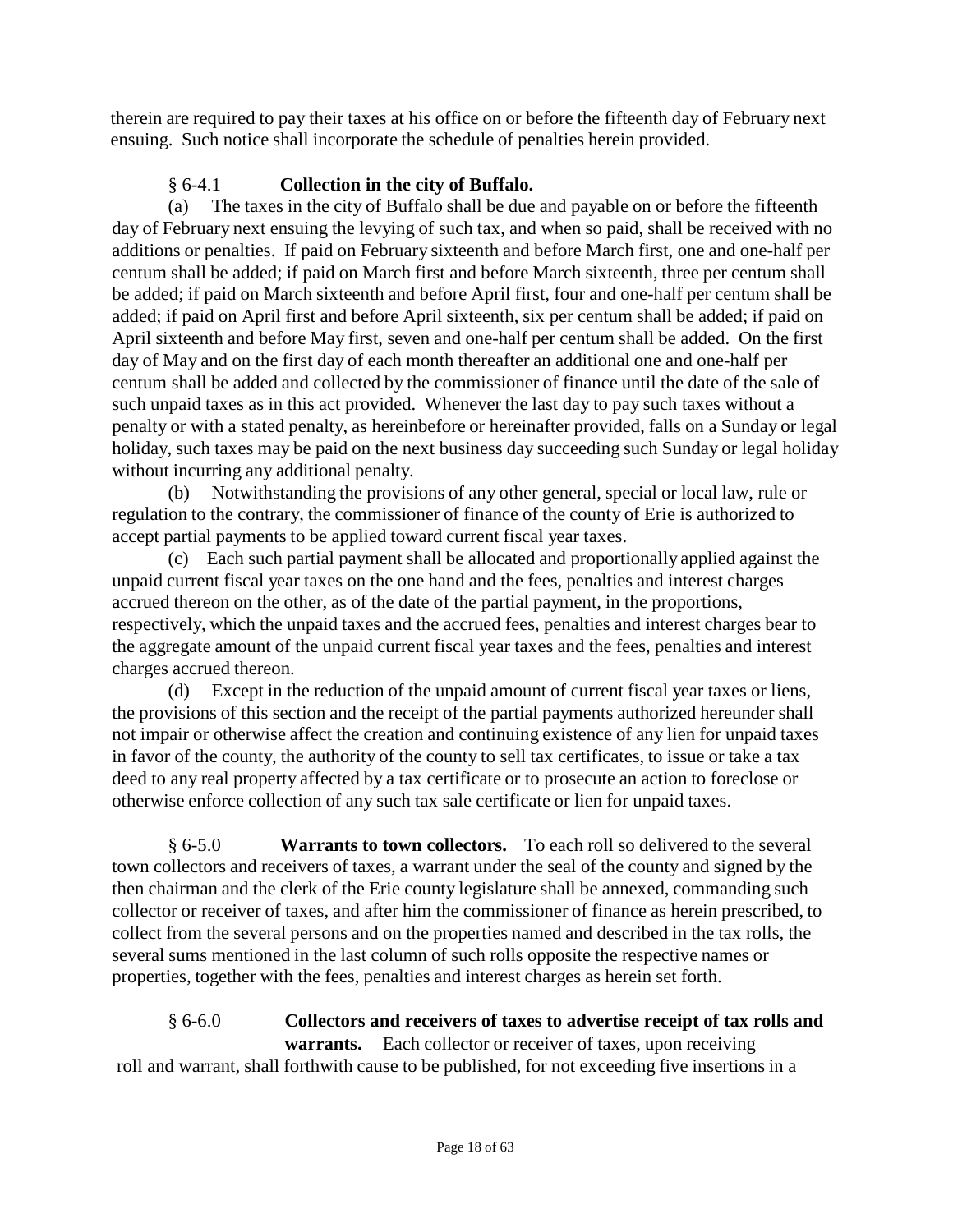newspaper having a general circulation in such town, a notice that the tax roll and warrant has been received by him, specifying the date of such receipt, and that all persons and corporations named therein are required to pay their taxes at his office on or before the fifteenth day of February next ensuing, in the case of towns of the first class, and on or before the fifteenth day of March next ensuing in the case of a town of the second class, and that he will attend at the places and times specified in such notice to receive such taxes as herein provided. Such notice shall incorporate the scale of penalties herein provided. In the event that there is no newspaper having a general circulation in such town, such notice shall be given by posting copies thereof in five conspicuous places within such town, calculated to give general notice to the taxpayers thereof.

§ 6-7.0 **Collection in towns of the first class; penalties.** (a) Taxes in towns of the first class as defined by law, shall be due and payable on or before the fifteenth day of February next ensuing the levying of such tax, and when so paid, shall be received with no additions or penalties. If paid on February sixteenth and before March first, one and one-half per centum shall be added; if paid on March first and before March sixteenth, three per centum shall be added; if paid on March sixteenth and before April first, four and one-half per centum shall be added; if paid on April first and before April sixteenth, six per centum shall be added; if paid on April sixteenth and before May first, seven and one-half per centum shall be added. Taxes paid on and after May first, whether paid to the receiver of taxes pursuant to his warrant, or any extension thereof, or to the commissioner of finance after the return of the rolls to him by such receiver of taxes, shall be paid with an addition of nine per centum on May first, ten and one-half per centum on June first, twelve per centum of July first, thirteen and one-half per centum on August first, fifteen per centum on September first, sixteen and one-half per centum on October first and eighteen per centum on November first. Whenever the last day to pay such taxes without penalty or with a stated penalty, as hereinbefore or hereinafter provided, falls on a Sunday or legal holiday, such taxes may be paid on the next business day succeeding such Sunday or legal holiday without incurring any additional penalty.

(b) Notwithstanding the provisions of any other general, special or local law, rule or regulation to the contrary, the collector or receiver of taxes is authorized to accept partial payments to be applied toward current fiscal year taxes.

(c) Each such partial payment shall be allocated and proportionally applied against the unpaid current fiscal year taxes on the one hand, and the fees, penalties and interest charges accrued thereon on the other, as of the date of the partial payment, in the proportions, respectively, which the unpaid taxes and the accrued fees, penalties and interest charges bear to the aggregate amount of the unpaid current fiscal year taxes and the fees, penalties and interest charges accrued thereon.

(d) Except in the reduction of the unpaid amount of current fiscal year taxes or liens, the provisions of this section and the receipt of the partial payments authorized hereunder shall not impair or otherwise affect the creation and continuing existence of any lien for unpaid taxes in favor of the county, the authority of the county to sell tax certificates, to issue or take a tax deed to any real property affected by a tax certificate or to prosecute an action to foreclose or otherwise enforce collection of any such tax sale certificate or lien for unpaid taxes.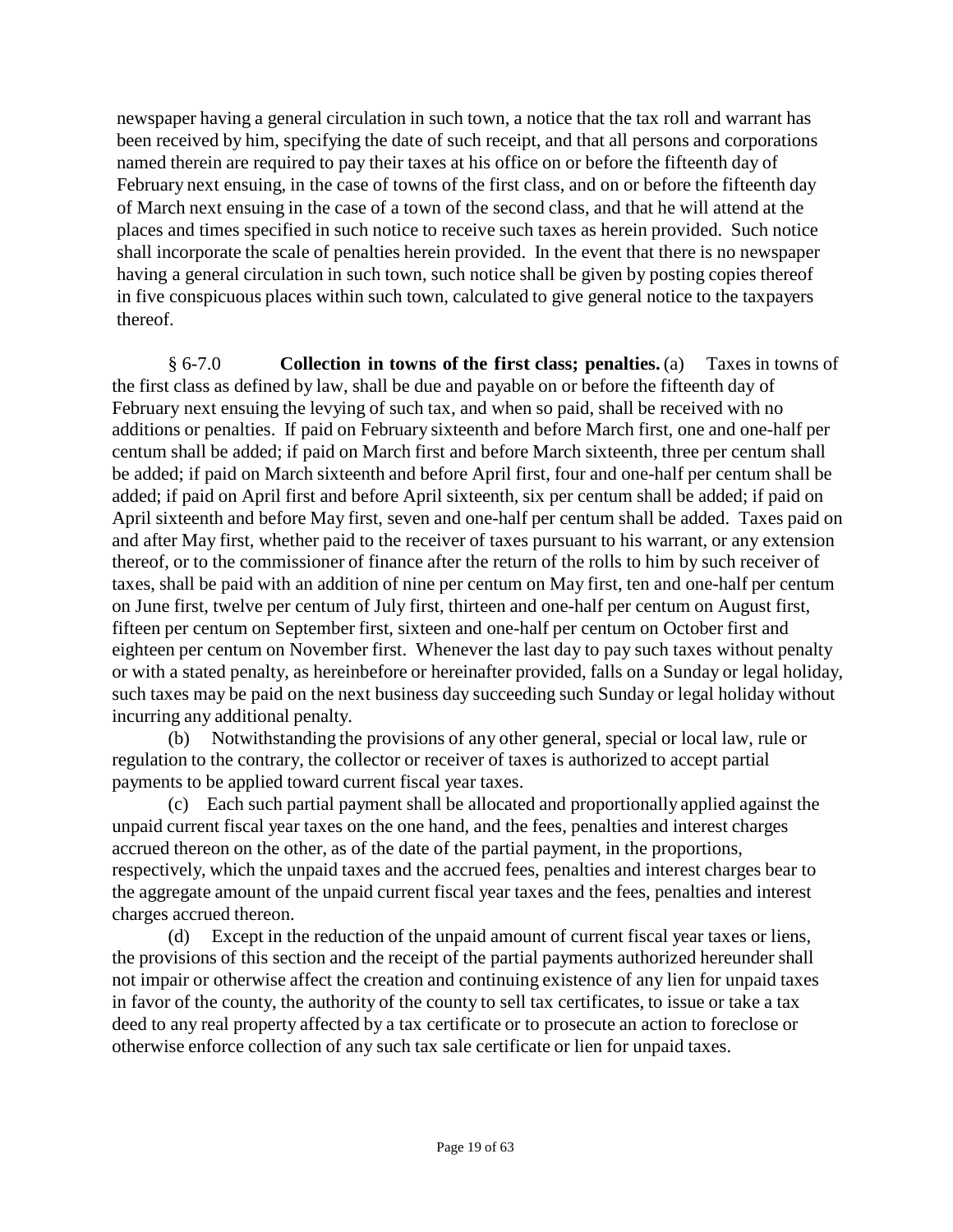§ 6-8.0 **Collection in towns of the second class; penalties.** (a) Taxes in towns of the second class as defined by law, shall be due and payable within ten days after the receipt of the roll and warrant by the collector, and if paid on or before the fifteenth day of March next ensuing the levying of such tax, it shall be received together with a fee of one and one-half per centum, unless waived as herein provided. If paid on or after March sixteenth and before May first, seven and one-half per centum shall be added. Taxes paid on and after May first, whether paid to the collector pursuant to his warrant, or any extension thereof, or to the commissioner of finance after the return of the rolls to him by such collector, shall be paid with an addition of nine per centum on May first, ten and one-half per centum on June first, twelve per centum of July first, thirteen and one-half per centum on August first, fifteen per centum on September first, sixteen and one-half per centum on October first and eighteen per centum on November first. Whenever the last day to pay such taxes without penalty or with a stated penalty, as hereinbefore or hereinafter provided, falls on a Sunday or legal holiday, such taxes may be paid on the next business day succeeding such Sunday or legal holiday without incurring any additional penalty.

(b) Notwithstanding the provisions of any other general, special or local law, rule or regulation to the contrary, the collector or receiver of taxes is authorized to accept partial payments to be applied toward current fiscal year taxes.

(c) Each such partial payment shall be allocated and proportionally applied against the unpaid current fiscal year taxes on the one hand, and the fees, penalties and interest charges accrued thereon on the other, as of the date of the partial payment, in the proportions, respectively, which the unpaid taxes and the accrued fees, penalties and interest charges bear to the aggregate amount of the unpaid current fiscal year taxes and the fees, penalties and interest charges accrued thereon.

(d) Except in the reduction of the unpaid amount of current fiscal year taxes or liens, the provisions of this section and the receipt of the partial payments authorized hereunder shall not impair or otherwise affect the creation and continuing existence of any lien for unpaid taxes in favor of the county, the authority of the county to sell tax certificates, to issue or take a tax deed to any real property affected by a tax certificate or to prosecute an action to foreclose or otherwise enforce collection of any such tax sale certificate or lien for unpaid taxes.

§ 6-8.1 **Collection in villages; penalties.** (a) Taxes in villages shall be due and payable on or before the first day of July, or such other date as may be applicable pursuant to the village law, following the levying of such tax, and when so paid, shall be received with no additions or penalties. If paid on July second and before August first, seven and one-half per centum shall be added. One and one-half per centum shall be paid for each month and fraction thereof until paid. Whenever the last day to pay such taxes without penalty or with a stated penalty, as provided in this section, falls on a Sunday or legal holiday, such taxes may be paid on the next business day succeeding such Sunday or legal holiday without incurring any additional penalty.

(b) Notwithstanding the provisions of any other general, special or local law, rule or regulation to the contrary, the village treasurer, or collecting officer of such village, is authorized to accept partial payments to be applied toward current fiscal year taxes.

(c) Each such partial payment shall be allocated and proportionally applied against the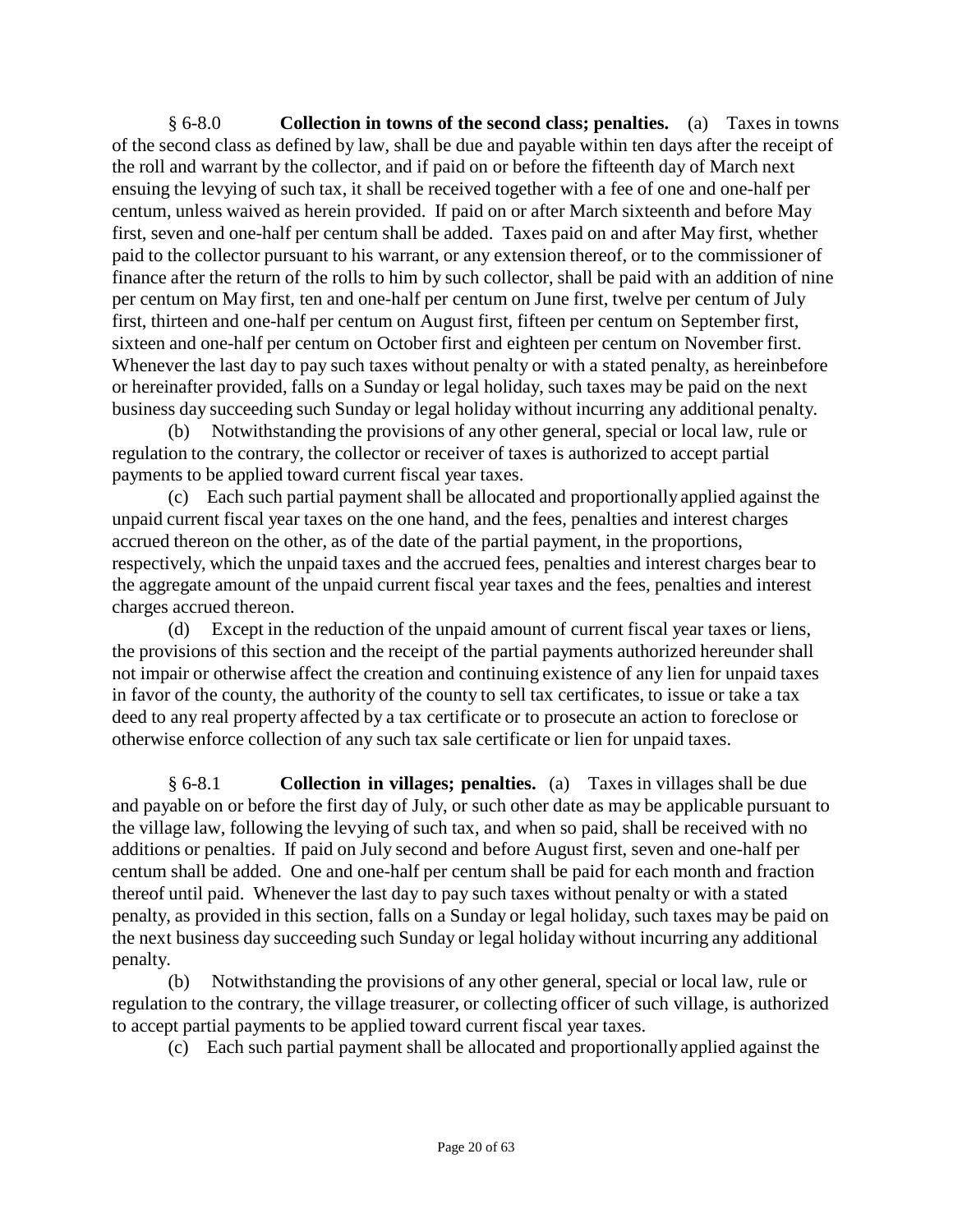unpaid current fiscal year taxes on the one hand, and the fees, penalties and interest charges accrued thereon on the other, as of the date of the partial payment, in the proportions, respectively, which the unpaid taxes and the accrued fees, penalties and interest charges bear to the aggregate amount of the unpaid current fiscal year taxes and the fees, penalties and interest charges accrued thereon.

(d) Except in the reduction of the unpaid amount of current fiscal year taxes or liens, the provisions of this section and the receipt of the partial payments authorized hereunder shall not impair or otherwise affect the creation and continuing existence of any lien for unpaid taxes in favor of the county, the authority of the county to sell tax certificates, to issue or take a tax deed to any real property affected by a tax certificate or to prosecute an action to foreclose or otherwise enforce collection of any such tax sale certificate or lien for unpaid taxes.

§ 6-8.2 **Collection of delinquent village taxes by the county commissioner of finance.** Upon the request by resolution of the board of trustees of any village in Erie county, the Erie county legislature shall provide for the collection of delinquent village taxes that are levied by such village subsequent to the adoption of such resolution.

If action to enforce collection is to be initiated pursuant to this section, the account and certificate described in subdivision three of section fourteen hundred thirty-six of the real property tax law shall be transmitted to the county treasurer by the board of trustees within fifteen days after the tax roll and warrant has been returned by the village treasurer to the board of trustees. Upon delivery to the county treasurer of the account and certificate of unpaid village taxes, a penalty of seven and one-half per centum shall be added to each amount currently due and owing. The amount of penalty and interest accumulated on any delinquent account at the time such account is transmitted to the county treasurer shall be included in and be deemed part of the amount of the unpaid tax for purposes of payments to the village from the county treasurer and for purposes of computing the additional percentage levied by the county legislative body.

From the time of the return of the certified account of unpaid village taxes described in this section, until a time two weeks prior to the last day that is provided by law for the levy of town and county taxes, the Erie county commissioner of finance shall receive the amount of taxes entered on said certified account of unpaid village taxes, with interest added thereto as provided by section 6-8.1 of this act, from any person whose real property is included in such account. The Erie county commissioner of finance shall pay over to the village treasurer not later than the fifteenth day of each month all monies realized during the previous calendar month from the collection of such unpaid taxes, including interest except that he shall retain the seven and onehalf per centum penalty imposed pursuant to this act, and such amount shall be paid over to the county of Erie.

The commissioner of finance shall, within one year following the receipt of the account and certification of delinquent village taxes, pay to the village treasurer, the amount of returned village taxes remaining unpaid, including interest accumulated to the time of such payment pursuant to section 6-8.1 of this act, to the village treasurer by the county commissioner of finance, except that said commissioner shall retain the seven and one-half per centum penalty imposed pursuant to this act.

Within two weeks prior to the levy of the town and county taxes, the account and certification of delinquent taxes remaining unpaid shall be transmitted by the county treasurer to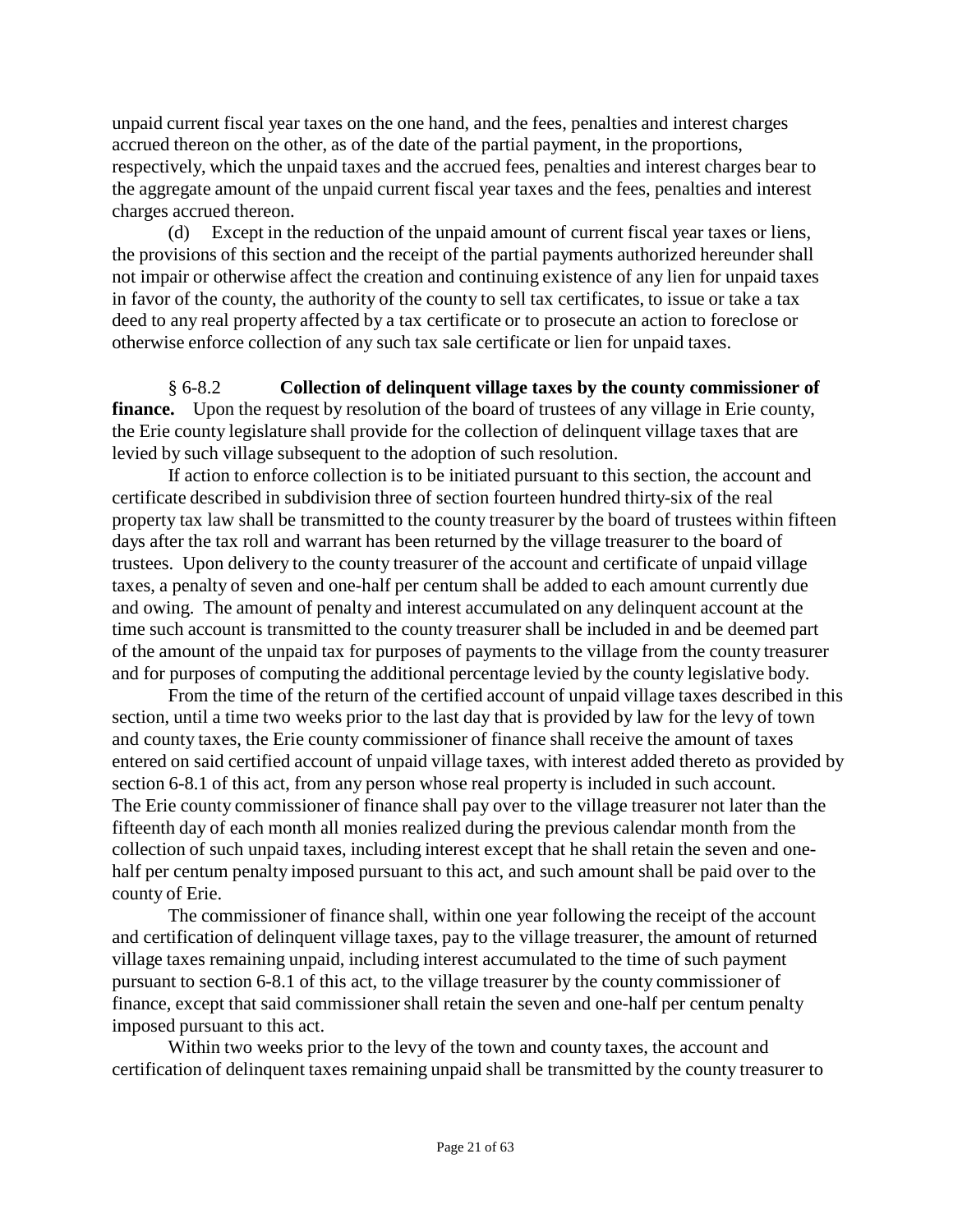the county legislature, which shall cause the amount of such unpaid taxes, together with ten and one-half per centum of the amount of principal and interest, to be relevied upon the real property upon which the same were originally imposed by the village. The amount relevied pursuant to this section shall include village taxes payable in installments which shall have remain unpaid after the date upon which the last installment was due. After relevy on the town and county tax roll, all such relevied amounts shall become part of the total tax to be collected. Such relevied amounts shall be considered due and owing to the county commissioner of finance to reimburse the county for the amounts advanced pursuant to this section.

The same proceedings in all respects shall be had for the collection of the amount so directed to be raised by the Erie county legislature as are provided by law in relation to the collection of county taxes.

§ 6-9.0 **Payment of tax moneys to supervisor and commissioner of finance.** From the tax moneys so collected, the several collectors and receivers of taxes shall pay, first, to the supervisor of the town such sum as shall have been levied for all town, highway, bridge, fire district, special district and other miscellaneoustown purpose; second, to commissioner of finance of the county the residue of the tax moneys so collected. Collectors and receivers of taxes shall deposit moneys received by them and shall disburse the same at the time and in the manner provided by law.

§ 6-10.0 **Duties of collectors and receivers of taxes.** There shall be stamped upon each tax bill and tax receipt issued by any collector or receiver of taxes the date of the receipt of the tax roll and warrant; and in all cases where it has been indicated upon such tax roll that there are delinquent taxes upon any parcel of property, such tax bill and/or receipt affecting such parcel shall likewise indicate the existence of such delinquent taxes. Failure to stamp the date of receipt of the tax roll and warrant, or to indicate the fact of such delinquency upon any tax bill or tax receipt shall in no wise affect the validity or enforceability of any tax, tax sale or tax sale certificate, such provisions being for the benefit and guidance of taxpayers. The provisions of the state tax law with reference to the mailing of tax bills shall apply to all tax collectors and receivers of taxes. No collector or receiver of taxes shall waive any fees or penalties for the collection or tardy payment of taxes, but the town board of any town of the second class may by resolution waive the imposition and collection of the initial one and one-half per centum fee imposed on such taxes. Collectors and receivers of taxes shall receive and account to their respective towns for the initial seven and one-half per centum fee imposed on such taxes. It shall be the duty of each collector or receiver of taxes of each town in the county of Erie to collect, pursuant to his warrant and any extension thereof, all taxes on such county tax roll in his hands; and each town shall be responsible for the acts and defaults of such collector and receiver of taxes during the period of collection of taxes pursuant to his warrant and any extension thereof. Each collector and receiver of taxes is, by his warrant, vested with all the power provided by law for the collection of taxes. These duties and responsibilities shall fully apply, with reference to the collection of county taxes, to the treasurers of the cities of Lackawanna and Tonawanda.

§ 6-11.0 **Bonds of collectors and receivers of taxes.** Each collector before receiving his roll and warrant shall execute to the supervisor of such town a bond, with no less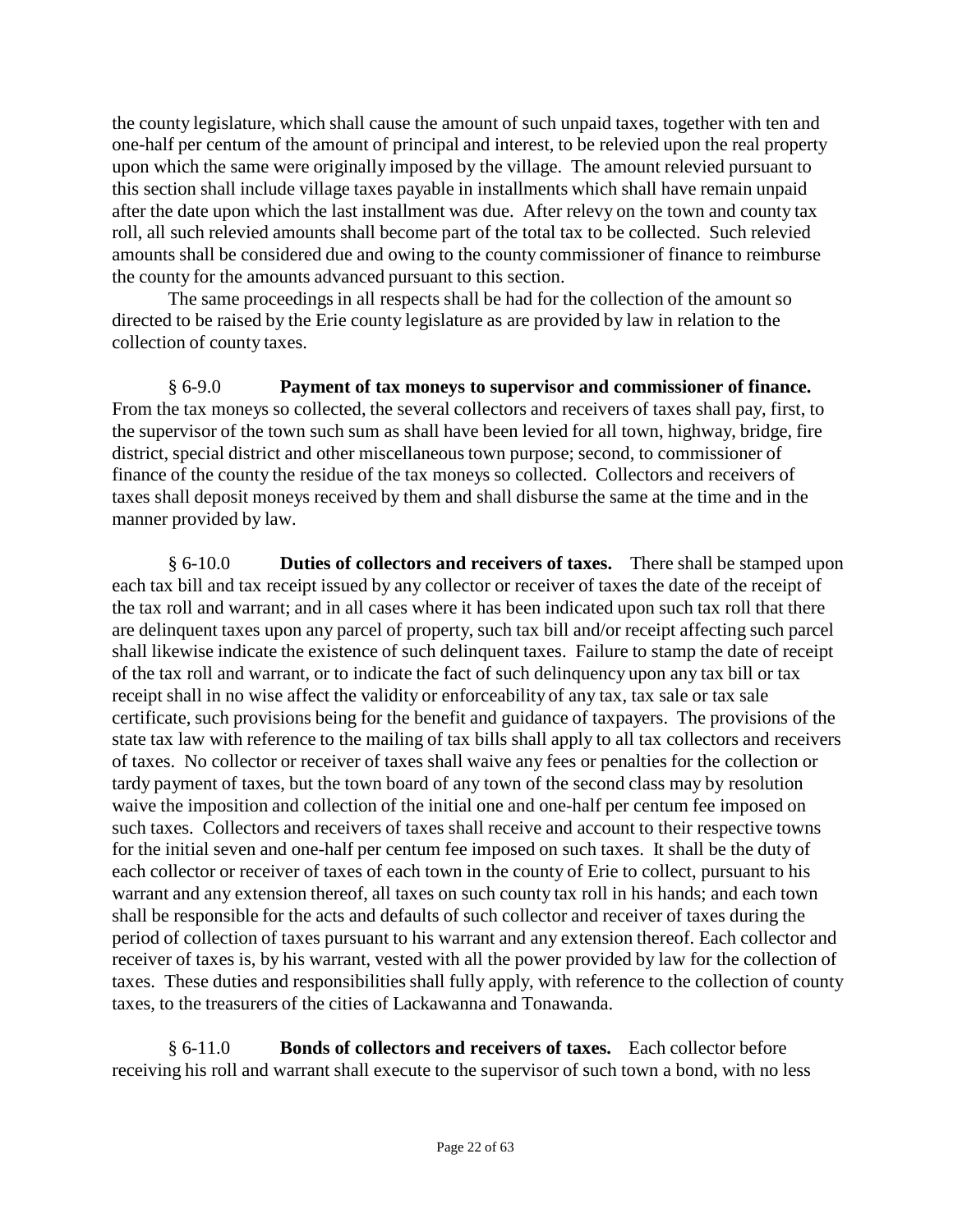than two sufficient sureties, in the penal sum of double the amount to be collected pursuant to such warrant; or in case of a bond issued by a surety company duly licensed to issue bonds in and by the state of New York, in a sum to be determined annually by a majority vote of such town board or common council. Such bond shall be subject to the approval of the supervisor of such town and shall by him be filed and recorded in the county clerk's office. Upon certification by the commissioner of finance that such collector has duly and fully accounted to such commissioner of finance upon return of the roll, such supervisor shall forthwith file a satisfaction of such bond in such county clerk's office, and such bond shall thereupon by said county clerk be marked satisfied. Where receivers of taxes have filed official undertaking pursuant to law, indemnifying their respective towns, no additional bond as herein provided need be furnished to the supervisor of such town.

§ 6-12.0 **Collections in the cities of Tonawanda and Lackawanna.** All of the provisions of this act relating to the collection of county taxes in towns of the first class shall apply to the collection of such taxes in the cities of Tonawanda and Lackawanna, and the treasurers of such cities shall be subject to the same duties and have the same powers under their warrants as have receivers of taxes in such towns of the first class.

§ 6-13.0 **Return by collectors and receivers of taxes.** On the first day of March next succeeding the delivery of the tax rolls to the several collectors and receivers of taxes, or within five days thereafter, each collector and receiver of taxes shall make a return to the commissioner of finance of the amount of taxes by him collected, and pay over all moneys due said commissioner of finance and on the first day of April following, or within five days thereafter, shall make a like return and payment; and on the first day of May next succeeding, or within five days thereafter, shall return the tax roll and make a full, complete and final accounting under oath of all taxes by him so collected together with a full and correct statement of all unpaid taxes contained in said roll.

§ 6-14.0 **Commissioner of finance shall extend time for collection.** The commissioner of finance, upon written application of the supervisor of any town, or the common council of the cities of Tonawanda or Lackawanna, shall extend the time for collection of taxes remaining unpaid in any such town or city to June thirtieth in any year; provided, however, that the collector, receiver of taxes or treasurer of any such town or city shall fully account to the commissioner of finance as herein provided, and shall further account on or before the fifth day of each month during the term of such extension.

§ 6-15.0 **No renewal of collector's bond required.** Where collectors, receivers of taxes and city treasurer shall have filed their official undertakings as provided by law, no renewal of such undertaking or bond shall be required during such period of extension and the respective liability of such towns and cities shall, during such period of extension, remain as provided by section ninety-three of chapter sixty-two of the laws of nineteen hundred nine.

§ 6-16.0 **Disposition of fees, penalties and interest.** All moneys representing fees, penalties and interest collected as a part of any tax pursuant to the provisions of this act, except a school district tax, shall be accounted for and disposed of as follows: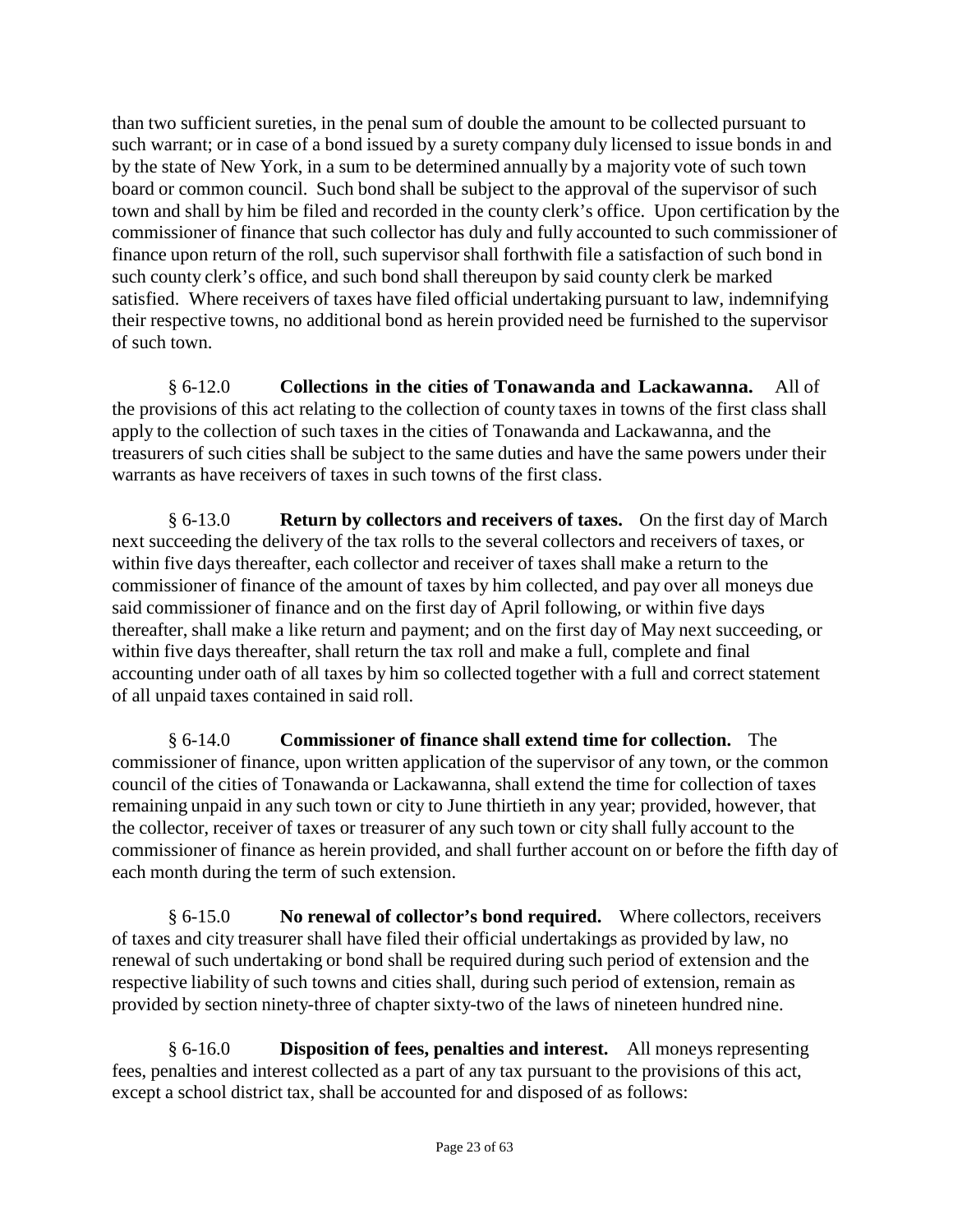(a) In all cases where the taxes are being collected by a collector or receiver of taxes or a village clerk or treasurer under his warrant, the seven and one-half per centum penalty chargeable and collected for delayed payment of such tax shall be considered as a fee for collection, and such fee of seven and one-half per centum shall be retained by such collector or receiver of taxes and shall be by him disposed of according to law. In all cases where, pursuant to this act, more than seven and one-half per centum penalty is chargeable and collected by such collectors and receivers of taxes, such penalty charged and collected in excess of such seven and one-half per centum shall be considered as interest on such taxes and when so collected shall be accounted for and paid over to the commissioner of finance.

(b) After return of the tax rolls to the commissioner of finance such commissioner of finance shall collect the unpaid taxes therein contained, together with the seven and one-half per centum fees for collection and the interest and penalties prescribed in this act. Such fees, penalties and interest collected and received by the commissioner of finance on any taxes due the county shall be received by him on behalf of the county and he shall account therefor in accordance with law.

#### § 6-17.0 **Proceedings by commissioner of finance on returns.**

(a) It shall be the duty of the commissioner of finance to collect and receive all taxes remaining unpaid, including the taxes returned to him pursuant to the provisions of article five of this act, together with the penalties on all unpaid taxes as in this act prescribed.

(b) Notwithstanding the provisions of any other general, special or local law, rule or regulation to the contrary, following the return of the tax rolls the commissioner of finance of the county of Erie is authorized to accept partial payments to be applied toward current fiscal year taxes.

(c) Each such partial payment shall be allocated and proportionally applied against the unpaid current fiscal year taxes on the one hand and the fees, penalties and interest charges accrued thereon on the other, as of the date of the partial payment, in the proportions, respectively, which the unpaid taxes and the accrued fees, penalties and interest charges bear to the aggregate amount of the unpaid current fiscal year taxes and the fees, penalties and interest charges accrued thereon.

(d) Except in the reduction of the unpaid amount of current fiscal year taxes or liens, the provisions of this section and the receipt of the partial payments authorized hereunder shall not impair or otherwise affect the creation and continuing existence of any lien for unpaid taxes in favor of the county, the authority of the county to sell tax certificates, to issue or take a tax deed to any real property affected by a tax certificate or to prosecute an action to foreclose or otherwise enforce collection of any such tax sale certificate or lien for unpaid taxes.

§ 6-18.0 **Warrant to sheriff to collect by levy and sale.** Upon the refusal, failure or neglect of any person or corporation named in the county or school district tax rolls to pay the amount of his or its respective taxes on or before the first day of September next ensuing the levy of such tax, the commissioner of finance may issue a warrant under his hand and seal directed to the sheriff of the county commanding him to collect the amount of such taxes remaining unpaid, together with the interest, fees and penalties on the same, at the rates hereinbefore provided, by levy, distress and sale of the goods and chattels of the persons or corporations so in default as described in said tax rolls, or from and out of any goods and chattels owned by him or it,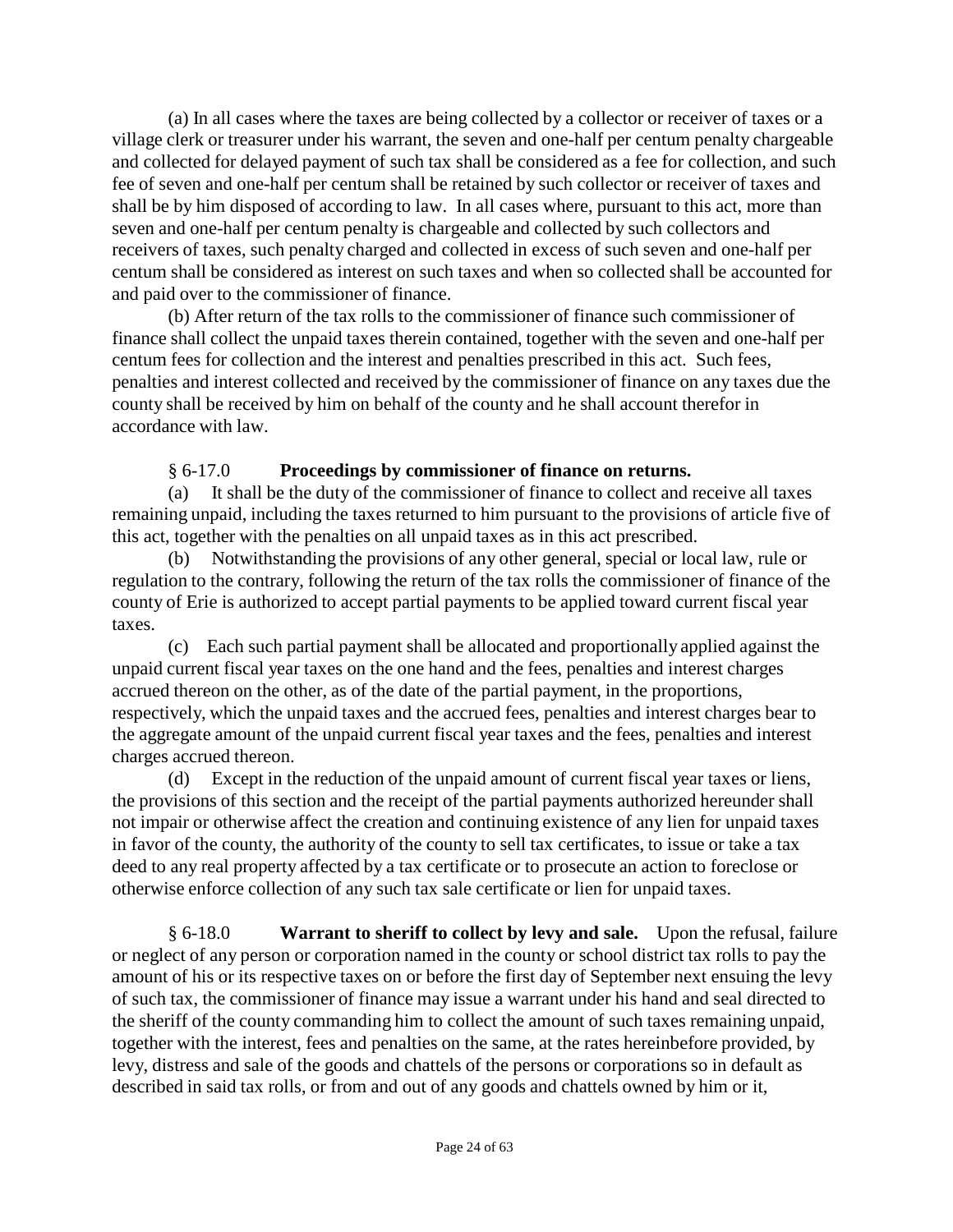wheresoever the same shall or may be found within the county of Erie; and no claim of title made by any other person to such goods and chattels shall be available to prevent the sale thereof. Warrants issued to the sheriff as herein provided shall be returned within thirty days from the date thereof and no later than the time fixed by this act for the sale of real property for uncollected taxes.

§ 6-19.0 **Sale by sheriff and disposition of proceeds.** All moneys collected by the sheriff under this warrant as provided in this section shall be paid over to the commissioner of finance upon the return of such warrant. Said sheriff shall give public notice of the time and place of sale and of the property to be sold at least six days prior to the sale, by advertisement to be posted in at least three public places in the city, town or village where such sale shall be made, and all such sales shall be by public auction. If the property distrained shall sell for more than the amount of the taxes, fees and penalties thereon and the fees and costs of such sale, the surplus shall be returned to the person or corporation to pay whose taxes said property was distrained and sold. If any other person shall claim such surplus, and such claim be admitted in writing by the person or corporation for the payment of whose taxes the same was distrained and sold, the surplus shall be paid to such claimant; but if such claim be contested by any person, the surplus shall be paid to the commissioner of finance pending determination by due course of law of the rights of the claimants thereto.

§ 6-20.0 **Payment of state tax.** It shall not be the duty of the commissioner of finance to transmit to the state department of taxation and finance any account of unpaid taxes assessed upon corporations or upon lands in the county, or any collector's or receiver's affidavit in relation thereto; nor shall the department of taxation and finance credit the said commissioner of finance with any unpaid taxes on lands or upon corporations, but the whole amount of any state tax imposed upon property in the county shall be paid by the commissioner of finance to the department of taxation and finance on or before the fifteenth day of May next after the same shall have been assessed upon the real property of said county, retaining for the county the compensation for receiving and disbursing now allowed by law, together with all interest accrued on said moneys prior to its payment to the department of taxation and finance. If there is not sufficient funds then in the county treasury, available to pay such state tax, the commissioner of finance shall certify such fact to the Erie county legislature who shall provide for the payment of same.

§ 6-21.0 **Omitted taxes; erroneous descriptions.** The several town collectors and receivers of taxes upon returning their rolls to the commissioner of finance as herein provided, shall deliver to him a statement of all lands omitted from the assessment rolls or imperfectly described and of all taxes erroneously assessed, together with such information in relation thereto as they upon diligent inquiry shall have been able to obtain. The commissioner of finance shall examine such statements of tax arrearages and shall reject all taxes on lands that shall be so imperfectly described, and all taxes so erroneously assessed, in form or substance, that the collection thereof cannot be enforced, and shall on or before the first Tuesday of November in each year deliver a transcript thereof to the Erie county legislature and to the boards of assessors of the towns or cities affected. The board of assessors of the town or city affected by such rejection shall cause a correct description of such lands to be entered in the next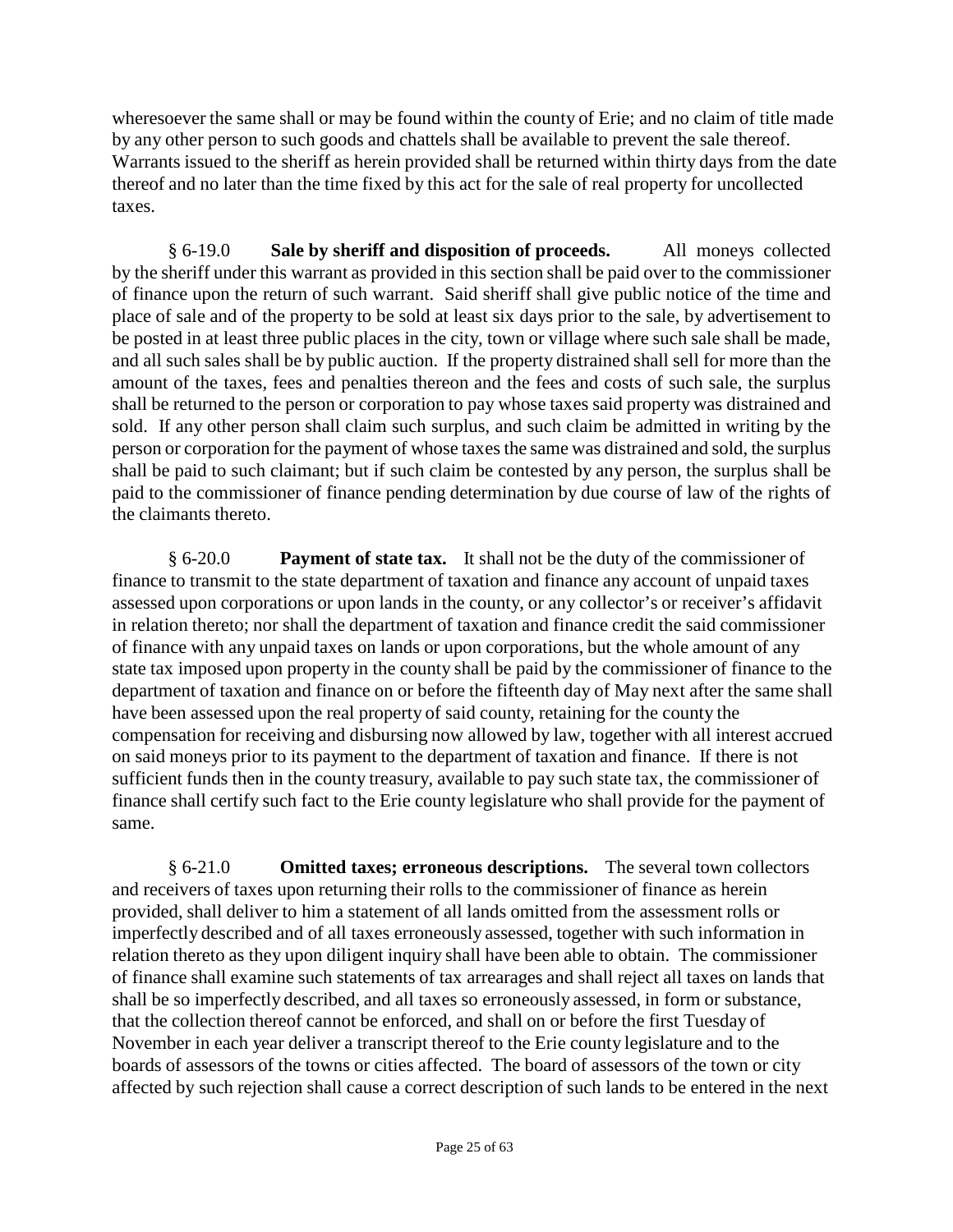ensuing assessment roll and the Erie county legislature shall relevy against the said lands under the perfected description the said tax theretofore rejected, together with the tax for the ensuing year, marking the relevied tax as a reassessment; and the said tax so relevied shall be considered and enforced as a tax of the year in which such relevy shall be made. In the event that the title to any lands shall have been transferred to a bona fide purchaser for value prior to such relevy, the rejected tax on such lands shall not be relevied, but the amount thereof shall be cancelled and charged back as in this act provided.

§ 6-22.0 **Tax maps and assessor's guides.** The town board of any town in said county may cause comprehensive and systematic maps and assessor's guides to be made for use in the preparation of the annual assessment roll of said town and the expenses thereof shall be a charge against the said town. In any case where such maps have been so prepared, it shall thereafter be the duty of the assessors of said town to prepare all assessment rolls in pursuance of and with reference to the general arrangement of said maps and guides. Said maps and guides may from time to time be amended and corrected whenever the same may be necessary.

§ 6-23.0 **Collection of taxes on part of property.** The grantee of a part of any lot, piece or parcel of land charged with taxes may pay the taxes upon such part provided that he furnish a particular specification and description of such part and if the part on which the tax shall be so paid shall be an undivided share, the person paying the same shall state the name of the owner of such share. Collection of taxes upon such part shall be made pursuant to the following:

(a) Where the tax is to be paid to the collector or receiver of taxes, the person paying such tax on such part shall procure from the assessors of the town in which such real property is situated a certificate, which certificate shall show the name and address of the owner of such part, the name and address of the owner of the remaining part, a brief description of each part sufficient to identify the same and a division of the assessment for all general and local purposes against the entire lot, piece or parcel of land to be divided in such a manner as to create two or more separate assessments against the parts so divided. Upon presentation of such certificate to the collector or receiver of taxes, such collector or receiver of taxes shall thereupon enter upon the tax rolls the names and addresses of the owners of the respective parts, the respective assessments and the respective taxes, together with his notation of the payment that he has received; and such collector or receiver of taxes shall be credited upon his return to the commissioner of finance with the amounts so paid.

(b) Where such tax upon a part of any lot, piece or parcel of land situated within the county outside of the city of Buffalo is payable to the commissioner of finance, he shall receive the same pursuant to the provisions of subdivision (a) of this section; if such lot, piece or parcel of land is situated within the city of Buffalo, he shall receive such tax in accordance with any division thereof made by the board of assessors of the city of Buffalo; provided, however, that this provision shall not apply in the event that the lot, piece or parcel of land shall have been included in and sold at the annual tax sale.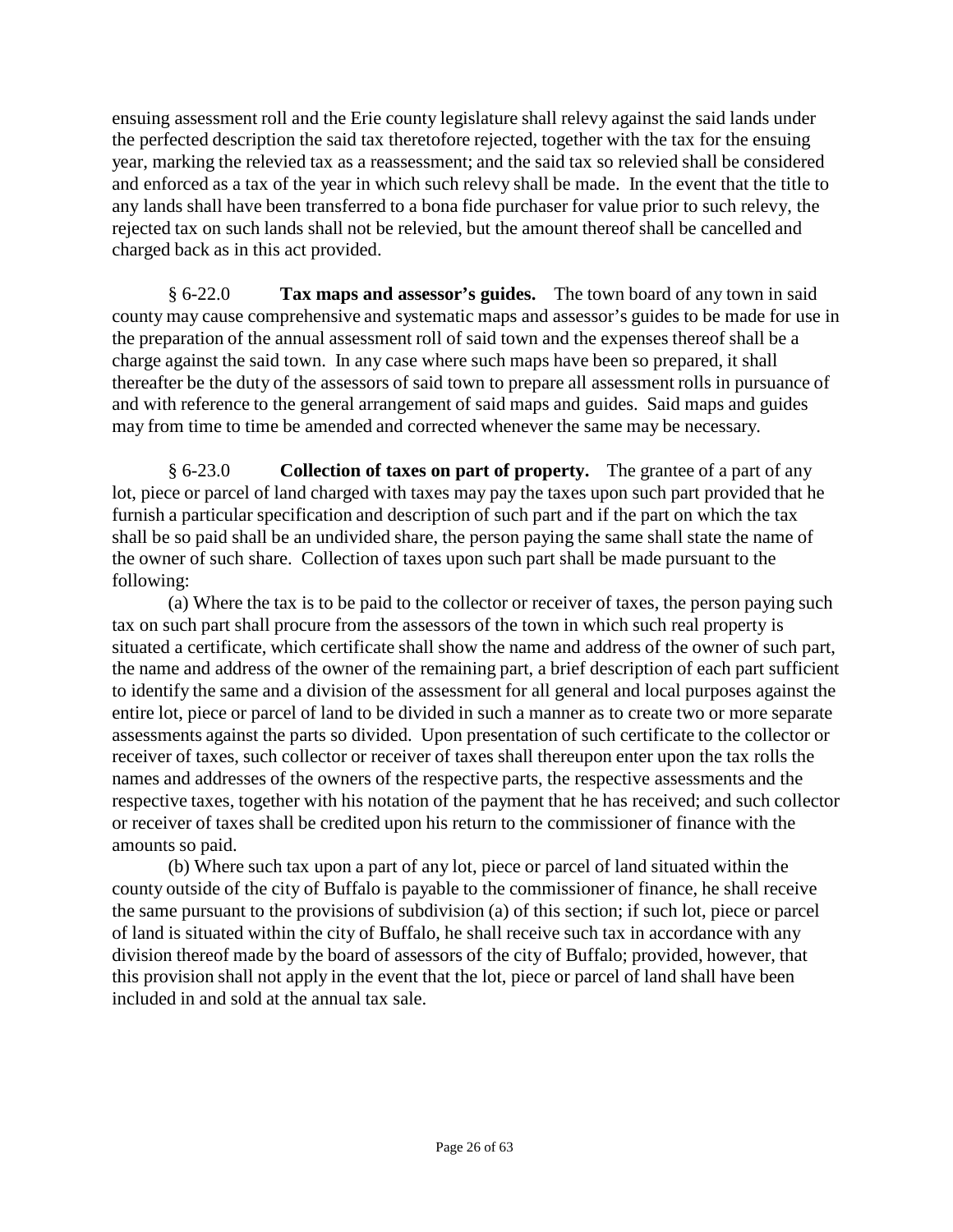(c) Where the taxes on a part of any lot, piece or parcel of land shall have been paid prior to the date of the annual tax sale, such part shall be excepted and withheld from any such annual tax sale.

§ 6-24.0 Collection of taxes in quarterly or semi-annual installments.

1. Notwithstanding the provisions of any other general, special or local law, the board of supervisors, by resolution duly adopted ion any year prior to the time of its tax levy therein by a two-thirds vote of all the members of such board or body, may determine that, until such action be rescinded, any taxes thereafter levied by it upon real property situate within such county, may be paid in quarterly installments, or in semi-annual installments, each of which installments except the last shall be equal, on or before such days within the fiscal year for which such taxes are to be levied, as may be prescribed by such resolution.

2. Such resolution may provide different installment periods for differing classifications of taxes and assessments. Any such resolution shall state the number of installment payments, either two or four, and the respective dates upon which the taxes are to become payable. No installment may be paid unless all prior installments shall have been paid or shall be paid at the same time.

3. The warrants issued for the collection of any such taxes shall likewise contain appropriate directions for their collection and payment and the return of unpaid taxes and assessments in accordance with the law appertaining thereto as modified by and in accordance with such resolution; and the collection of such taxes and assessments shall thereafter proceed in such manner.

4. If such board or body is required to include in such levy the amount certified to it by the appropriate officer or officers of another municipal corporation, then in such a case the resolution specified in subdivision one must be adopted not only by the board levying such taxes but also by the legislative body of such other municipal corporation, and both such resolutions must conform as to the manner and procedure for collecting such taxes in installments.

5. If by virtue of action taken for the collection of taxes pursuant to this section, the return of unpaid taxes be not made in time sufficient to permit of the sale of the real estate therefor at the time when such sale would otherwise be held as required by law, the time for advertising and holding such sale and for doing any other act in connection therewith shall be postponed until the corresponding time one year later, when such sale shall then be held.

6. If any installment of taxes shall be paid when due or within five days thereafter, no interest or penalty shall be charged thereon; if not so paid, interest shall be added at the rate of six per centum per annum to be calculated from the date first payable to and including the last day of the month following the date of payment, or to the date specified for the payment of the last installment of taxes, whichevershall be earlier; provided that any taxes or the balance thereof remaining unpaid on the date specified for the payment of the last installment of taxes, shall be subject to interest and penalties on the entire amount unpaid from the time they would attach and at the rate as otherwise provided by law. Discounts, if any, may be allowed on taxes and assessments paid in full within the time and at the rate provided by the law appertaining thereto in any case.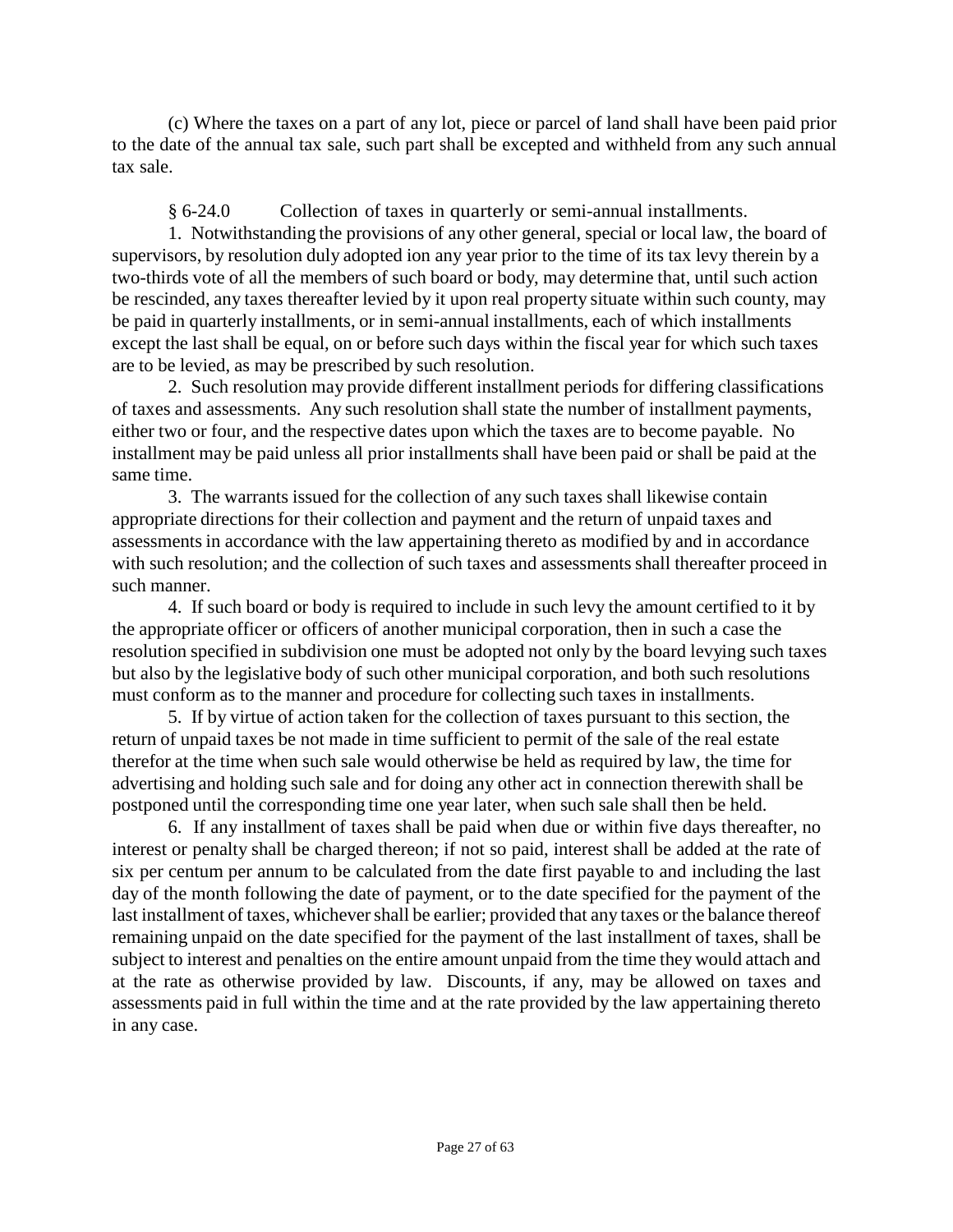#### § 6-25.0 **Partial payments of current year taxes prior to final return by collectors and receivers of taxes.**

(a) Definitions. As used in this section:

(1) The term "current fiscal year taxes" means the combined amount of all county, town, and special district taxes due and unpaid within the fiscal year for which such taxes are to be levied and prior to the final return made by the several receivers and collectors of taxes.

(2) The term "delinquent taxes" means the combined amount of unpaid taxes, special ad valorem levies, special assessments and any penalties and interest which have accrued and which the county of Erie has bid for pursuant to section 7-1.0 of this act, and any county, town, and special district taxes remaining unpaid after the final return made by the several receivers and collectors of taxes including relevied school district taxes.

(3) The term "eligible taxes" means any due and unpaid current fiscal year taxes prior to the final return made by the several receivers and collectors of taxes.

(4) The term "eligible owner" means an owner of real property who is eligible pursuant to subdivision (c) of this section for partial payment of taxes.

(b) Partial payments of current fiscal year county, town, and special district taxes authorized. Notwithstanding the provisions of any other general, special or local law, rule or regulation to the contrary, the legislative body of the county of Erie is hereby authorized and empowered to enact and amend a local law providing for partial payments of current fiscal year county, town and special district taxes. Current fiscal year county, town and special district taxes in towns of the first class as defined by law may be paid without interest or penalty, on or before the fifteenth day of February next succeeding the levy of such taxes. Current fiscal year county, town and special district taxes in towns of the second class as defined by law may be paid without interest or penalty, on or before the fifteenth day of March next succeeding the levy of such taxes. Alternatively, at the option of the taxpayer, taxes shall be paid in no more than four increments. The initial payment shall amount to not less than fifty percent of the combined total of due and unpaid current year county, town and special district taxes. Each successive payment shall be not less than fifty percent of the combined amount of due and unpaid current year county, town and special district taxes. No partial payment will be accepted after the final return made by the several receivers and collectors of taxes.

(c) Eligibility. A property owner shall not be eligible for partial payment of current fiscal year taxes where:

(1) there is a lien for unpaid county, town, or special district taxes on the same property for which partial payment of current fiscal year taxes is presented; or

(2) such person is the owner of another parcel within the county of Erie on which there is a lien for unpaid county, town, or special district taxes.

(d) Interest and penalties. Interest on the total amount of unpaid current fiscal year county, town, and special district taxes, less the amount of partial payments made by the eligible owner, shall be that amount as determined pursuant to sections 6-7.0 and 6-8.0 of this act.

(e) Tax certifications and liens. The provisions of this section shall not delay or otherwise affect the sale of tax certificates or the creation of a tax lien against the property except in the reduction of the amount of the tax certificate or lien.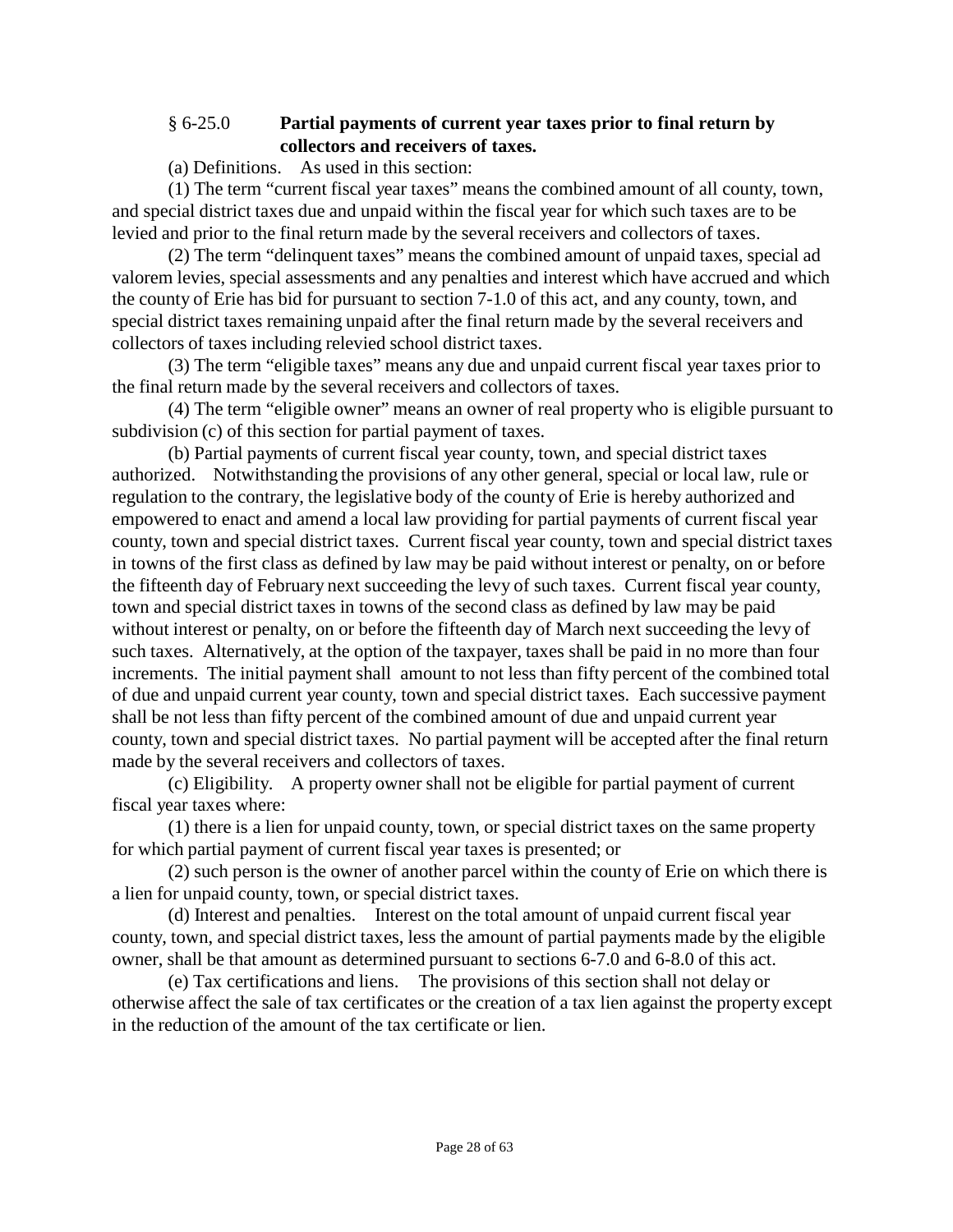#### § 6-26.0 **Partial payments of current year taxes prior to the thirtieth day of June next succeeding the levy of such taxes.**

(a) Definitions. As used in this section, the term:

(1) "Current fiscal year taxes" means the combined amount of all county taxes due and unpaid within the fiscal year for which such taxes are to be levied and prior to the thirtieth day of June next succeeding the levy of such taxes.

(2) "Delinquent taxes" means the combined amount of unpaid taxes and any penalties and interest which have accrued and which the county of Erie has bid for pursuant to section 7-1.0 of this act, and any county taxes remaining unpaid after the thirtieth day of June next succeeding the levy of such taxes.

(3) "Eligible taxes" means any due and unpaid current fiscal year taxes prior to the thirtieth day of June next succeeding the levy of such taxes.

(4) "Eligible owner" means an owner of real property who is eligible pursuant to subdivision (c) of this section for partial payment of taxes.

(b) Partial payments of current fiscal year county taxes authorized. Notwithstanding the provisions of any other general, special or local law, rule or regulation to the contrary, the legislative body of the county of Erie is hereby authorized and empowered to enact and amend a local law providing for partial payments of current fiscal year county taxes in the city of Buffalo. Current fiscal year county taxes in the city of Buffalo may be paid without interest or penalty, on or before the fifteenth day of February next succeeding the levy of such taxes. Alternatively, at the option of the taxpayer, taxes shall be paid in no more than four increments. The initial payment shall amount to not less than fifty percent of the combined total of due and unpaid current year county taxes. Each successive payment shall be not less than fifty percent of the combined amount of due and unpaid current year county taxes. No partial payment will be accepted after the thirtieth day of June next succeeding the levy of such taxes.

(c) Eligibility. A property owner shall not be eligible for partial payment of current fiscal year taxes where:

(1) there is a lien for unpaid county taxes on the same property for which partial payment of current fiscal year taxes is presented; or

(2) such person is the owner of another parcel within the county of Erie on which there is a lien for unpaid county, town, or special district taxes.

(d) Interest and penalties. Interest on the total amount of unpaid current fiscal year county taxes, less the amount of partial payments made by the eligible owner, shall be that amount as determined pursuant to section 6-4.1 of this act.

(e) Tax certifications and liens. The provisions of this section shall not delay or otherwise affect the sale of tax certificates or the creation of a tax lien against the property except in the reduction of the amount of the tax certificate or lien.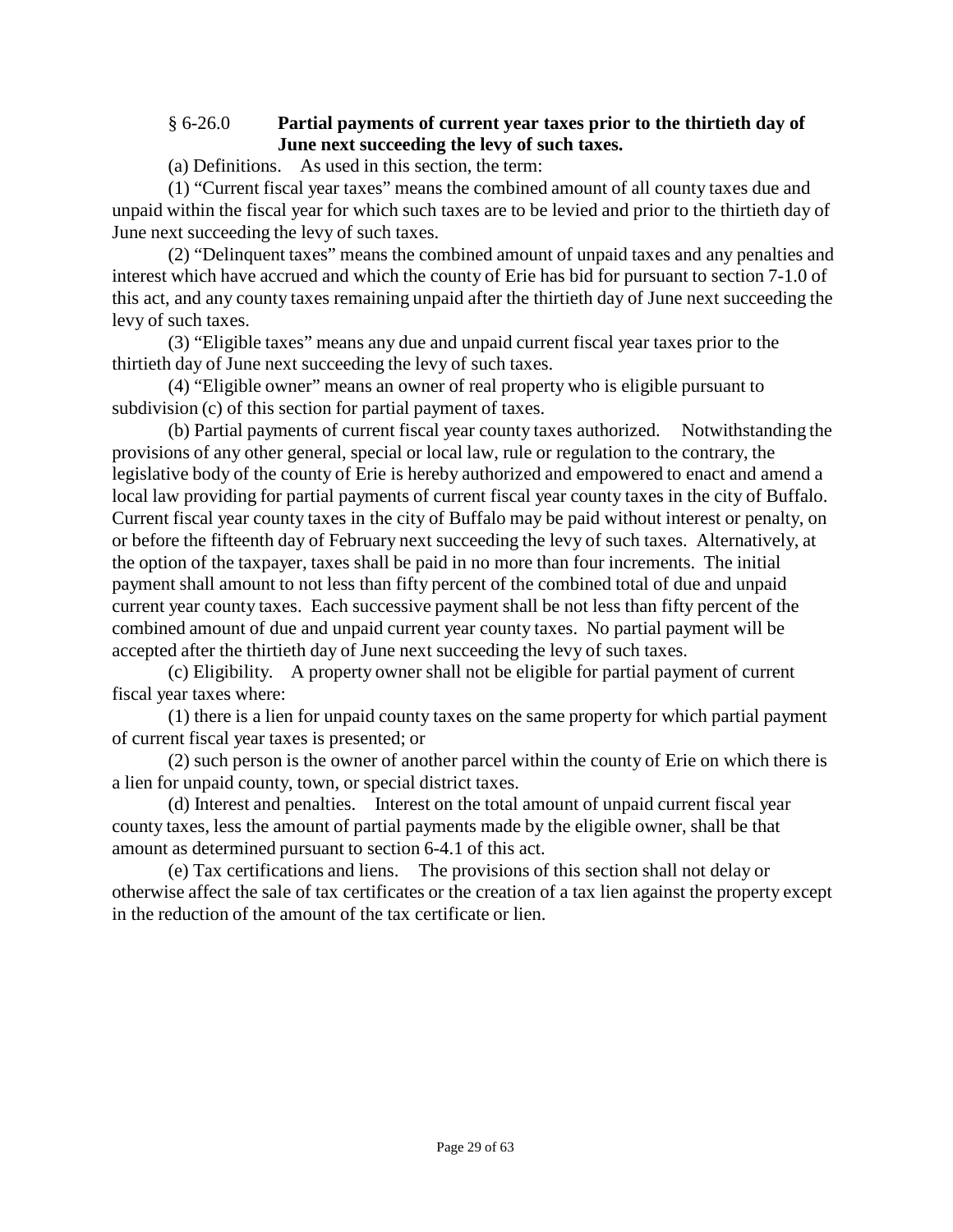## **ARTICLE VII SALE AND REDEMPTION OF LANDS**

- Section 7- 1.0 Sale of tax delinquent lands.
	- 7- 2.0 Notice of tax sale.
	- 7- 3.0 Rules of tax sale.
	- 7- 4.0 Date of completion of sale; validity.
	- 7- 5.0 Conduct of tax sale.
	- 7- 6.0 County's bid preferred; when county deemed purchaser.
	- 7- 7.0 Certificates of sale to county; rights thereunder.
	- 7- 8.0 Assignment of county certificates of sale.
	- 7- 9.0 Presumption of non-payment; validation.
	- 7-10.0 Sale not to be enjoined, restrained or annulled.
	- 7-11.0 Certificates of sale; payment and assignment thereof.
	- 7-12.0 Failure of purchaser to pay for tax sales.
	- 7-13.0 Redemption within two years.
	- 7-14.0 Payment by commissioner of finance upon redemption.
	- 7-14.1 Notice of tax delinquency to owner
	- 7-15.0 Refund for unenforceable certificate of sale; limitation.
	- 7-16.0 Payment of certificates fifteen years old; limitation.
	- 7-17.0 Certificates deemed satisfied after twenty-five years; limitation.

§ 7-1.0 **Sale of tax delinquent lands.** Whenever any tax charged on real estate and not rejected or cancelled as herein provided, shall remain unpaid on the first day of November next ensuing the date of the levy of the county taxes, the commissioner of finance shall proceed to advertise and sell tax certificates upon such real estate for the payment of such tax, fees, penalties and interest, and the expense on such sale. The expenses of publishing and of conducting the sale shall, except as herein provided, be a charge on the land affected and shall be added to the tax, fees, penalties and interest.

§ 7-2.0 **Notice of tax sale.** The commissioner of finance shall immediately after the first day of November in each year cause to be published twice each week for three successive weeks in two daily newspapers of the county of Erie printed in the English language and each having a daily circulation of over fifty thousand, a notice to the public and all persons interested, stating that on a day subsequent to the expiration of the said three weeks, and during the succeeding days, which dates shall be specified in such notice, he will sell tax certificates upon the real estate for which taxes are unpaid for the current year at his office in the city of Buffalo, to satisfy the taxes, fees, penalties, interest and charges which may be due thereon at the time of such sale, and that the tax rolls containing a description of all parcels so to be sold, together with the amount of taxes charged thereon, the name of the owner thereof if known, and if unknown, so marked "unknown", will be open for inspection to any person applying therefor to the commissioner of finance. Within three days after the last publication of such notice, due proof of the publication thereof shall be made and filed by the newspapers publishing the same in the office of the said commissioner of finance who shall cause the same to be properly filed, indexed and numbered.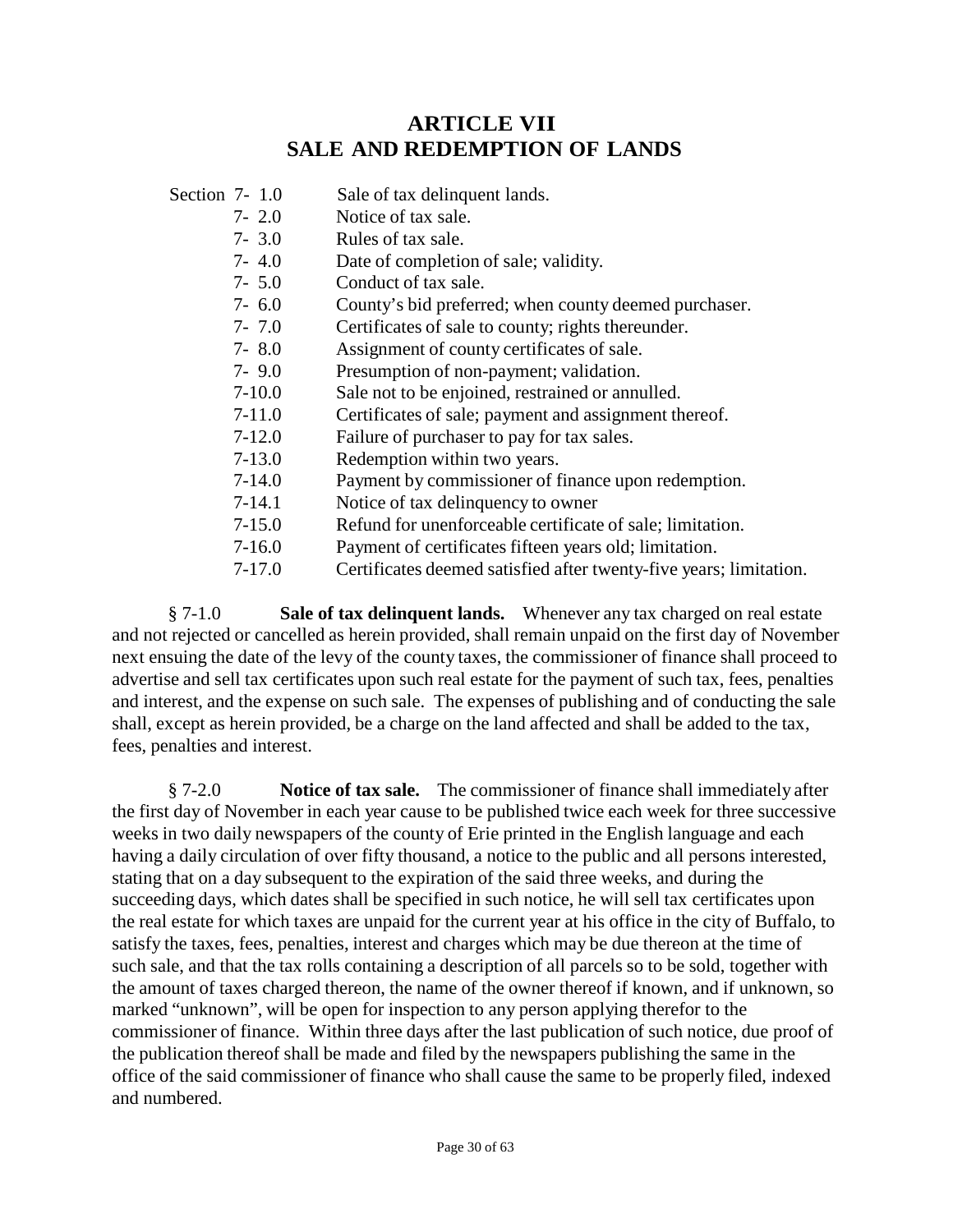§ 7-3.0 **Rules of tax sale.** The commissioner of finance may prescribe reasonable rules and regulations to expedite and govern the conduct of such sale and such rules and regulations shall be set forth in said notice of sale and shall be binding upon all persons attending such sale.

§ 7-4.0 **Date of completion of sale; validity.** Such sale shall commence and be completed previous to the thirtieth day of November in the year in which said notice is published, unless adjournments or recesses for a total period of not more than ten days thereafter shall be taken by said commissioner of finance. No error or imperfection in any notice or statement so made or published shall render any such sale void or shall in any manner affect the validity thereof; except that as to any particular parcel of property in respect to which a material error occurred or imperfection existed, the sale of such particular parcel may be set aside upon the suit of the owner thereof, brought within three months after the conclusion of such sale.

§ 7-5.0 **Conduct of sale.** On the day of sale specified in such notice, the commissioner of finance shall commence the sale of such tax certificates and he shall continue the same from day to day, and each tax certificate shall be sold for a sum sufficient to pay all the taxes, fees, penalties, interest and charges which may be due at the time of such sale.

§ 7-6.0 **County's bid preferred; when county deemed purchaser.** The county of Erie may become a purchaser at any such sale and the offer of the county to purchase any tax certificate shall be preferred over all other offers made for the same. In the event that there is no purchaser for any tax certificate offered for sale, or if any purchaser of any tax certificate sold pursuant to the provisions of this act shall refuse or neglect to pay the amount of his bid or bids within the time prescribed, such tax certificates shall be deemed to have been sold to and purchased by the county of Erie.

§ 7-7.0 **Certificates of sale to county; rights thereunder.** The commissioner of finance may make certificates of sale of all tax certificates so bid in by or sold to the county, describing the lands affected; and such certificates shall be subject to the same right of redemption as those purchased by individuals. If the amount of taxes on the land so affected by the sale of a tax certificate shall not be paid, the commissioner of finance's deed thereof shall have the same effect and become absolute in the same manner on the performance of all conditions as in the case of sales and conveyances to individuals.

§ 7-8.0 **Assignment of county certificates of sale.** The commissioner of finance shall sell and assign any tax certificate bid in by or sold to the county at any time before the redemption of such land when so directed by resolution of the Erie county legislature, upon payment of the amount fixed by such resolution as reimbursement to the county, the purchaser or assignee thereof to have all rights and assume all the liabilities of the original purchaser.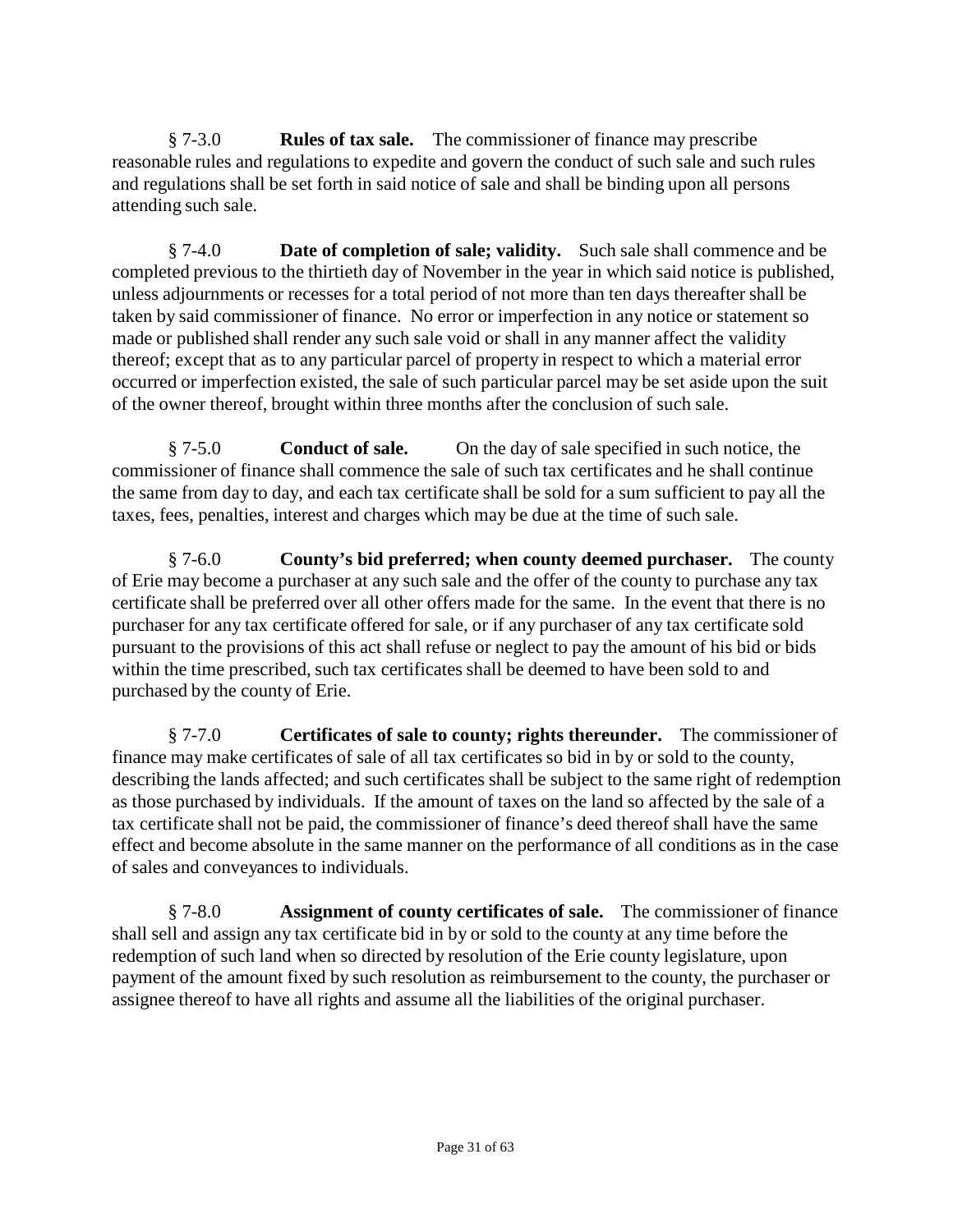§ 7-9.0 **Presumption of non-payment; validation.** No tax, tax sale or tax sale certificate shall be invalid or unenforceable because of the failure of the collector or receiver of taxes to verify the return of his tax roll; the certification by the commissioner of finance that any tax in the tax roll of any tax district on file in his office remains unpaid shall be presumptive evidence of the fact of such non-payment and after the lapse of five years from the date at which the real property affected by such unpaid tax has been sold, such presumption shall be conclusive and absolutely binding upon all persons having any interest in such real property. All taxes and assessments heretofore spread upon the assessment rolls of the various cities and of the various towns in the county other than on property illegally assessed or described, are hereby validated and rendered legal and binding upon the persons taxes and the property assessed, notwithstanding any irregularity, omission or error in any of the proceedings relating to the same or in the making, levying and assessment of the same. All proceedings for the collection of such taxes are hereby declared valid and effectual notwithstanding any irregularity, omission or error in any such proceedings; provided, however, that nothing in this act contained shall be held to revive or validate any claim or demand, the enforcement of which otherwise is barred by lapse of time.

§ 7-10.0 **Sale not to be enjoined, restrained or annulled.** No tax sale of any property shall be enjoined or restrained by any court, judge or justice thereof; nor shall the sale of any real property be set aside, annulled or vacated except upon a proceeding brought therefor by the owner of such real property within three months from the date of such sale, and then only as to such real property owned by him and affected by such suit or proceeding.

§ 7-11.0 **Certificate of sale; payment and assignment thereof.** The purchasers at such tax sale shall pay the amount of their respective bids to the commissioner of finance within ten days after the sale, and upon such payment, the said commissioner of finance shall execute and deliver to the purchaser of any such tax lien a certificate in writing, describing the real estate affected and the sum paid therefor. The commissioner of finance shall keep a record thereof in a book to be known as the sale book of unpaid taxes for the year in which the sale is held. No assignment of such a certificate shall be valid or effective for any purpose until the same shall have been presented to the commissioner of finance and a memorandum made by him of such assignment in the sale book containing the record of the certificate so assigned, opposite said record. Every such certificate shall be presumptive evidence that the sale and all proceedings prior thereto including the assessment of the land were regular and according to the provisions of this act and of all the laws relating thereto.

§ 7-12.0 **Failure to purchaser to pay for tax sale.** If any purchaser at any sale of tax certificates for unpaid taxes made pursuant to the provisions of this act shall neglect or refuse to pay the amount of his purchase or purchases within the time mentioned in section 7-11.0 hereof, the commissioner of finance may state an account against such purchaser and deliver it to the county attorney who shall be entitled to recover the same with costs from such purchaser by an action in the name of the county, and for that purpose he shall forthwith cause a suit to be instituted therefor. Where any purchaser at such sale shall not have paid the amount of his purchase or purchases within ten days after the date of sale, or the same shall not have been collected from him, it shall be lawful for the commissioner of finance to forthwith cancel such sale and thereupon all the rights of the said purchaser shall be extinguished and the tax certificate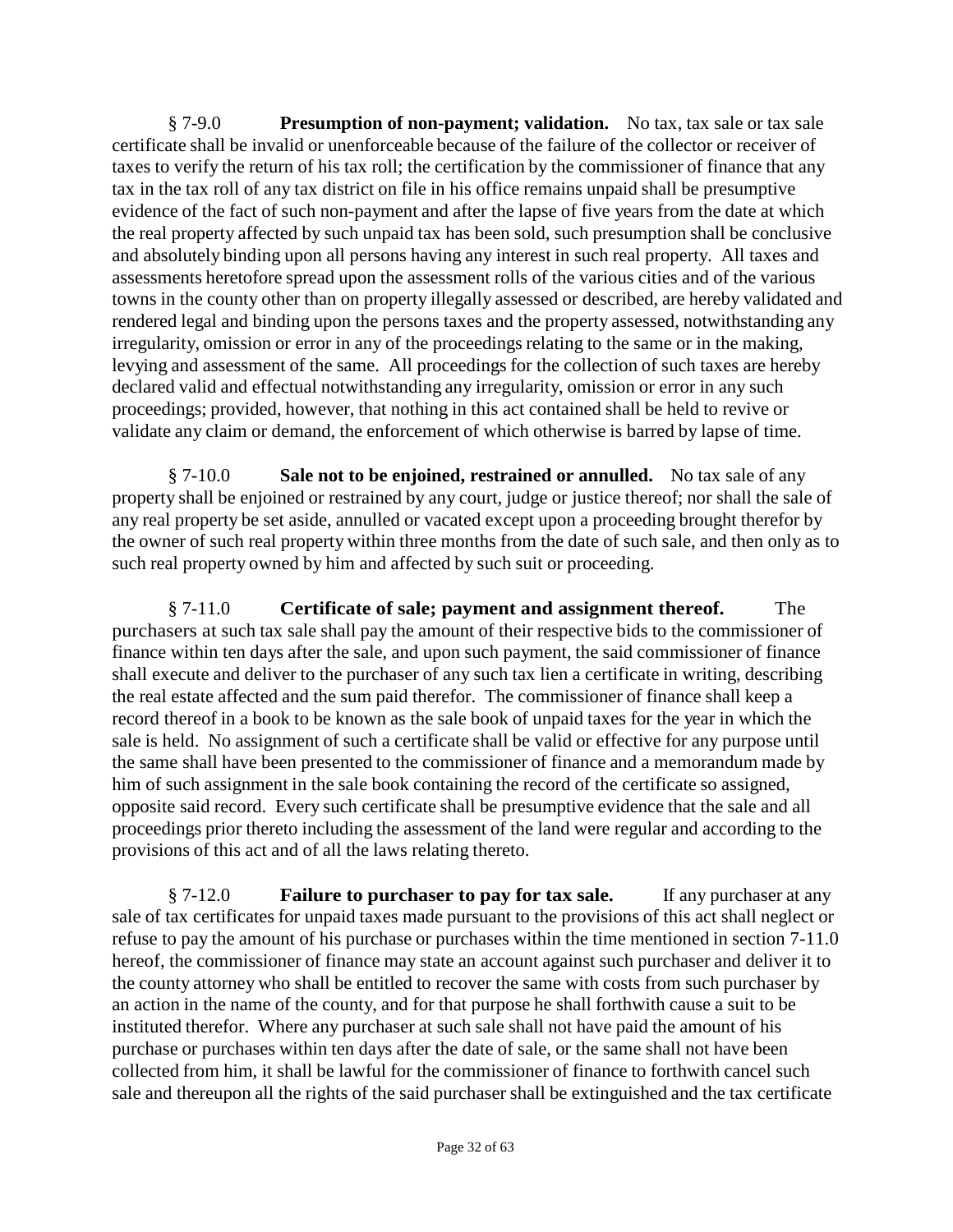or certificates so sold to him shall then belong to the county as provided in section 7-6.0 of this act. No certificate shall be delivered by the commissioner of finance to any purchaser at such sale until after the said purchaser shall have paid the full amount of all his purchases and ten cents for each of said certificates, which sum shall be added to and form part of the consideration of such purchase.

#### § 7-13.0 **Redemption within two years.**

(a) The owner or occupant of, or any person interested in, any real estate sold for taxes to any individual purchaser as aforesaid, may redeem the same at any time within two years after the last day of such sale by paying to the county treasurer for the use of such purchaser, his heirs or assigns, the sum mentioned in his certificate and interest thereon at the rate of one and one half per centum per calendar month or part thereof, to be calculated from the first day of December of the year of the sale for which such certificate was given, together with the expenses accrued at the time of such redemption for serving notices of redemption; and if purchased by or sold to the county as herein provided, the said redemption may be accomplished by paying to the county treasurer the same amount with the same interest and accrued expenses, if any, as if a certificate for such sale had been issued to an individual.

(b) Notwithstanding the provisions of any other general, special or local law, rule or regulation to the contrary, the commissioner of finance of the county of Erie is authorized to accept partial payments to be applied toward the redemption of any real estate affected by a tax certificate held and owned by the county.

(c) Each such partial payment shall be allocated and proportionally applied against the unpaid amount of the tax certificate on the one hand, and the fees, penalties and interest charges accrued thereon on the other, as of the date of the partial payment, in the proportions, respectively, which the unpaid tax certificate and the accrued fees, penalties and interest charges bear to the aggregate amount of the unpaid tax certificate and the fees, penalties and interest charges accrued thereon.

(d) Except in the reduction of the unpaid amount of any tax sale certificate or lien, the provisions of this section and the receipt of the partial payments authorized hereunder shall not impair or otherwise affect the creation and continuing existence of any lien for unpaid taxes in favor of the county, the right of the county to issue or take a tax deed to any real property affected by such a tax certificate or the authority of the county to prosecute an action to foreclose or otherwise enforce collection of any such tax sale certificate or lien for unpaid taxes.

§ 7-14.0 **Payment by the commissioner of finance upon redemption.** The commissioner of finance upon receipt of any moneys for the redemption of a tax sale certificate not owned by the county, shall notify the owner of such redemption, and upon due proof of ownership and surrender of such certificate, such owner shall be entitled to receive from the commissioner of finance the amount so paid for the redemption thereof without any interest thereon for the period of time between the date of redemption and repayment to the certificate holder.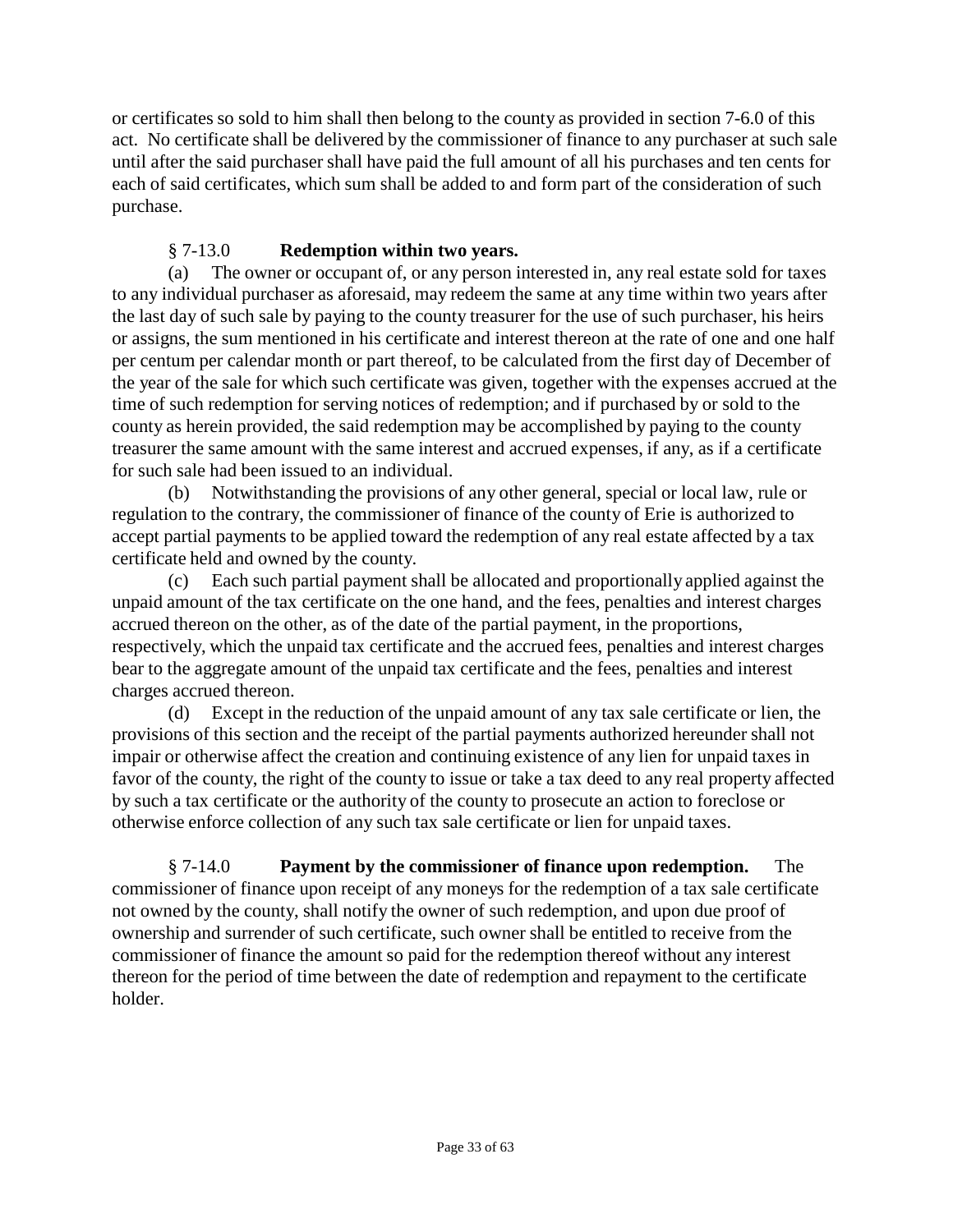§ 7-14.1 **Notice to tax delinquent owner.** It shall be the duty of the commissioner of finance to mail a notice of tax delinquency at least once in each of the five years following the date of the tax sale to the name and address of each owner of tax delinquent real property as such name and address appear on the latest tax rolls in his hands. Such notice shall contain a brief description of such tax delinquent real property and the date when and the amount for which such real property was sold at the tax sale for the year of delinquency; but the provisions of this section being for the benefit of such taxpayers, failure to mail any statement and failure by the taxpayer to receive the same shall not in any manner whatsoever affect the validity or enforceability of any tax sale certificate in the hands of any holder thereof.

§ 7-15.0 **Refund for unenforceable certificate of sale; limitation.** Whenever the holder of a tax sale certificate, other than the county, has been unable to enforce the lien of such tax sale certificate or has been unable to recover or to retain possession of any real estate affected by the lien of such tax sale certificate by reason of illegality in the assessment of such real estate or in the levying of the tax or in the proceedings for the collection of such tax, the board of supervisors, provided that not more than six years have elapsed since the date on which such tax sale certificate was issued, shall refund to such holder the face amount of such certificate together with interest thereon at the rate of two per centum per annum. As to a tax sale certificate held by a person other than the county which has been outstanding and unpaid for a period of five years or more at a time this act takes effect, the claim of the holder of such certificate for a refund hereunder shall be presented to the board of supervisors within one year from the date this act takes effect.

§ 7-16.0 **Payment of certificates fifteen years old; limitation.** Whenever tax sale certificate has been outstanding, unsatisfied and unpaid for a period of fifteen years from the date on which such certificate was issued, and provided that no proceeding shall have been theretofore commenced for the foreclosure of such certificate or the acquisition of title to or possession of the real estate affected thereby, such certificate may be paid and satisfied and the real estate affected thereby may be redeemed upon payment to the commissioner of finance on behalf of the holder of such certificate including the county of Erie, of the face amount of such certificate without interest, fees, penalties, or any other charges thereon; and such payment and redemption shall be as effectual and conclusive as though made on or before the date of expiration of the original period of redemption on this act provided. As to a tax sale certificate which has been outstanding, unsatisfied and unpaid for a period of fourteen years or more at the time this act takes effect, the right of the holder of such a certificate, including the county of Erie, to demand, receive or collect such interest, fees, penalties, or any other charges thereon shall be barred upon the expiration of one year from the date this act takes effect.

§ 7-17.0 **Certificates deemed satisfied after twenty-five years; limitation.**  Whenever any tax sale certificate has been outstanding, unsatisfied and unpaid for a period of twenty-five years from the date on which such certificate was issued, and provided that no proceeding shall have been theretofore commenced for the foreclosure of such certificate or the acquisition of title to or possession of the real estate affected thereby, the rights and claims of the holder of such a certificate including the county shall be extinguished; and such certificate is presumed by the lapse of time to be paid and satisfied and may be cancelled as herein provided.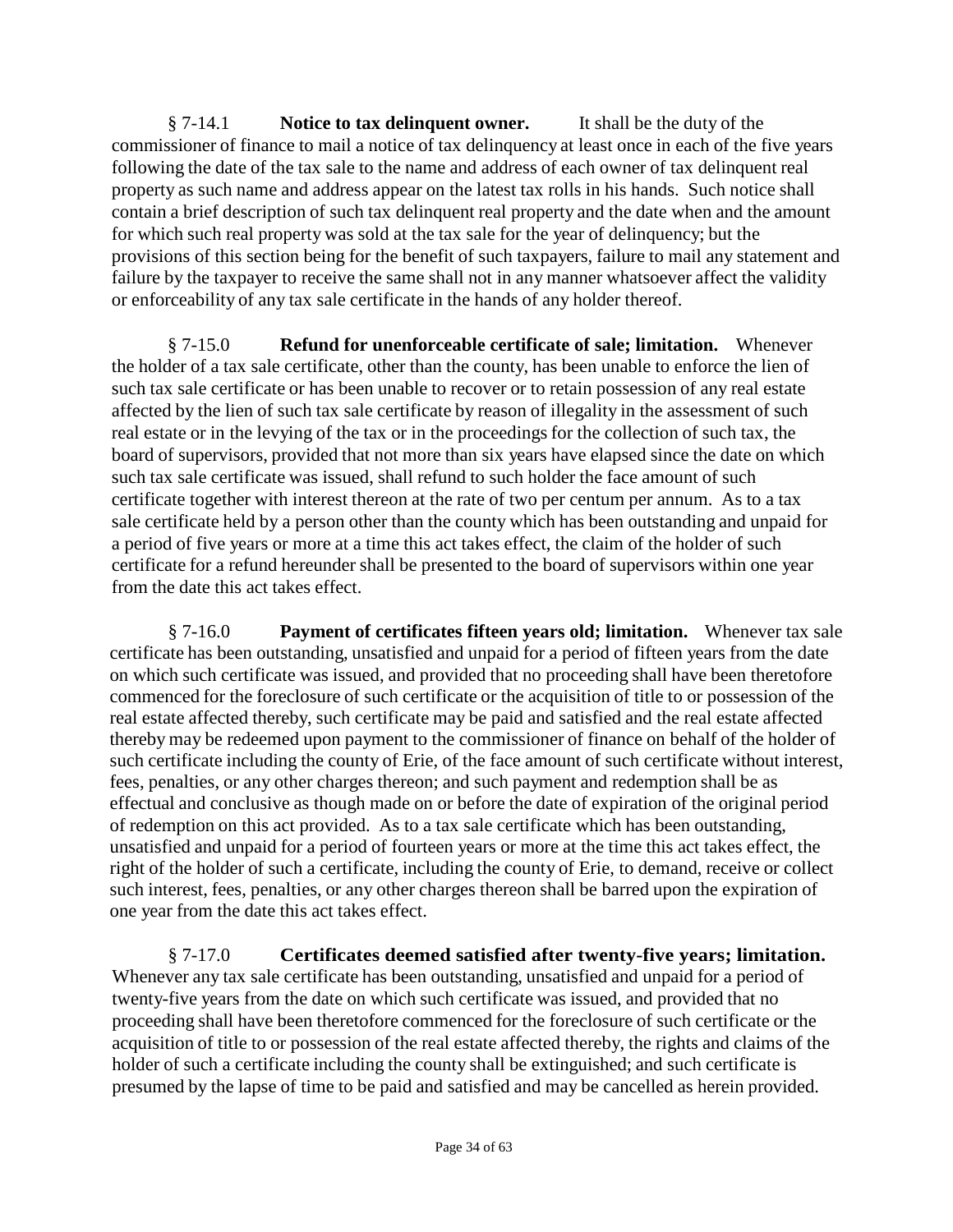As to a tax sale certificate which has been outstanding and unpaid for a period of twenty-four years or more at the time this act takes effect, the rights or clams of the holder of such a certificate including the county of Erie must be asserted or prosecuted by an action, or otherwise proceeded upon as in this act provided within one year from the date this act takes effect. Within the limitations of the provisions of this section, the commissioner of finance shall annually during the month of December make an entry opposite each such certificate outstanding, unsatisfied and unpaid upon his tax sale registers, to the effect that such certificate is cancelled pursuant to the provisions of this act, and upon demand such commissioner of finance shall furnish his certificate of cancellation of such tax sale certificate, which certificate may be recorded in the Erie County clerk's office as in this act provided. Such commissioner of finance shall annually on or before the second Tuesday of February certify to the Erie county legislature an abstract of such cancelled tax sale certificates owned by the county, and the Erie county legislature shall act thereon in accordance with the provisions of this act.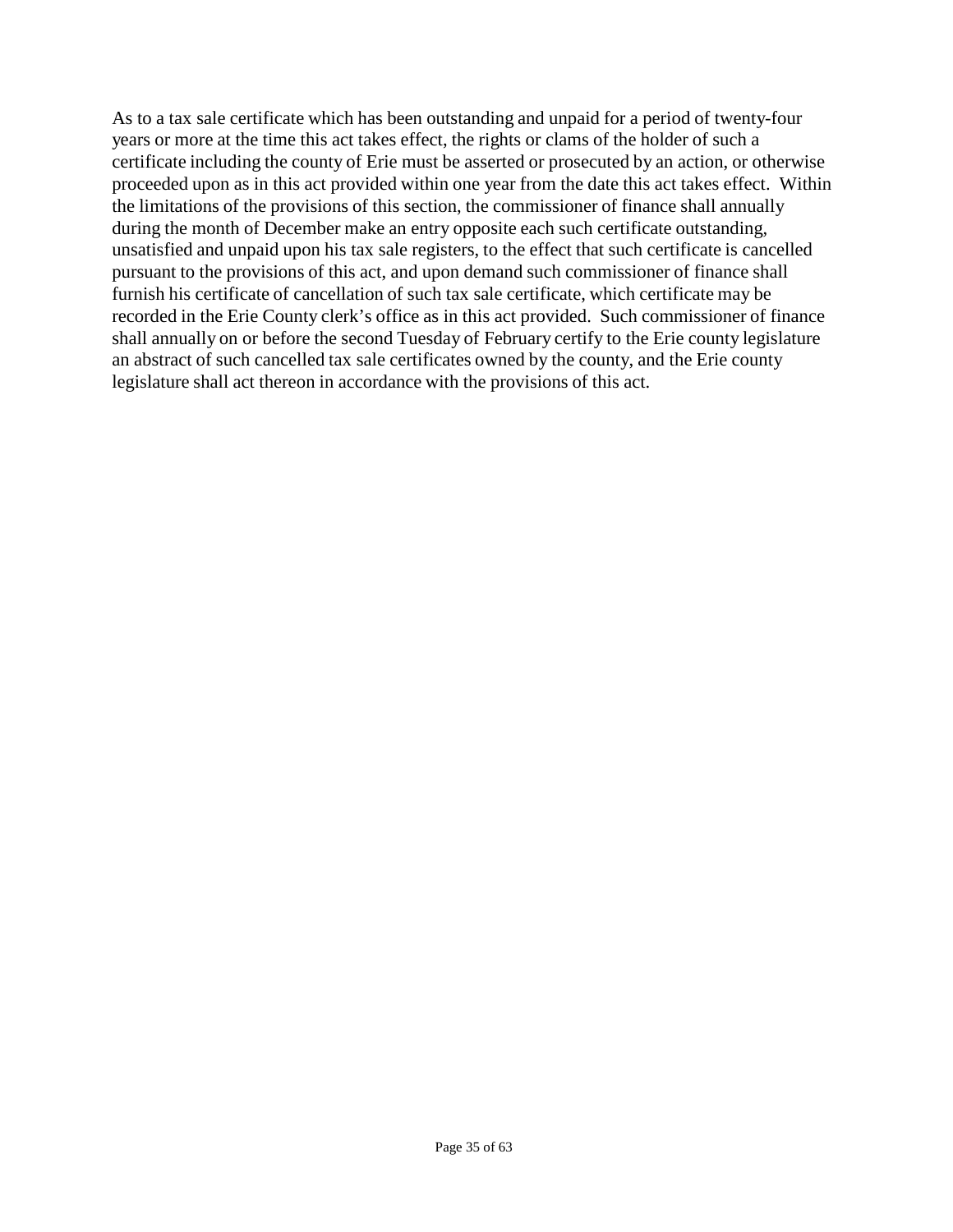# **ARTICLE VIII CONVEYANCE BY TAX DEED**

| Section $8 - 1.0$ |            | Notice to redeem.                                                                           |
|-------------------|------------|---------------------------------------------------------------------------------------------|
|                   | $8 - 2.0$  | Title searches and continuations; conditions.                                               |
|                   | $8 - 3.0$  | Redemption period extended until notice given; immaterial error<br>not to invalidate notice |
|                   | $8 - 4.0$  | Redemption after notice.                                                                    |
|                   | $8 - 5.0$  | Redemption before notice.                                                                   |
|                   | $8 - 6.0$  | Certificate of redemption.                                                                  |
|                   | $8 - 7.0$  | Proof of service of notice to redeem.                                                       |
|                   | $8 - 9.0$  | Absolute conveyance upon failure to redeem.                                                 |
|                   | $8 - 10.0$ | Possession under tax deed.                                                                  |
|                   | $8 - 11.0$ | County may take such deed.                                                                  |

§ 8-1.0 **Notice to redeem.** Except as provided in section 7-17.0 of this act, whenever any lot or parcel of land heretofore or hereafter affected by the sale of a tax certificate for taxes by the commissioner of finance shall remain unredeemed at the expiration of nine months after the date of such sale, or at any time thereafter, the grantee under such tax sale certificate or the person claiming under him may serve a notice, written or printed, or partly written and party printed on the owner of such land and also upon all persons having mortgages upon such land, stating in substance a description of the lot or parcel of land covered by such certificate, the amount for which the tax lien was sold, the nature and amount of other charges allowable under this act, the last day of redemption of any such real estate, and the office or place where and the hours when the money for such redemption can be paid, which office or place of business shall be in the city of Buffalo and which hours shall be between nine o'clock in the forenoon and four o'clock in the afternoon. The last day of redemption to be specified in such notice shall be not less than three months from the date of the service thereof, nor prior to two years from the date of such sale. Such notice shall be served personally or left with some adult person at the residence or place of business of all persons entitled to such notice if they or any of them reside in the city of Buffalo or have a place of business therein; and in case they or any of them do not so reside or have such a place of business in said city, then such notice shall be served by mailing a copy thereof addressed to them at the post office at or nearest to their last known or reputed place of residence, and if after diligent inquiry no information can be obtained as to such last reputed place of residence, then such notice shall be served by mail addressed to them at the post office at or nearest to the property described in such notice. The expense of mailing or serving each such notice shall be added to and become a part of the amount required to be paid for the redemption of such real estate.

§ 8-2.0 **Title searches and continuations; conditions.** At the expiration of one year from the date of the execution of such certificate of sale, the holder thereof may cause an abstract of title to be made and the cost thereof, established by the affidavit of the certificate holder, shall be added to and become a part of the amount required to be paid for the redemption of such real estate. Not more than one continuation of such abstract of title may be made in any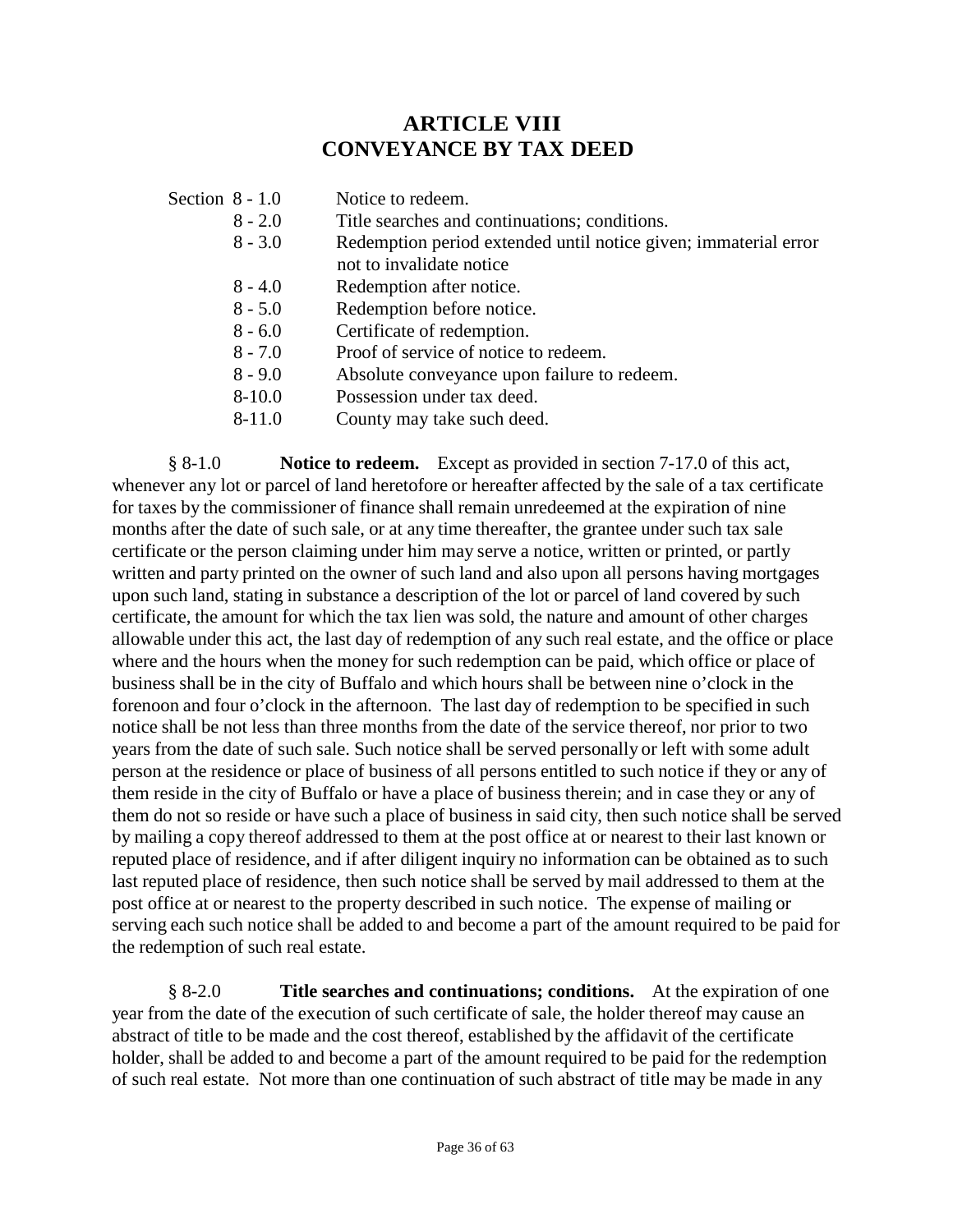calendar year and the charge therefor, established by a like affidavit shall be added to the amount required to be paid for the redemption of such real estate. Where a tax sale certificate is subsequently foreclosed by the holder thereof, the amount for abstracts of title and continuations thereof shall be added to and become part of the amount required to be paid for the redemption of such real estate.

§ 8-3.0 **Redemption period extended until notice given; immaterial error not to invalidate notice.** Until such notice to redeem shall have been served as herein provided, such period of redemption shall not be deemed to have expired, but shall be considered as extended until such notice shall have been served or until a proceeding to foreclose the lien of such tax sale certificate shall have been instituted pursuant to articles nine or eleven of this act. An error in description of the real property or imperfection of names or addresses of owner or mortgagees in any such notice shall in no manner affect the sufficiency or validity thereof or of any subsequent proceeding or conveyance based thereon; and no other, further or different notice of expiration of time to redeem shall be required to be served upon or given to any person whatever.

§ 8-4.0 **Redemption after notice.** Any person may at any time before the last day of redemption specified in such notice redeem the said land by paying to the commissioner of finance the amount due as hereinbefore provided and every such redemption shall be as effectual as if made before the expiration of the two years allowed to redeem the land sold.

§ 8-5.0 **Redemption before notice.** Any person may at any time prior to the service of such notice to redeem, redeem any lands so sold by paying to the commissioner of finance the consideration money for which the lands to be redeemed were sold, together with one per centum interest per calendar month thereon from the date of the sale upon which such certificate was issued.

§ 8-6.0 **Certificate of redemption.** Upon redemption as herein provided, the commissioner of finance shall give to the person redeeming a certificate stating the amount paid, the year in which the sale was made and showing particularly what land such payment is intended to redeem and such certificate shall be evidence of such redemption.

§ 8-7.0 **Proof of service of notice to redeem.** The owner and holder of any certificate of sale, in order to complete his title to the land conveyed shall, within thirty days after the service of such notice or notices to redeem, file with the commissioner of finance a duplicate copy of the notice served, together with the affidavit of service by some person who shall be certified as credible by the officer before whom such affidavit shall be taken, that such notice as herein required was duly and properly served, specifying the manner and time of such service.

§ 8-8.0 **Absolute conveyance upon failure to redeem.** If the commissioner of finance shall be satisfied by such affidavit that the proper notice to redeem has been duly served, and if the moneys required to be paid for the redemption of such land shall not have been paid as hereinbefore provided, he shall upon demand execute and deliver to the owner of the tax sale certificate, or to his heirs or assigns, a conveyance of the real estate so affected which shall vest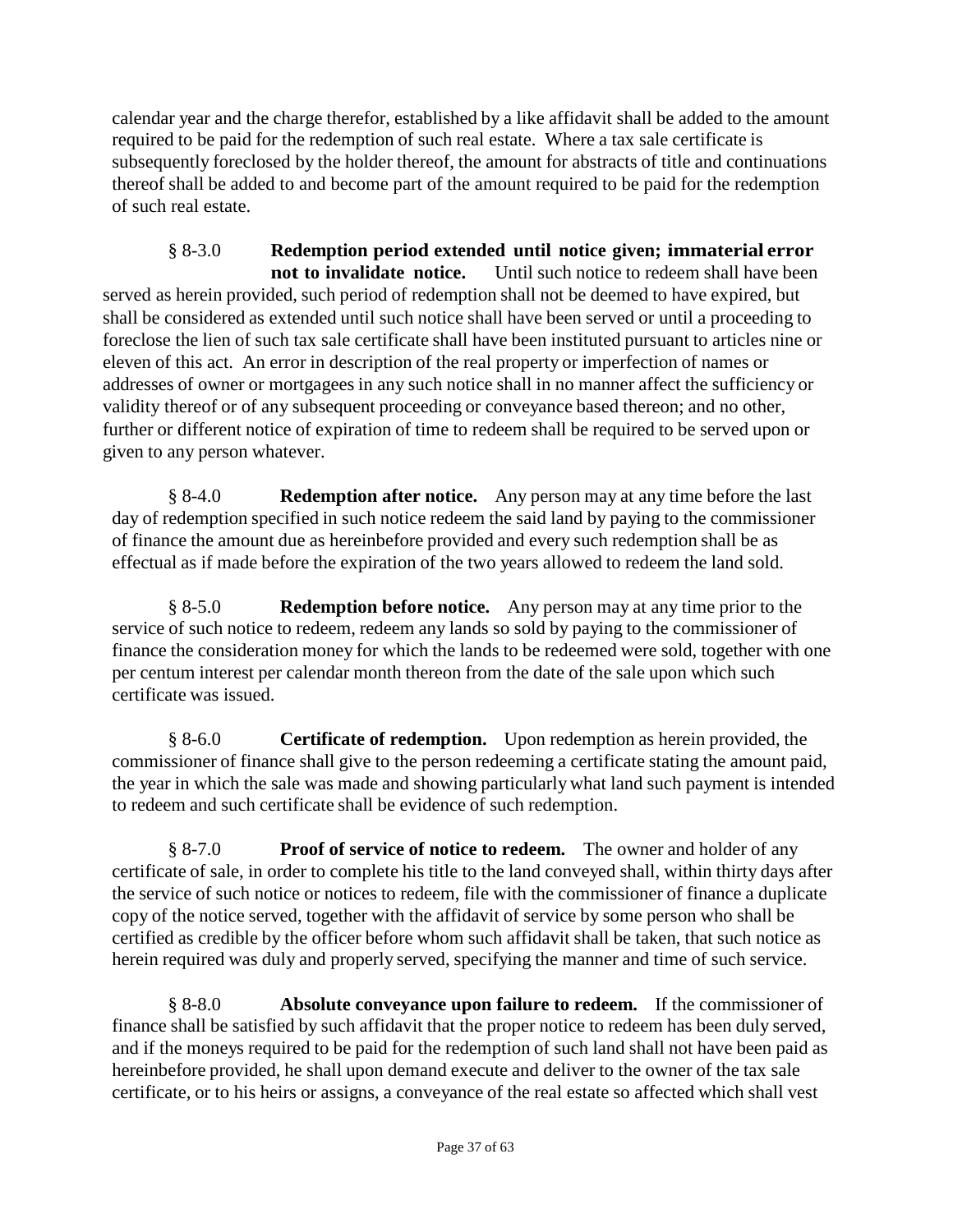in the grantee an absolute estate in fee subject, however, to the lien of any and all outstanding and unpaid tax liens issued by the county or by any other municipality in which such real estate is located. The commissioner of finance shall demand and receive from such purchaser, for the county, two dollars for executing such conveyance. Before delivering such a conveyance the commissioner of finance shall demand and be entitled to delivery of the tax sale certificate or certificates held by such grantee or the person from or through whom such grantee derives his right to such conveyance.

§ 8-9.0 **Effect of tax deed.** Every such tax deed shall be executed by the commissioner of finance or by his deputy, under his hand and seal, and the execution thereof shall be acknowledged before a proper officer the same as other conveyances of real estate are executed and acknowledged under the laws of the state. Such tax deed shall be presumptive evidence that the sale of the tax lien was regular and that all of the proceedings prior to such tax sale, including the assessing of the lands affected by such tax lien, were regular. After six years from the date of the recording of any such tax deed in the county clerk's office, such presumptions shall be conclusive.

§ 8-10.0 **Possession under tax deed.** The grantee in any such deed, by virtue thereof and of this act, may lawfully possess, hold and enjoy the said real estate for his own proper use according to the tenure of his conveyance; and he may cause the occupant of such real estate to be removed therefrom and the possession thereof delivered to him in the same manner, by the same proceedings and by and before the same courts and officers as in the case of a tenant holding over after the expiration of his term without permission of his landlord.

§ 8-11.0 **County may take such deed.** The commissioner of finance is hereby authorized and empowered, when so directed by the Erie county legislature to perfect the title of the county to any lands affected by tax certificates to and held by the county pursuant to tax sale and in so doing, the same proceedings shall be taken as in the case of an individual perfecting his title to lands under this act; provided, however, that tax sale certificates owned and acquired by the county under this act shall be liens upon the property so sold until paid; and the notices required to be served and the proceedings to be taken under this act for the collection of unpaid tax liens, or perfecting the title to said lands may be served or taken at any time before the redemption of the lands so sold.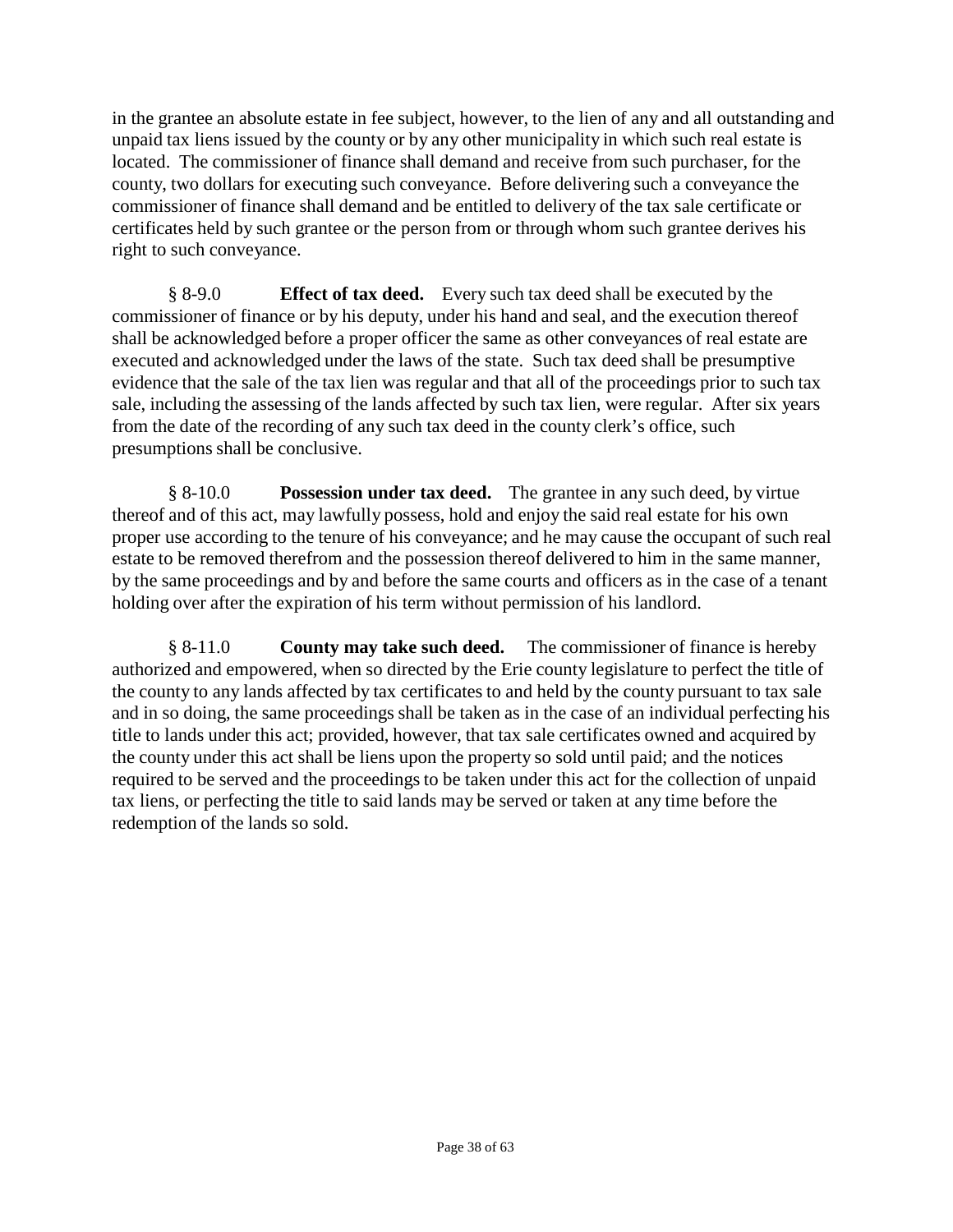# **ARTICLE IX FORECLOSURE OF TAX LIENS**

| Section $9 - 1.0$ |            | When foreclosure may be taken.                                      |
|-------------------|------------|---------------------------------------------------------------------|
|                   | $9 - 1.1$  | Appointment of receiver.                                            |
|                   | $9 - 2.0$  | Commissioner of finance to referee to sell.                         |
|                   | $9 - 3.0$  | Parties to such action.                                             |
|                   | $9 - 4.0$  | Joinder of causes and parties defendant.                            |
|                   | $9 - 5.0$  | Defendant tax lienors to recover from proceeds of sale.             |
|                   | $9 - 6.0$  | Presumptions of validity.                                           |
|                   | $9 - 7.0$  | Section two hundred seventeen of civil practice act not applicable. |
|                   | $9 - 8.0$  | Costs, allowances, and disbursements.                               |
|                   | $9 - 9.0$  | Judgment of foreclosure and sale.                                   |
|                   | $9-10.0$   | Priority and payment of tax liens.                                  |
|                   | $9-11.0$   | Commissioner of finance to execute referee's deed.                  |
|                   | $9 - 12.0$ | Referee's deed conveys interest of all parties.                     |
|                   | $9 - 13.0$ | Referee's deed conveys title to center of street.                   |
|                   | $9-14.0$   | Property conveyed to county becomes exempt.                         |
|                   | $9 - 15.0$ | County may accept deed in lieu of foreclosure.                      |

§ 9-1.0 **When foreclosure may be taken.** Whenever a tax sale certificate issued on any tax sale shall be outstanding, unredeemed and unpaid for a period of not less than two years nor more than twenty-five years after the issuance thereof and no conveyance has been taken thereunder, the holder of such tax sale certificate, including the county of Erie, may bring an action to recover the amount paid for such certificate with all interest, penalties, additions and expenses as in this act provided. For that purposes, such a holder may maintain an action in the supreme court or in the county court of Erie county for the sale of the lands affected by such certificate. Jurisdiction of such action is hereby expressly conferred upon such county court.

§ 9-1.1 **Appointment of receiver.** At any time after the commencement of an action brought pursuant to the provisions of article nine of this act, by and on behalf of the county to foreclose one or more tax sale certificates, the county shall be entitled, as a matter of right, to the appointment of a receiver of the rents and profits of the real estate affected by the tax sale certificate or certificates being foreclosed. Application for the appointment of such receiver shall be to the court in which such action is pending. Notice of such application shall be given as follows: by leaving a copy thereof at each inhabited building on the land foreclosed by the action, with a person of full age, if any be found; upon each defendant who has appeared and answered, by mailing a copy thereof to such defendant or his attorney; upon all other defendants, by mailing a copy thereof to such defendants at their addresses, if such addresses are readily ascertainable, and if such, addresses cannot be readily ascertained the mailing of such notice to such defendants is hereby dispensed with. On every such application the court shall designate the commissioner of finance to be such receiver, and such commissioner of finance shall act as such receiver without any additional fees or compensation; nor shall any attorneys' fees or compensation be allowed or granted in such receivership. The commissioner of finance shall file no bond or undertaking in connection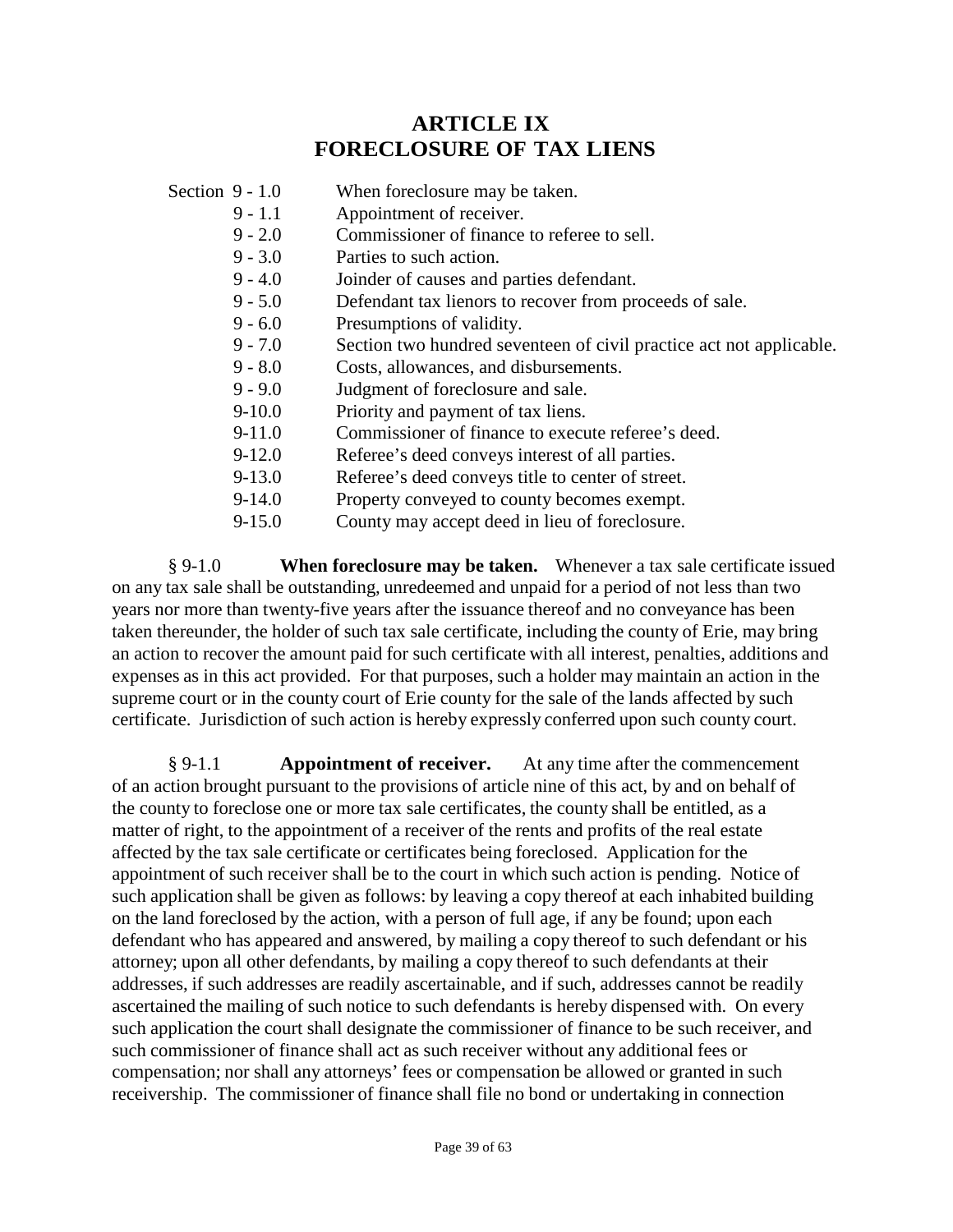with any receivership granted hereunder, other than the official bond required to be filed by him pursuant to law. As receiver the commissioner of finance shall apply the rents and profits of such real estate in satisfaction of the costs and charges of the action and in satisfaction of taxes and tax liens in the order of their priority as fixed by the final judgment of the court. He shall also have the same powers as receivers who are appointed in actions to foreclose a mortgage on real property, and such other and further powers as may be ordered by the court. He shall make and file with and as part of the judgment roll in such proceedings an account of his receivership.

§ 9-2.0 **Commissioner of finance to be referee to sell.** Whenever a judgment of foreclosure and sale shall be granted in such an action to foreclose such tax sale certificate, it shall direct the commissioner of finance to act as the referee to make the sale, but such referee shall not be entitled to any fees for such service.

§ 9-3.0 **Parties to such action.** In any action to foreclose such tax sale certificate, as herein provided, any person shall be a proper party who the plaintiff alleges has or may have, or that the plaintiff has reason to believe has or may have an interest in or lien or claim upon the real property affected by the said tax sale certificate. The people of the state of New York and the county of Erie may be made parties to such an action the same as a natural person and the detailed facts showing the particular nature of the interest in or the lien or claim upon such real property of the county of Erie or the people of the state of New York shall be set forth in the complaint in such action. Except as otherwise provided herein, such an action to foreclose a tax lien shall be regulated by the provisions of the civil practice act and by all other provisions of law and rules of practice applicable to actions to foreclose mortgages on real property and the remedy to foreclose herein provided shall be in addition to all other remedies allowed by law for the collection of any tax lien, and shall not be dependent upon them or any of them, and may be had whether notice to redeem has been given or not.

§ 9-4.0 **Joinder of causes and parties defendant.** The plaintiff in any such action shall include and join therein and may recover upon all prior and subsequent tax sale certificates for all county and city or village tax liens held by him relating to the same real property in whole or in part. He may also include in one action all such tax sale certificates relating to several and different parcels of real property and he may join as defendants two or more owners of separate and different parcels of land notwithstanding that each of the said defendants may not be interested in all the relief prayed for in the compliant, provided, however that any such defendant shall be entitled, as a matter of right, to have such action severed and continued to judgment or dismissed as to him, as the facts and law warrant, upon notice to the plaintiff and without costs. The plaintiff in such case shall also be entitled to such severance and continuance as a matter of right and without costs.

§ 9-5.0 **Defendant tax lienors to recover from proceeds of sale.** The defendants in such action who are the holders of certificates of sale or of tax liens may recover from the proceeds of the sale the amounts of their respective claims against the real estate covered by their tax liens or described in their certificates with all interest apportionments, additions and expenses allowed by law as the same shall be made or decreed by the court in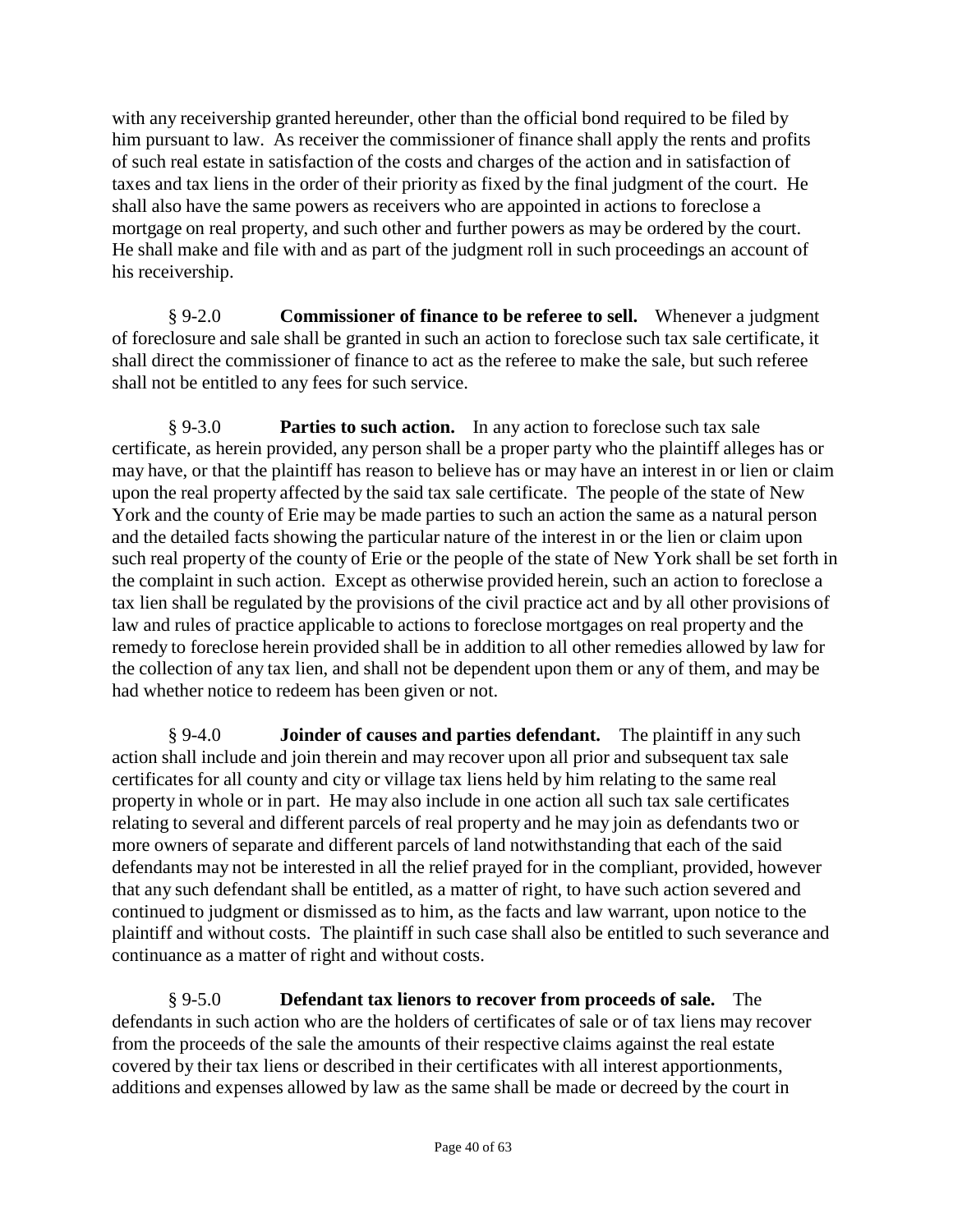such action.

§ 9-6.0 **Presumptions of validity.** Whenever under this act a cause of action, defense, or counter-claim for the foreclosure of any such tax lien or tax sale certificate exists or is in any manner founded upon such tax lien or tax sale certificate, it shall presumed that the lien purported to be transferred by such instrument is a valid, subsisting and enforceable lien, and that it has been duly sold or assigned to the holder thereof, and it shall not be necessary to plead or prove any act, proceeding, notice or action preceding the delivery of such tax sale certificate; nor shall it be necessary to establish the validity of the tax lien transferred or represented by such tax sale certificate. If a party or person in interest in any such action proceeding shall claim that any tax lien or tax sale certificate is irregular or invalid, or that there is any defect therein, or that any transfer or issuance of any such tax sale certificate is irregular or invalid, such invalidity, irregularity or defect must be specifically pleaded or set forth and must be established affirmatively by the party or person pleading or setting forth the same, and in any such action or proceeding, the transcript of the commissioner of finance and his certification thereof shall be presumptive evidence of the legality of the taxes and assessments therein described and of the regularity of all proceedings required by law to be taken; and after the lapse of five years from the date on which the real property affected by such tax sale certificate has been sold, pursuant to article seven of this act, such presumptions shall be conclusive and absolutely binding upon all persons having any interest in such real property.

#### § 9-7.0 **Section three hundred seventeen of civil practice law and rules not applicable.** So much of section three hundred seventeen of the civil practice law and rules as requires the court to allow a defendant in an action to defend after final judgment shall not apply to an action to foreclose a tax lien as herein provided.

§ 9-8.0 **Costs, allowances and disbursements.** At any time following the commencement of an action brought pursuant to the provisions of section 9-1.0 of this act, the amount required to redeem any real estate affected by such a tax sale certificate, and the amount to be recovered by the plaintiff, shall include the aggregate amount of all tax sale certificates affecting same owned by the plaintiff as of the date such action was commenced, together with all interest, penalties, additions and expenses as provided in this act, and shall also include reasonable and necessary attorneys' fees, court costs, allowances and other disbursements incurred by the plaintiff in connection with such foreclosure.

§ 9-9.0 **Judgment of foreclosure and sale.** The court shall have full power to determine and enforce in all respects the rights and equities of the several parties to the said action, including the rights and equities of the defendants as between themselves, and to direct a sale of such real estate and the distribution or other disposition of the proceeds of such sale.

#### § 9-10.0 **Priority and payment of tax liens.**

1. The proceeds of such sale shall be distributed as follows:

(a) To the referee, the expense of such sale;

(b) To the plaintiff or his attorney the amount of the bill of costs;

(c) All taxes and assessments which are liens upon the real estate, but which have become such subsequent to the filing of the notice of pendency, or for the non-payment of which no tax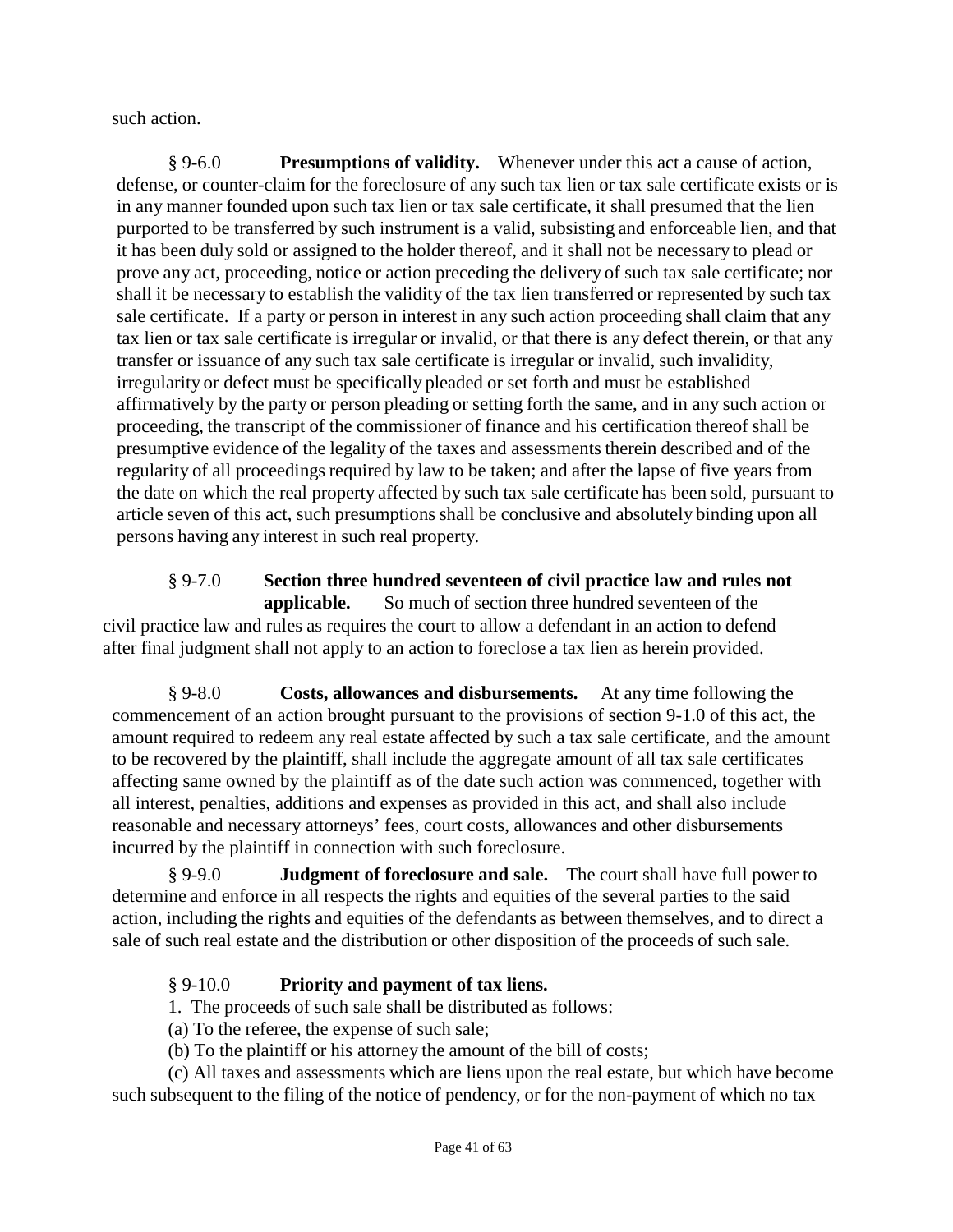sale has been had prior thereto, shall be paid in the inverse order of the time at which such taxes and assessments became liens;

(d) All tax sale certificates against the real property which may have been issued subsequent to the filing of the notice of pendency shall be paid in the inverse order of the date of issuance of such certificates;

(e) So far as such proceeds shall suffice to pay the same, the several amounts due to the plaintiff and the defendants in such action, including the county of Erie, on the tax sale certificates held by them against such real estate, with all interest, penalties, additions and expenses allowed by law, in the inverse order of the date of issuance of such tax sale certificate.

2. The provisions of title two of article nine of the real property tax law shall not apply to the county of Erie nor to any city, town, village, school district other than city school districts of cities having less than one hundred twenty-five thousand inhabitants, or special districts within such county, having the power to levy, assess and enforce the collection of taxes or other charges on real property.

§ 9-11.0 **Commissioner of finance to execute referee's deed.** Upon payment of the amount for which the real property has been sold, the commissioner of finance shall execute and deliver a deed of the lands so sold to the purchaser, his heirs or assigns. Such deed shall contain a proper reference to the proceedings and shall be under the seal of the commissioner of finance and shall be acknowledged in due form by the commissioner of finance so as to entitle it to be recorded. In the absence or inability of such commissioner of finance to act, his deputy may act as referee, execute the proper deed and seal the same as herein provided.

§ 9-12.0 **Referee's deed conveys interest of all parties.** The conveyance made pursuant to a judgment in any action brought as herein provided shall vest in the purchaser all right, title, interest, claim, lien, and equity of redemption of all parties to the action, and of all persons claiming under them or any or either of them subsequent to the filing of a notice of the pendency of the action, or whose conveyance or encumbrance is subsequent or is subsequently recorded, except subsequent taxes and assessments and tax sale on account thereof; and all such parties and persons shall be forever barred and foreclosed by the judgment in said action of all right, title, interest, claim, lien and equity of redemption in and to the premises sold, or any part thereof except as aforesaid. Such judgment shall direct that all tax liens owned or held by all of the parties to such action upon the property foreclosed be cancelled or satisfied on the records.

§ 9-13.0 **Referee's deed conveys title to center of street.** Wherever it appears that the property rights of persons who are not parties to an action brought as herein provided are not affected thereby, such conveyance shall include and vest the title to one-half of each street, road or other highway upon which the real property conveyed thereby abuts provided the fee to such street, road or other highway shall not have theretofore been conveyed or dedicated to the public use.

§ 9-14.0 **Property conveyed to county becomes exempt.** All real property heretofore or hereafter conveyed to the county of Erie pursuant to a judgment in any action brought as herein or under any law provided for the foreclosure of taxes, tax liens and tax sale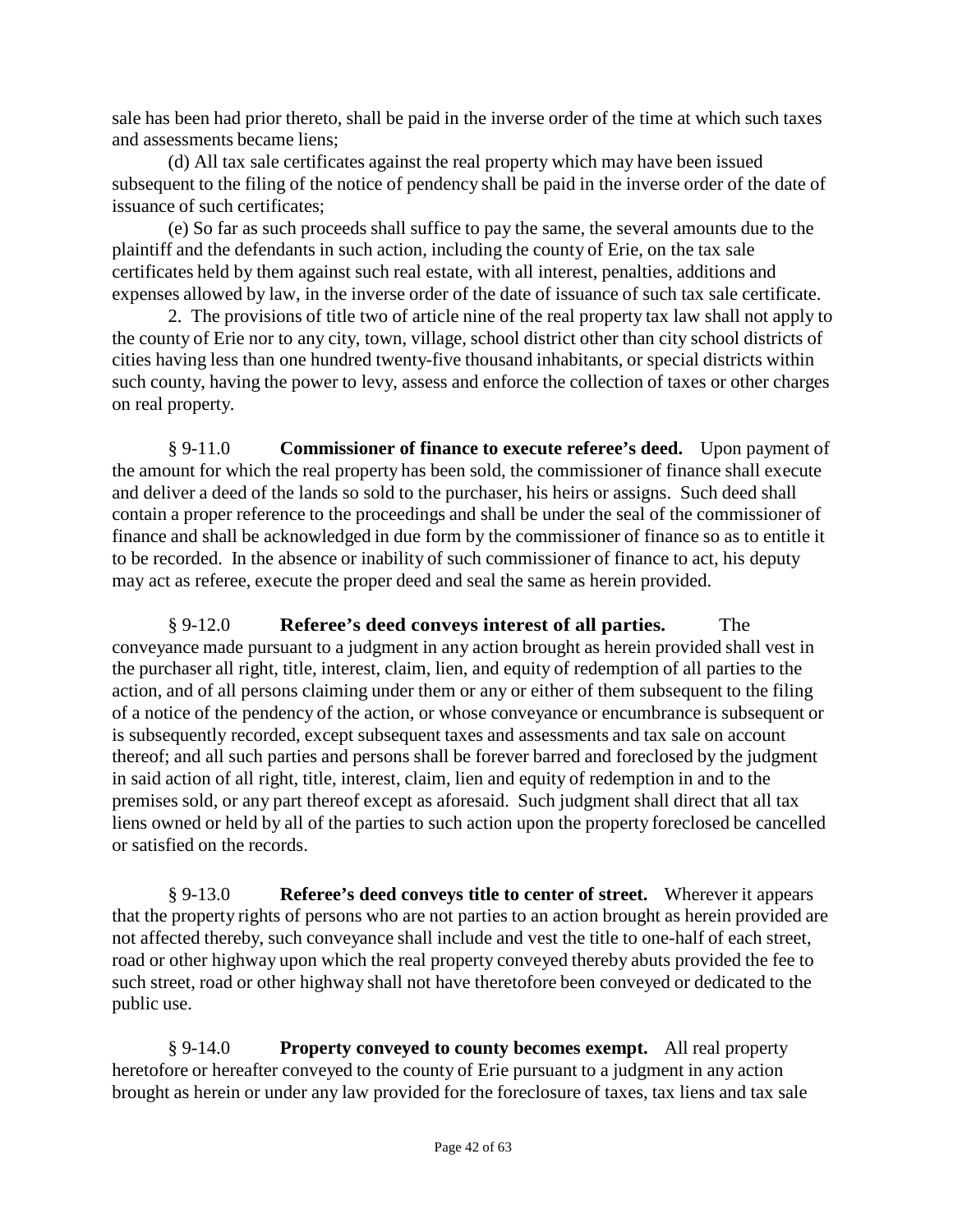certificates, or by voluntary deed in lieu of foreclosure, shall be deemed to be held, owned and possessed by the county for a public use, shall be and become exempt from assessment for general taxation and shall have the same exemptions from taxation accorded the real property of a municipal corporation held for a public use, from the date of such foreclosure sale or such voluntary deed and during the time the county shall continue to be the record owner thereof.

§ 9-15.0 **County may accept deed in lieu of foreclosure.** The county may take by voluntary conveyance the interest of any person having any right, title, interest, claim, lien or equity of redemption in or to tax delinquent real property in lieu of prosecuting an action to foreclose its tax liens on such real property, and where such a conveyance vests full and clear title in the county, it shall be as effective as a referee's deed issued pursuant to the provisions of this article. The judgment in any action brought as herein provided shall direct the cancellation or satisfaction of record of all tax liens against the property foreclosed held by any of the parties to the action.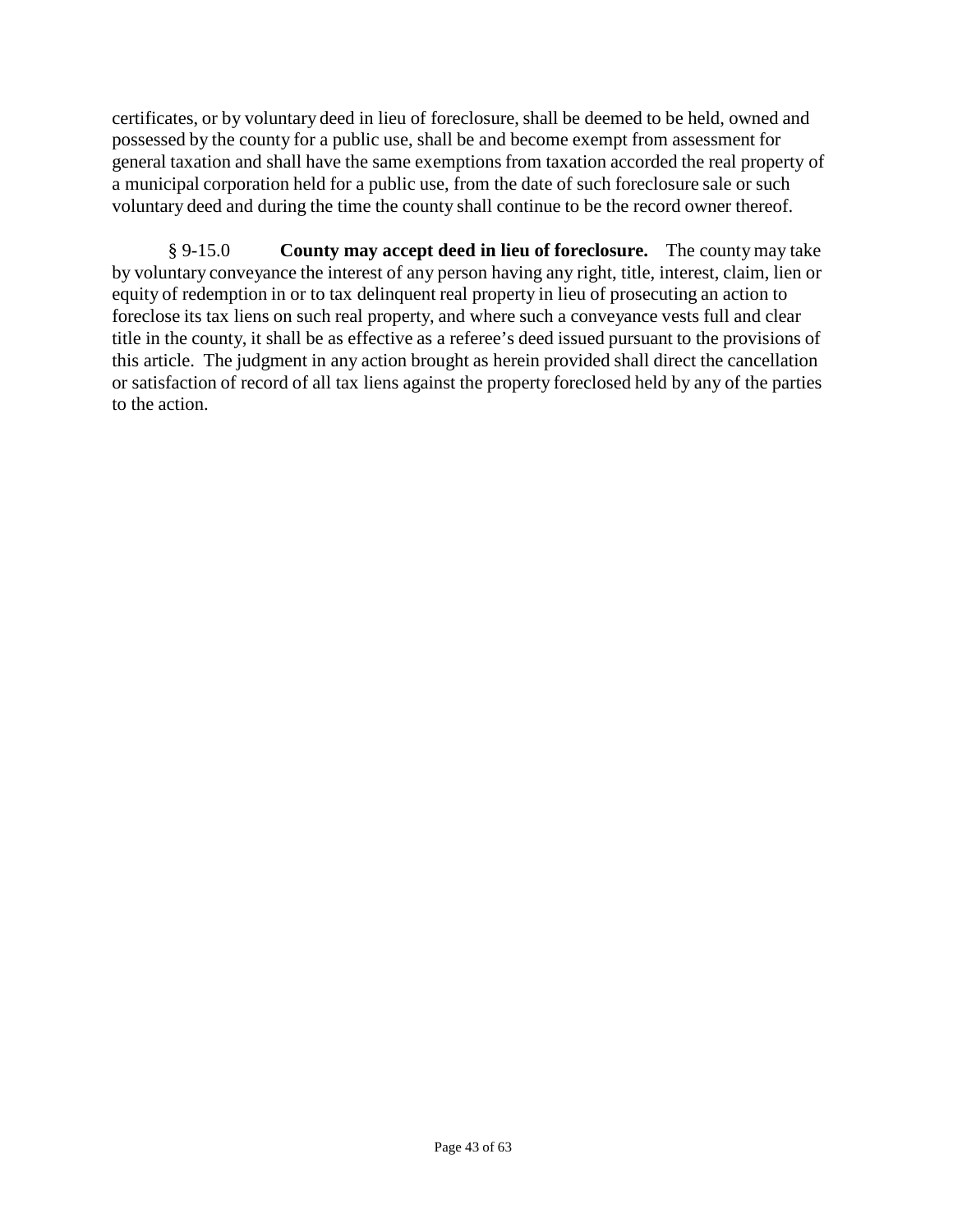# **ARTICLE X RELEVY OF ILLEGAL OR ERRONEOUS TAXES**

- Section 10-1.0 Board of supervisors may relevy taxes.
	- 10- 2 .0 Reassessment roll made by commissioner of finance.
	- 10- 3 .0 Action upon such roll.
	- 10- 4 .0 Local assessments to be levied.
	- 10- 5 .0 Roll to be filed with clerk of board of supervisors.
	- 10- 6 .0 Notice of hearing on such roll.
	- 10- 7 .0 Hearing and proceedings thereon.
	- 10- 8 .0 Taxes become liens upon adoption of roll.
	- 10- 9 .0 Delivery of roll and warrant to commissioner of finance.
	- 10-10.0 Review.
	- 10-11.0 Foreclosure of unpaid relevied tax.

§ 10-1.0 **Board of supervisors may relevy taxes.** Whenever it shall appear to the board of supervisors that any tax or assessment levied or assessed in any previous year or years upon taxable real property in the county for any general or local purpose, or for any special improvement in a special improvement district in a town in such county, was illegal or was erroneously taxed or assessed, by reason of which illegal or erroneous taxation or assessment such real property did not become subject to or liable for the payment of such tax or assessment, the board of supervisors may reassess and relevy the tax upon such real property for such general or local purposes or for such local improvement or improvements on account of which such illegal or erroneous taxes or assessments were levied or assessed for such previous years or years.

§ 10-2.0 **Reassessment roll made by commissioner of finance.** The Erie County legislature shall direct the commissioner of finance to prepare and file with the clerk of such legislature a special reassessment roll, in the same form as the roll in ordinary use within the county, describing the real property so liable for retaxation and reassessment, and showing the valuation or valuations of such real property in the same amount as fixed by the assessors for each of the previous years for which a retaxation and reassessment is to be made against such real property. To such special reassessment roll shall be annexed the certificate of the commissioner of finance certifying that such real property has been correctly described and that the valuations contained in such roll are identical with valuations contained in the roll in the commissioner of finance's office for the year or years for which such reassessment or relevy is made.

§ 10-3.0 **Action upon such roll.** Upon the receipt of such special reassessment roll, the board of supervisors of the county of Erie shall relevy the state, county, town, school, general highway and general light tax, and all other taxes for general purposes for the year or years for which the relevy is made, against the real property so set forth in the roll at the same rate as the original levy for the year involved was applied to the other parcels of property within the same township; provided, however, that the board of supervisors may, in its discretion, add to the amount so relevied interest at the rate of six per centum per annum upon the several sums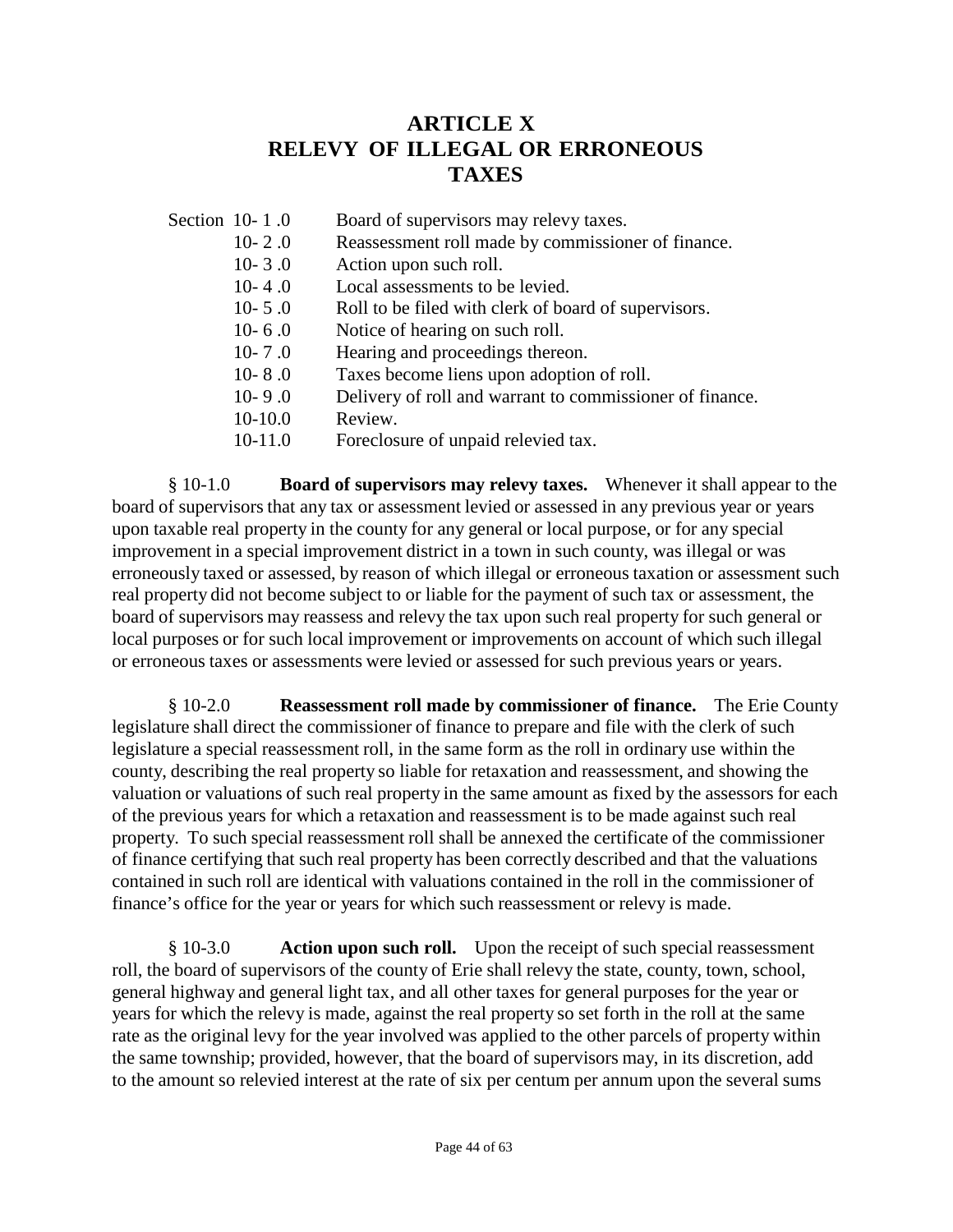levied, from January first of the year for which said tax was levied to the date of such relevy.

§ 10-4.0 **Local assessments to be levied.** The board of supervisors shall determine whether any of the real property so liable for retaxation and reassessment lies within the boundaries of any local or special improvement districts in any of the towns of the county; or within any joint local improvement districts in one or more such towns, or partly in a town and partly in a city or village adjoining any town within the county. Whenever any real property so liable for retaxation or reassessment shall lie within any such special or local district, as hereinbefore described, the board of supervisors shall ascertain the total amount which was raised within said special or local improvement district in each year for which such reassessment is made, for interest and principal on bonded indebtedness, maintenance and replacements. The board shall thereupon reassess and relevy the local improvement assessments for the year for which such reassessment is made, against such real property within the particular district, in accordance with the benefits which such real property derived from said district and the expenditures made on behalf of said district, in the year or years involved in such reassessment; and to the amount of such reassessment the board may, in its discretion, add interest at the rate of six per centum per annum, from January first of each year for which such assessment was levied to the date of such reassessment.

§ 10-5.0 **Roll to be filed with clerk board of supervisors.** When the various items for general taxation and local improvement assessment have been determined upon by the board of supervisors, it shall cause the same to be relevied, reassessed and respread against the particular parcels of real property appearing upon such special reassessment roll, in separate columns, in the manner provided for in the regular annual tax rolls of the county, and shall thereupon file such completed reassessment roll with the clerk of the board of supervisors.

§ 10-6.0 **Notice of hearing of such roll.** The board of supervisors shall cause to be served upon the owners of such real property, and all others having an interest therein, a notice that such taxes or assessments have been relevied and respread and that a hearing will be held before such board of supervisors at a time and place to be specified in such notice for the purpose of reviewing and correcting such retaxation or reassessment. Service of such notice shall be made by publishing a true copy thereof in a daily newspaper published in the city of Buffalo and in a newspaper, if any, published in the town where the property so retaxed or reassessed is located at least ten days prior to the date of such hearing. Such publication shall be made twice in the period of ten days prior to such meeting, each publication being at least five days apart, and such notice shall be addressed: "To the owners, occupants and all others interested in the within described property." Such notice shall state that said roll has been filed with the clerk of the board of supervisors and may be examined at his office, and any person feeling himself aggrieved by such retaxation or reassessment shall attend at the time and place specified in such notice and shall file with the board of supervisors written verified objections stating the nature of his objections and the grounds thereof.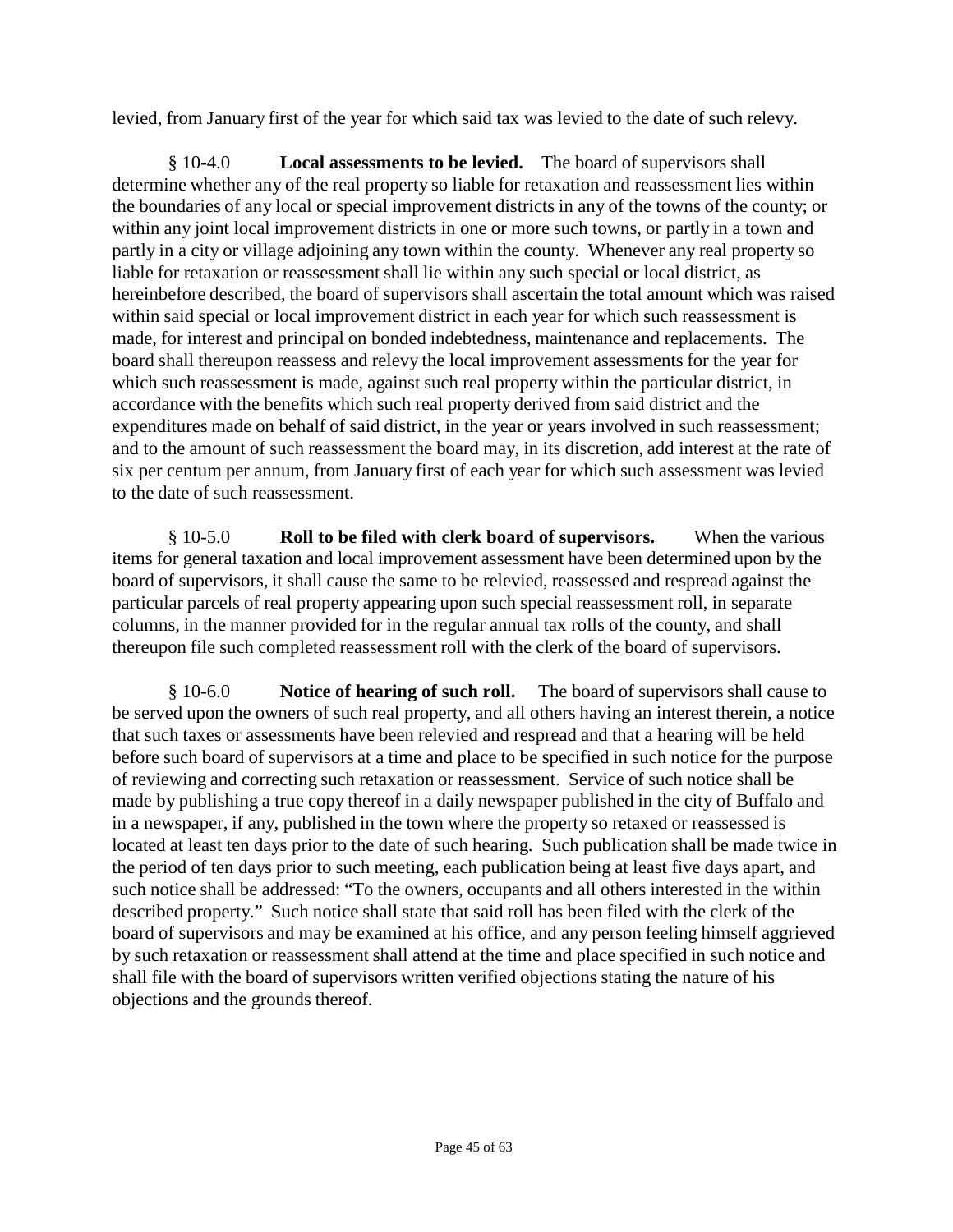§ 10-7.0 **Hearing and proceedings thereon.** The board of supervisors may appoint a committee of the board of supervisors to meet at the time and place specified in such notice and to hear the objections to said reassessment roll and to take testimony thereon and to inquire into the circumstances thereof and to report back their findings to the board of supervisors. Such report and reassessment roll shall lie on the table for one week and may be thereafter adopted, modified, amended or rejected by the vote of a majority of the elected members of the board of supervisors.

§ 10-8.0 **Taxes become liens upon adoption of roll.** Upon the adoption of the said reassessment roll the taxes and assessments therein contained shall be and become a lien on the real property therein described and shall supersede the taxes and assessments illegally or erroneously taxed or assessed against such real property, and to replace which such reassessment roll was created.

§ 10-9.0 **Delivery of roll and warrant to commissioner of finance.** To such reassessment roll as finally adopted shall be annexed a warrant under the hand and seal of the chairman of the Erie county legislature and the clerk thereof, directing the commissioner of finance to collect the amount specified in the last column opposite each parcel so retaxed or reassessed, with interest at the rate of one-half of one per centum to be added on the first day of each month next succeeding the date on which such roll shall have been delivered to the commissioner of finance. Such reassessment roll shall be forthwith delivered to the commissioner of finance for the county of Erie for collection, and he shall cancel upon the various tax rolls and tax sale registers the illegal or erroneous taxes, assessments and tax sales so reassessed, and shall mark thereon an adequate reference to the reassessment roll so delivered to him.

§ 10-10.0 **Review.** Any person taxed or assessed upon such reassessment roll, claiming to be aggrieved thereby, may seek a review of the same by certiorari pursuant to the provisions of article seventy-eight of the civil practice act within thirty days after the adoption of said roll by the board of supervisors.

§ 10-11.0 **Foreclosure of unpaid relevied tax.** Whenever any tax or assessment on the real property described in said reassessment roll shall remain unpaid in the hands of the commissioner of finance for a period of one year from the date of the delivery of such reassessment roll to the commissioner of finance, the county of Erie may bring an action in the supreme court or Erie county court, as plaintiff, for the foreclosure of the lien of such unpaid taxes or assessments and for the sale of the lands affected thereby. In any such action to foreclosure the said unpaid tax or assessment liens, all of the provisions of this act relating to the foreclosure of unpaid tax liens and the sale and conveyance of lands therefor shall apply.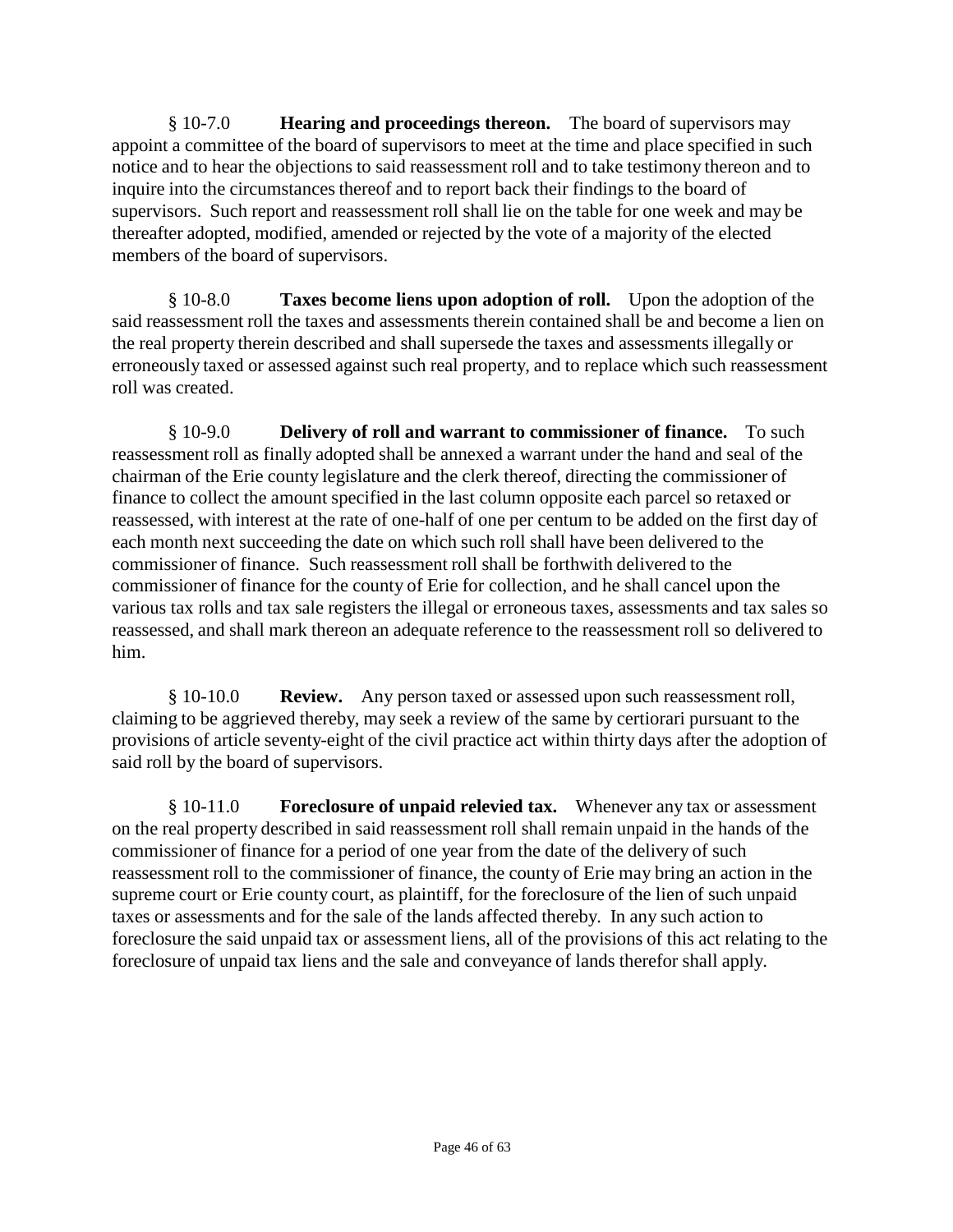## **ARTICLE XI FORECLOSURE OF TAX LIENS BY ACTION IN REM**

- Section 11- 1.0 Additional foreclosure remedy.
	- 11- 2.0 When applicable; presumption of non-payment of lien.
	- 11- 3.0 Certification of tax delinquency.
	- 11- 4.0 Preparation of list of tax delinquent properties.
	- 11- 5.0 Segregation by districts.
	- 11- 6.0 Verification of list and filing thereof.
	- 11- 7.0 Effect of filing list.
	- 11- 8.0 Duty and fee of county clerk.
	- 11- 9.0 Jurisdiction of county court.
	- 11-10.0 Redemption or answer.
	- 11-11.0 Redemption and filing certificate thereof.
	- 11-12.0 Public notice of foreclosure.
	- 11-13.0 Copy of notice to owner.
	- 11-14.0 Notice to mortgagee or lienor.
	- 11-15.0 Filing of affidavits.
	- 11-16.0 Trial of issues.
	- 11-17.0 Severance and preference for trial of issues.
	- 11-18.0 Presumption of validity; burden of proof.
	- 11-19.0 Proceeding binding on infants and absentees.
	- 11-20.0 Final judgment.
	- 11-21.0 (Repealed Chapter 789, Laws of 1944.)
	- 11-22.0 Municipalities may agree on conveyance.
	- 11-23.0 Public sale; treasurer to be referee.
	- 11-24.0 Deed description as directed by court.
	- 11-25.0 Deed vests full title in grantee; exception.
	- 11-25.1 Conclusive presumption by deed; limitation.
	- 11-26.0 Report of sale and confirmation thereof not required.
	- 11-27.0 Remedies not conditional.
	- 11-28.0 Writ of assistance.

§ 11-1.0 **Additional foreclosure remedy.** The county is hereby vested with the power to foreclose tax liens and tax sale certificates held and owned by it against land lying within such county pursuant to the provisions of article eleven of this act; and such power shall be in addition to and shall not limit or be limited by the provisions of article nine of this act. Article eleven of this act shall be known and may be referred to as "the in rem provisions of the Erie county tax act."

§ 11-2.0 **When applicable; presumption of non-payment of lien.** Where the county owns a tax sale certificate which has been due and unpaid for a period of at least two years from the date on which the real property affected by such tax sale certificate was sold, the lien of such tax sale certificate may be summarily foreclosed by the county in the manner provided by the in rem provisions of this act notwithstanding the provisions of any general, special or local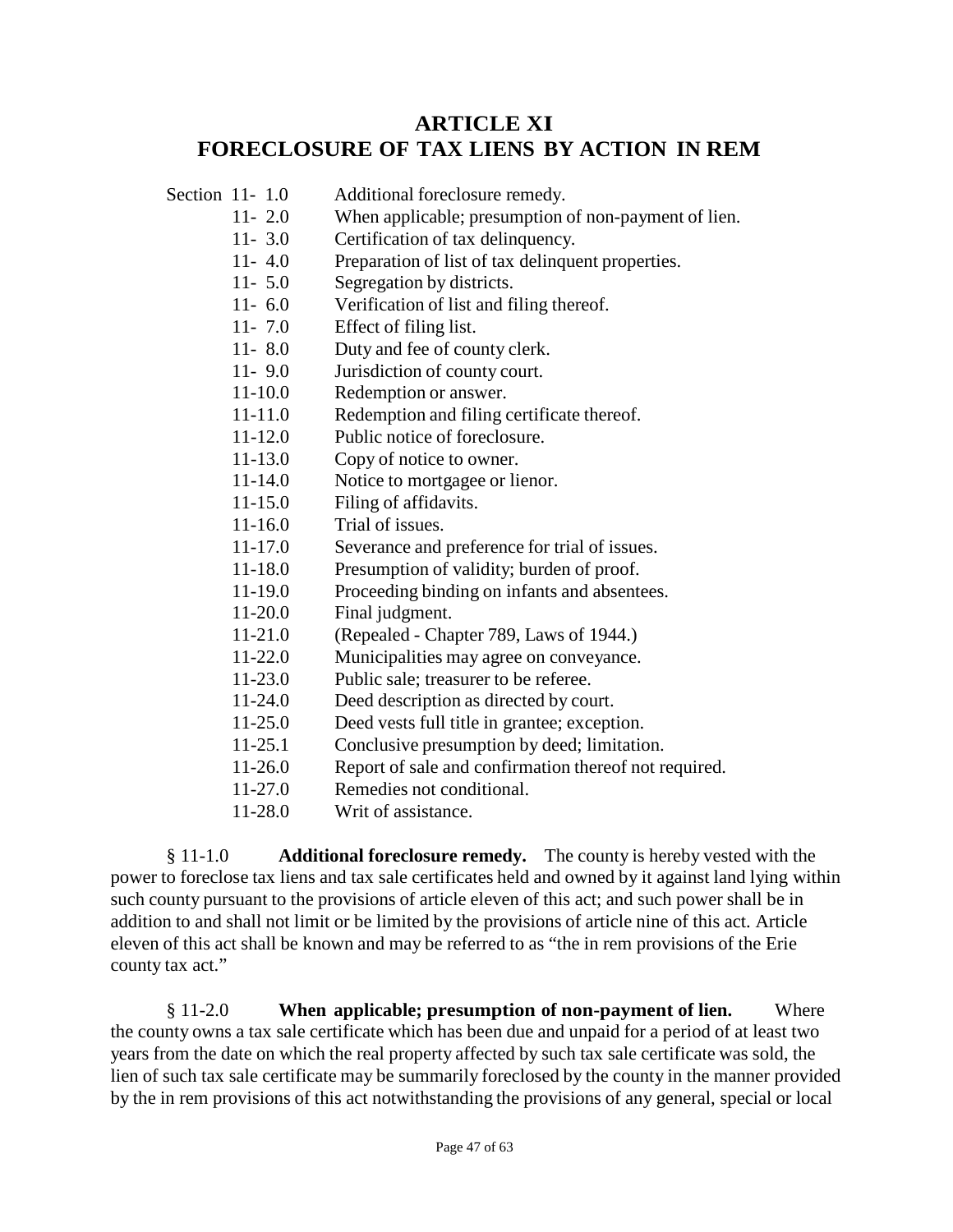law. Ownership by the county of such a tax sale certificate or of a transfer of such a tax lien or of any other instrument evidencing such tax lien issued by it shall be conclusive evidence of the fact that the tax assessment or other legal charges represented thereby have not been paid to the county or assigned by it.

§ 11-3.0 **Certification of tax delinquency.** It shall be the duty of the commissioner of finance to transmit to the Erie county legislature from time to time transcripts of tax delinquencies and tax delinquent real properties for foreclosure pursuant to the in rem provisions of this act and for such purposes the commissioner of finance shall furnish to such Erie county legislature all the necessary abstracts from his records of such delinquencies. The Erie county legislature may thereupon direct that the in rem provisions of this act shall be applied to all or any part of such real property and the delinquent taxes set forth in such transcript and may direct the inclusion of any other tax delinquency and tax delinquent real property subject to such in rem foreclosure. Thereupon it shall be the duty of the county attorney to conduct and consummate such foreclosure proceedings as directed by the Erie county legislature.

§ 11-4.0 **Preparation of list of tax delinquent properties.** The county attorney shall prepare a list to be known and designated as "the list of delinquent taxes and properties," and the parcels of real property affected thereby and set forth therein shall be numbered serially. Such list shall bear the following caption which shall be regarded as the title of the in rem foreclosure hereunder: "State of New York, County Court, Erie County, In the matter of the foreclosure of tax liens by the county of Erie pursuant to the in rem provisions of the Erie County tax act and the resolution of the Erie county legislature as shown by item Page of the minutes of the proceedings of the said legislature for the year ." As to each parcel of real property affected, such list shall contain

(a) A brief description thereof sufficient to identify the same. Such description shall be deemed sufficient when it states, as to subdivision lots the subdivision lot number and map cover number of the subdivision as filed in the county clerk's office; as to all other parcels the description as it appears on the latest tax roll in the hands of the commissioner of finance.

(b) The name of the last owner as the same appears on the latest tax roll in the hands of the commissioner of finance, or a statement that the owner is unknown, if such be the case.

(c) A statement of the amount of the lien of each tax sale certificate owned by the county and unpaid on such parcel, the certificate number and year of sale of each such tax sale certificate and the date or dates from which and the rate or rates at which interest and penalties are to be added.

(d) A statement that the amount required to redeem any real property affected by such a tax sale certificate, and the amount to be recovered by the county, shall include the aggregate amount of all tax sale certificates affecting same owned by the county as of the date such list is filed in the county clerk's office by the county attorney, together with all interest, penalties, additions and expenses as in this act provided and shall also include a per parcel fee, to be known as the "in rem fee", which shall not exceed the sum of five hundred dollars, to cover the presumptive cost to the county for reasonable and necessary attorneys' fees, abstracts of title and other disbursements in connection with such foreclosure pursuant to the in rem provisions of this act.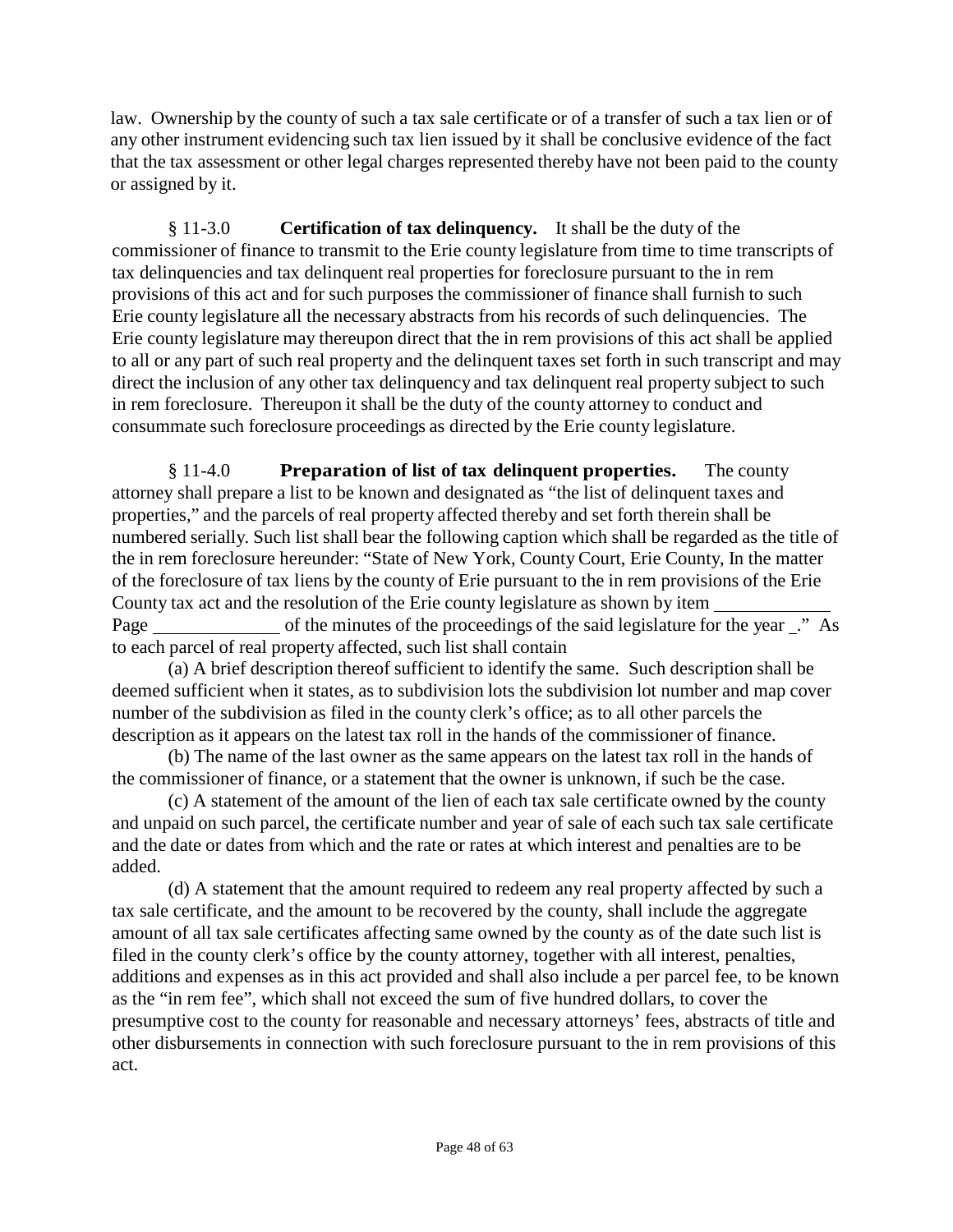§ 11-5.0 **Segregation by districts.** The parcels of real property shown on such lists shall be segregated, grouped and classified by cities, town, or villages so that all real property affected by such list and lying within each city, town or village shall be listed under the respective cities, towns or villages. A listing under towns instead of villages, or under villages instead of towns shall be deemed compliance with this provision.

§ 11-6.0 **Verification of list and filing thereof.** Such list shall be verified by the affidavit of the commissioner of finance and shall thereupon be filed in the county clerk's office by the county attorney. Certified copies of such list shall be filed by the county attorney in the office of the commissioner of finance and in the office of each tax collector and receiver of taxes and treasurer of the respective towns, cities and villages in which such listed real property is located.

§ 11-7.0 **Effect of filing list.** The filing of such list of delinquent taxes and properties in the office of the county clerk shall constitute and have the same force and effect and shall be deemed to give the same notice of such foreclosure proceeding as the filing and recording in said clerk's office of an individual notice of pendency of a tax foreclosure action and of the filing in the county court of a separate and individual complaint by the county against the owners of the real property proceeded against and described, to enforce the payment of the delinquent taxes, assessments or other lawful charges which have accumulated and have become liens against such property and which remain unpaid on said commissioner of finance's tax rolls.

§ 11-8.0 **Duty and fee of county clerk.** The county clerk shall index such list in a separate book kept for that purpose to the name of the county of Erie and the filing and indexing of such list shall constitute due filing, recording and indexing of the notice of pendency as to each parcel of property notwithstanding and in lieu of the provisions of any other law. The county clerk shall be entitled to a fee of not more than ten dollars for such receiving, filing, recording and indexing of each such list, which fee shall be in lieu of any and all other fees payable to such clerk for like services.

§ 11-9.0 **Jurisdiction of county court.** Jurisdiction of actions authorized by the in rem provisions of this act is hereby expressly conferred upon the county court of Erie County.

§ 11-10.0 **Redemption or answer.** Each person having any right, title or interest in, or lien upon any parcel described in such list of delinquent taxes and properties may redeem such parcel by paying all of the sums mentioned in such list before the expiration of the redemption period mentioned in the notice published pursuant to section 11-12.0; or he may serve a duly verified answer upon the county attorney setting forth in detail the nature and amount of his interest and any defense or objections to the foreclosure of the tax lien. The caption of such answer shall contain a reference to the serial number or numbers of the parcels concerned. Such answer must be filed in the office of the county clerk and served on the county attorney within twenty days after the date mentioned in the notice, published pursuant to section 11-12.0 as the last day for redemption. In the event of failure to redeem or answer by any person having the right to redeem or answer, such person shall be in default and shall be forever barred and foreclosed of all his right, title and interest in and lien upon the parcels described in such list of delinquent taxes and properties and a judgment in foreclosure may be taken as herein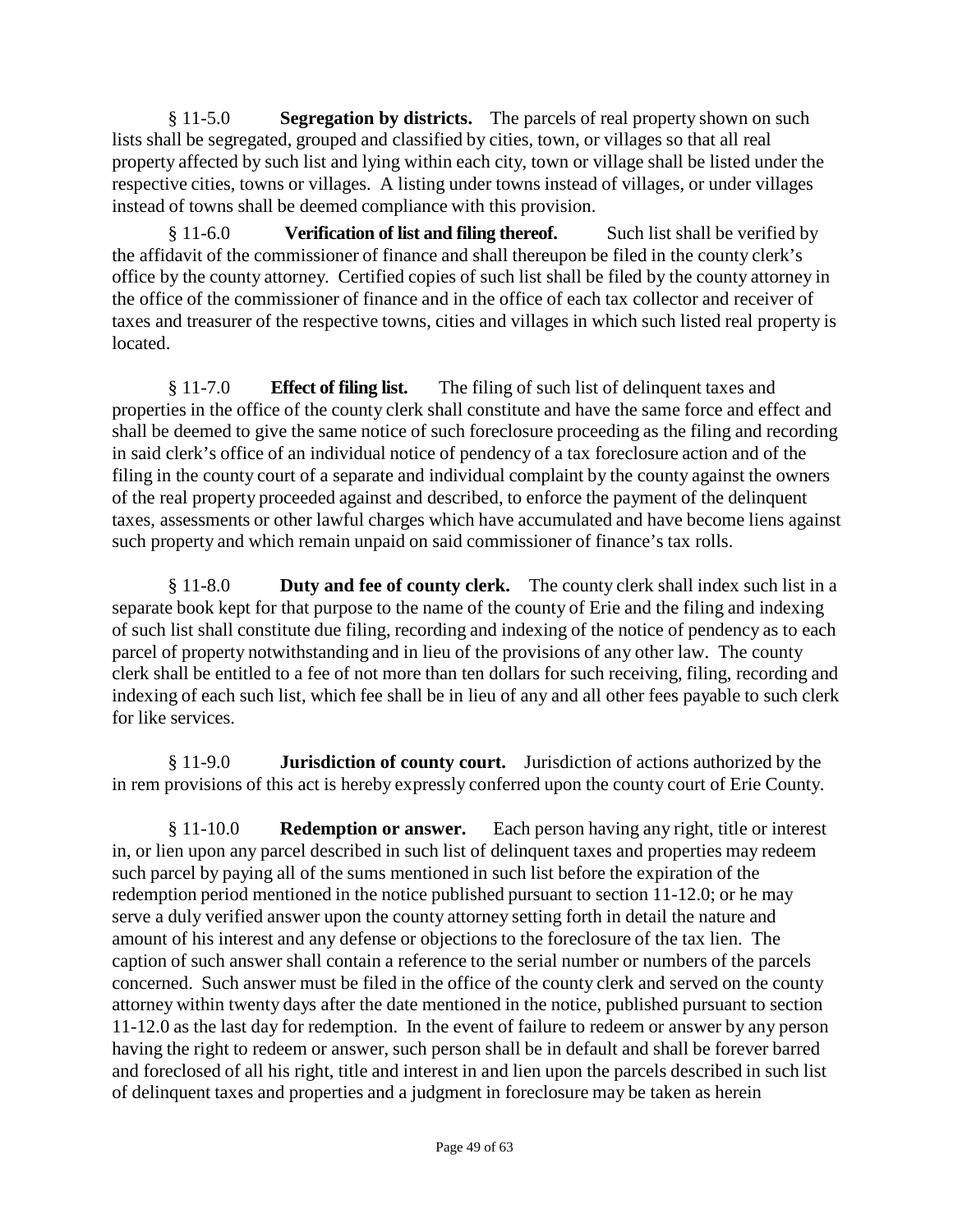provided.

§ 11-11.0 **Redemption and filing certificate thereof.** Upon redemption as permitted by this article, the person redeeming shall be entitled to a certificate thereof from the commissioner of finance describing the property in the same manner as it is described in such list of delinquent taxes and properties. Upon the filing of such certificate of redemption with the county clerk, the county clerk shall note the word "redeemed" and the date of such filing opposite the description of said parcel on such list. Such notation shall operate to cancel the notice of pendency of action with respect to such parcel.

§ 11-12.0 **Public notice of foreclosure.** Upon the filing of such list in the office of the county clerk, the county attorney shall forthwith cause a notice of foreclosure to be published at least once a week for six successive weeks in two newspapers designated by him and published within the county of Erie. Such notice shall be in substantially the following form:

## "State of New York, County Court, Erie County NOTICE OF FORECLOSURE OF TAX LIENS BY THE COUNTY OF ERIE BY ACTION IN REM

Please take notice that on the ...... day of ................. the county of Erie pursuant to law filed with the clerk of Erie county a list of parcels of property affected by unpaid tax liens held and owned by said county of Erie which on such date had been due and unpaid for a period of at least two years after the date on which such real property affected by such unpaid tax liens was sold. Such list contains as to each such parcel (a) a brief description of the property affected by each tax lien, (b) the name of the last known owner of such property as the same appears on the latest tax roll in the hands of the commissioner of finance or a statement that the owner is unknown if such be the case, (c) a statement of such tax liens upon such parcel of property including such tax sale certificates owned by the county of Erie which shall have been due for less than two years, together with the date or dates from which and the rate or rates at which interest and penalties shall be computed , (d) a statement that the amount required to redeem any such parcel of property, and the amount to be recovered by the county, includes all tax sale certificates owned by the county and affecting such property, together with all interest, penalties, additions and expenses as in this act provided, and also includes an "in rem fee" of \$..... per parcel (here insert a sum not to exceed five hundred dollars) to cover the presumptive cost to the county for reasonable and necessary attorneys' fees, abstracts of title and other disbursements in connection with such foreclosure pursuant to the in rem provisions of this act.

All persons having or claiming to have an interest in the real property described in such list of delinquent taxes and properties are hereby notified that the filing of such list constitutes the commencement by said county of Erie of an action in the county court of Erie county to foreclose the tax liens therein described by a foreclosure proceeding in rem and that such list constitutes a notice of the pendency of action and a complaint by the said county of Erie against each piece or parcel of land therein described to enforce the payment of such tax liens. Such action is brought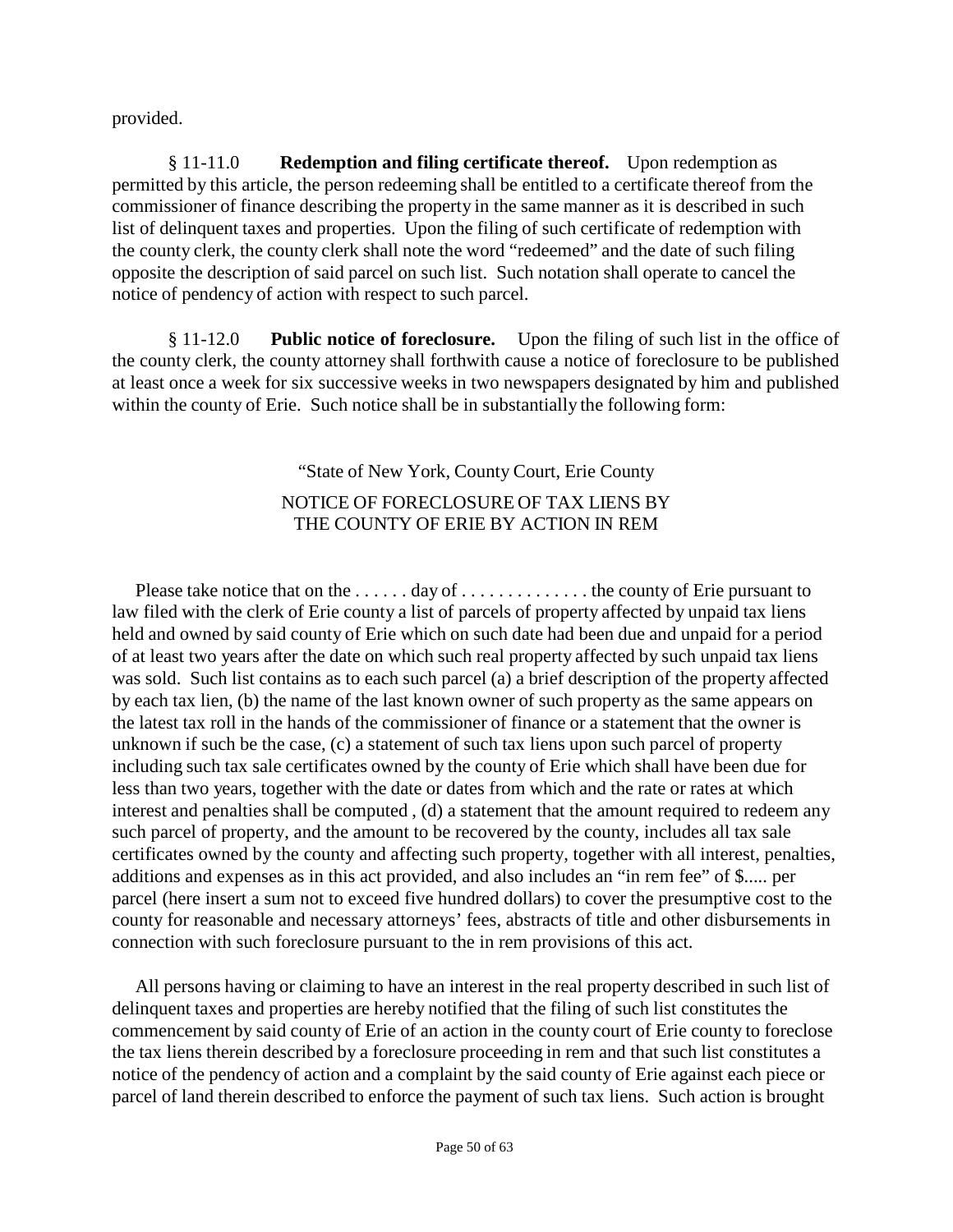against the real property only and is to foreclose the tax liens described in such list.

No personal judgment shall be entered herein against any owner for such taxes, assessments or other legal charges or any part thereof.

This notice is directed to all persons having or claiming to have an interest in the real property described in such list of delinquent taxes and property and such persons are hereby notified further that a certified copy of such list of delinquent taxes and property has been filed in the office of the commissioner of finance of said county of Erie and in the respective offices of each tax collector and a receiver of taxes and treasurers of the respective cities, towns and villages in which such listed real property is located, and will remain open for public inspection up to and including the . ..... day of .............., (here insert a date at least seven weeks from the date of the first publication of this notice) which date is hereby fixed as the last day for redemption.

And take further notice that any person having or claiming to have an interest in any such parcel of real property and the legal right thereto may on or before said date redeem the same by paying to the said commissioner of finance of Erie county the amount of all such unpaid tax liens thereon and in addition thereto all interest and penalties which are a lien against such real property computed to and including the date of redemption.

In the event that such taxes are paid by a person holding a lien of record against such property, the person so paying shall be entitled to have the tax liens affected thereby satisfied of record or to receive an assignment of such tax liens evidenced by a proper written instrument.

Any person having any right, title or interest in or lien upon any parcel of real property described in such list of delinquent taxes and properties may serve a duly verified answer upon the county attorney for the county of Erie setting forth in detail the nature and amount of his interest and any defense or objection to the foreclosure. Such answer must be filed in the office of the county clerk and served upon the county attorney within twenty days after the date above mentioned as the last day for redemption. In the event of failure to redeem or answer by any person having the right to redeem or answer, such person shall be forever barred and foreclosed of all his right, title, interest and equity of redemption in and to the parcel of real property described in such list of delinquent taxes and properties and a judgment in foreclosure may be taken by default.

Take further notice that the ownership by the county of the tax sale certificates set forth on such list of delinquent taxes and properties is conclusive evidence of the fact that the taxes, assessments or other legal charges represented thereby have not been paid to the county or assigned by it.

> . . . . . . . . . . . . . . . . . . . . . . . . . . . . Commissioner of Finance

. . . . . . . . . . . . . . . . . . . . . . . . . . Attorney for the County of Erie (Address)".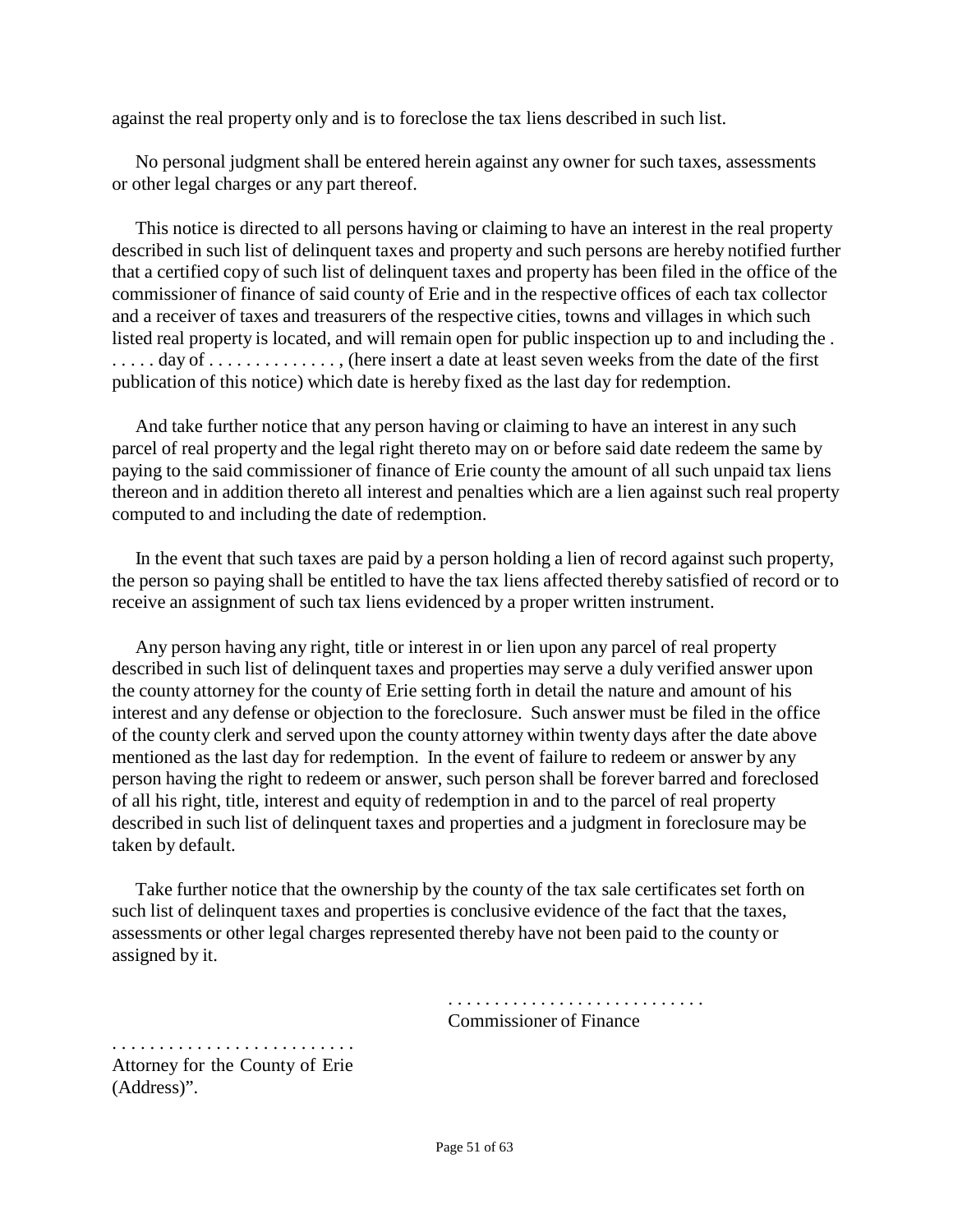§ 11-13.0 **Copy of notice to owner.** On or before the date of the first publication of the notice above set forth, a copy of such notice shall be posted in the office of the commissioner of finance and in the Erie County Hall and also in three other conspicuous places within each city, town or village in which the real property affected by such proceeding is situated. The county attorney shall cause a copy of such notice to be mailed to the last known address of each owner of property affected thereby as the same appears upon the current records and tax rolls in the office of the commissioner of finance, and in the event that the name or address of such owner does not appear in such records or rolls, such mailing shall be dispensed with and an affidavit establishing the absence of such name or address shall be made and filed in the office of the county clerk. There shall be inserted with or annexed to such notice a statement substantially as follows:

"To the party to whom the enclosed notice is addressed:

You are the presumptive owner or lienor of one or more of the parcels mentioned and described in the list referred to in the enclosed notice.

Unless the taxes and assessments and all other legal charges are paid, or answer is interposed, as provided by statute, such property will be sold at tax foreclosure as provided by the in rem provisions of the Erie county tax act. Dated:

> .................................................... Commissioner of Finance

Attorney for the County of Erie (Address)".

§ 11-14.0 **Notice to mortgagee or lienor.** At any time after the enactment of this act, any owner of real property in the county, any mortgagee thereof or any person having a lien or claim thereon or interest therein may file with the commissioner of finance a notice stating his name, residence, and post office address and a description of the parcel or parcels in which such person has an interest, which notice shall continue in effect for the purposes of this section for a period of two years, unless earlier cancelled by such person. The county attorney shall mail to each such person forthwith after the completion and filing of the list of delinquent taxes and posting as herein provided, a copy of the notice required under section 11-13.0 of this act and affecting such parcel or parcels; and shall also mail to each such person a copy of the notice of the sale of the real property affected by such list. Such notices shall be mailed to the last known address of such persons by registered or certified mail within sixty days. The failure of the county attorney to mail such notices as herein provided shall not affect the validity of any proceeding brought pursuant to the in rem provisions of this act.

§ 11-15.0 **Filing of affidavits.** Proof of filing, publication, posting, mailing or other acts required by the in rem provisions of this act shall be made by affidavit of the person or persons performing the same and shall be filed in the office of county clerk and shall, together with all other documents required by the in rem provisions of this act to be filed in the office of such county clerk constitute and become a part of the judgment roll in such in rem foreclosure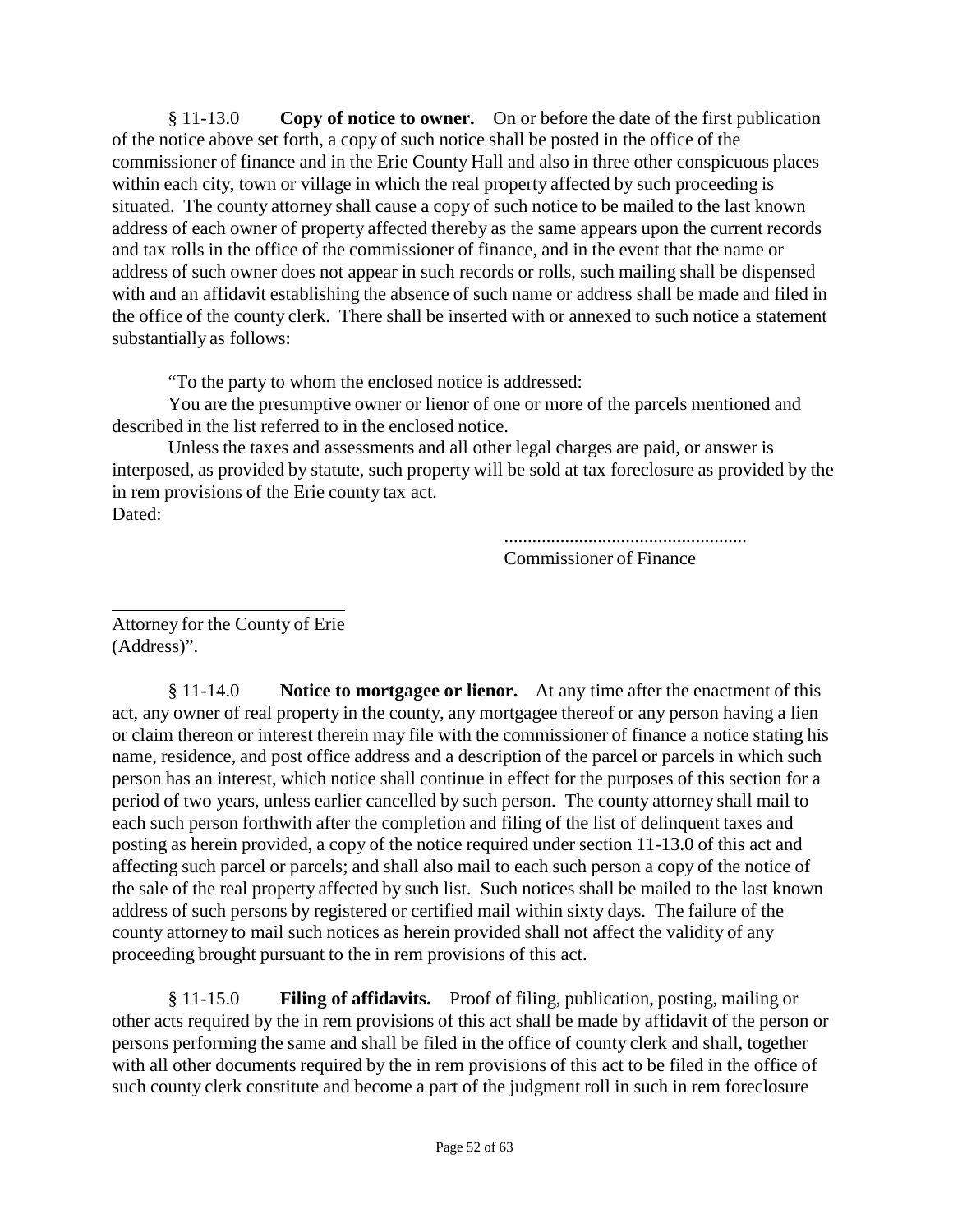action.

§ 11-16.0 **Trial of issues.** If a duly verified answer be served upon the county attorney within the period mentioned in the notice published pursuant to section 11-12.0 of this act, the court shall summarily hear and determine the issues raised by the complaint and answer in the same manner and under the same rules as it hears and determines other actions, except as herein otherwise provided.

§ 11-17.0 **Severance and preference for trial of issues.** Whenever an answer is interposed as herein provided, the answering defendant shall have an absolute right to a severance of the action as to any parcel or parcels of land in which he has pleaded an interest, upon written demand therefor filed with or made a part of his answer. The county may, as of right, procure a severance as to such parcel or parcels upon order with or without notice to the answering defendant. Any action brought pursuant to the in rem provisions of this act shall be given preference over all other causes and actions.

§ 11-18.0 **Presumption of validity; burden of proof.** It shall not be necessary for the county to plead or establish by proof the various steps, procedures and notices for the assessment and levy of the taxes, assessments or other lawful charges against the land set forth in the list of delinquent taxes and properties, and all such taxes, assessments or other lawful charges and the lien thereof shall be presumed to be valid. An answering defendant alleging any jurisdictional defect or invalidity in the tax or in the sale thereof must particularly specify in his answer such jurisdictional defect or invalidity and must affirmatively establish such defense.

§ 11-19.0 **Proceeding binding on infants and absentees.** The in rem provisions of this act shall apply to and be valid, effective and binding upon and with respect to all defendants and parties in interest even though one or more of them be infants, incompetents, absentees or non-residents of the state of New York.

§ 11-20.0 **Final judgment.** The court shall have full power to determine and enforce in all respects the priorities, rights, claims and demands of the several parties to such action as the same shall exist according to law, including the priorities, rights, claims, and demands of the defendants as between themselves, and to direct the sale of such lands and the distribution or other disposition of the proceeds of such sale. The order of priorities established by such judgment shall in all cases be in conformity with the provisions of section 9-10.0. of this act relating to priorities. The court shall further determine upon proof by affidavit or otherwise whether there has been due compliance by the county of Erie with the in rem provisions of this act and shall make its findings upon such proof.

§ 11-21.0 (Repealed - Chapter 789, Laws of 1944.)

§ 11-22.0 **Municipalities may agree on conveyance.** Where as to any parcel of land affected by an in rem foreclosure proceeding a city or village has an interest represented by tax liens or tax sale certificates, then and in that event the county and such city or village may enter into an agreement or agreements providing for the purchase of such property at such sale and the resale thereof as provided in section 14-2.0 of this act.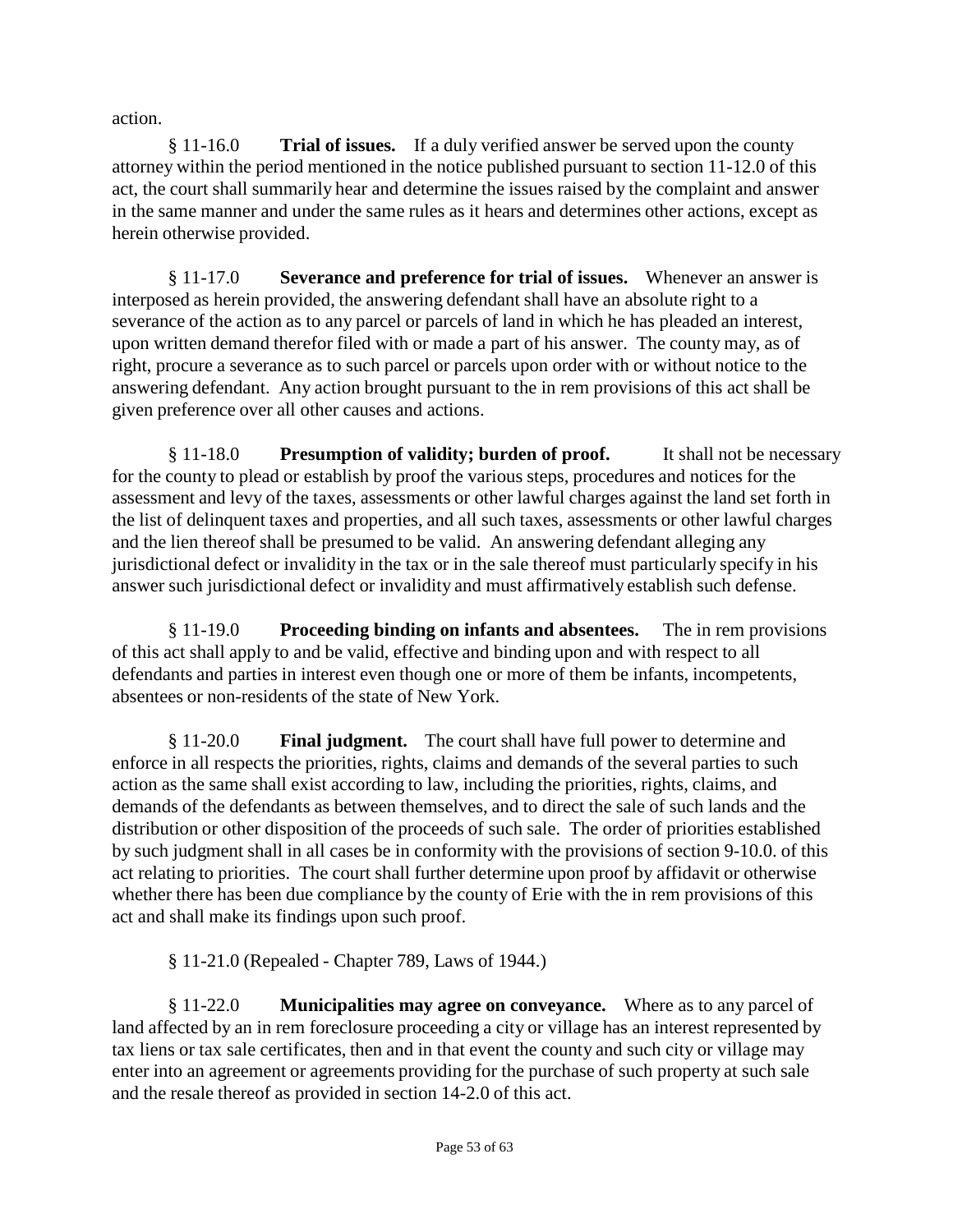§ 11-23.0 **Public sale; commissioner of finance to be referee.** The sale directed by the court shall be at public auction under the direction of the commissioner of finance who shall act as referee thereat. Public notice thereof shall be given once a week for at least three successive weeks in a newspaper published in the county of Erie. The commissioner of finance shall receive no fee or compensation for is services as such referee. The description of the parcel of land offered for sale in such notice shall be that contained in the list of delinquent taxes and properties or such other description of such parcel as the court in its judgment may direct.

§ 11-24.0 **Deed description as directed by court.** The judgment of foreclosure and sale pursuant to the in rem provisions of this act, shall direct the commissioner of finance as such referee to execute and deliver to the purchaser a deed conveying title to the parcel or parcels affected by such judgment and sold at such sale. The description used in such deed shall be that contained in the list of delinquent taxes and properties or such other description as the court in its judgment may direct.

§ 11-25.0 **Deed vests full title in grantee; exception.** Such conveyance shall vest full and complete title unless it shall be made subject to tax liens pursuant to agreement as in section 11-22.0 provided. Upon the execution and recording of such deed, the grantee shall be seized of an estate in fee simple absolute unless expressly made subject to the tax liens of the county or a city or village, as herein provided; and all persons, including the state of New York, infants, incompetents, absentees and non-residents who may have had any right, title, interest, claim, lien or equity of redemption in, to or upon such parcel of land, shall be forever barred and foreclosed of all such right, title, interest, claim, lien or equity of redemption. All of the provisions of sections 9-11.0, 9-12.0, 9-13.0, 9-14.0 and 9-15.0 shall apply to the proceedings under this article as though fully herein again set forth.

§ 11-25.1 **Conclusive presumption by deed; limitation.** Every deed given pursuant to the provisions of this article shall be presumptive evidence that the action and all the proceedings therein and all proceedings prior thereto from and including the assessment of the lands affected and all notices required by law were regular, were regularly had, taken and given, and in accordance with all provisions of law relating thereto. After two years from the date of recording such deed, such presumption shall be conclusive; except that as to such deeds, which were recorded on a date more than eighteen months prior to the date on which this section takes effect, such presumption shall become conclusive six months after this section takes effect. No action to set aside such deed may be maintained unless the action is commenced and a notice of pendency thereof is filed in the office of the clerk of the county prior to the time the presumption becomes conclusive as aforesaid.

#### § 11-26.0 **Report of sale and confirmation thereof not required.**

Notwithstanding the provisions of any general, special or local law to the contrary, it shall not be necessary for the commissioner of finance, as such referee, to make a report of his proceedings as such referee; nor shall it be necessary for the court to confirm by order or otherwise the proceedings of such commissioner of finance as such referee. In the event that such a sale shall result in a surplus as to any piece or parcel of land offered at such sale, such commissioner of finance as referee shall report the fact of such surplus to the court which shall direct the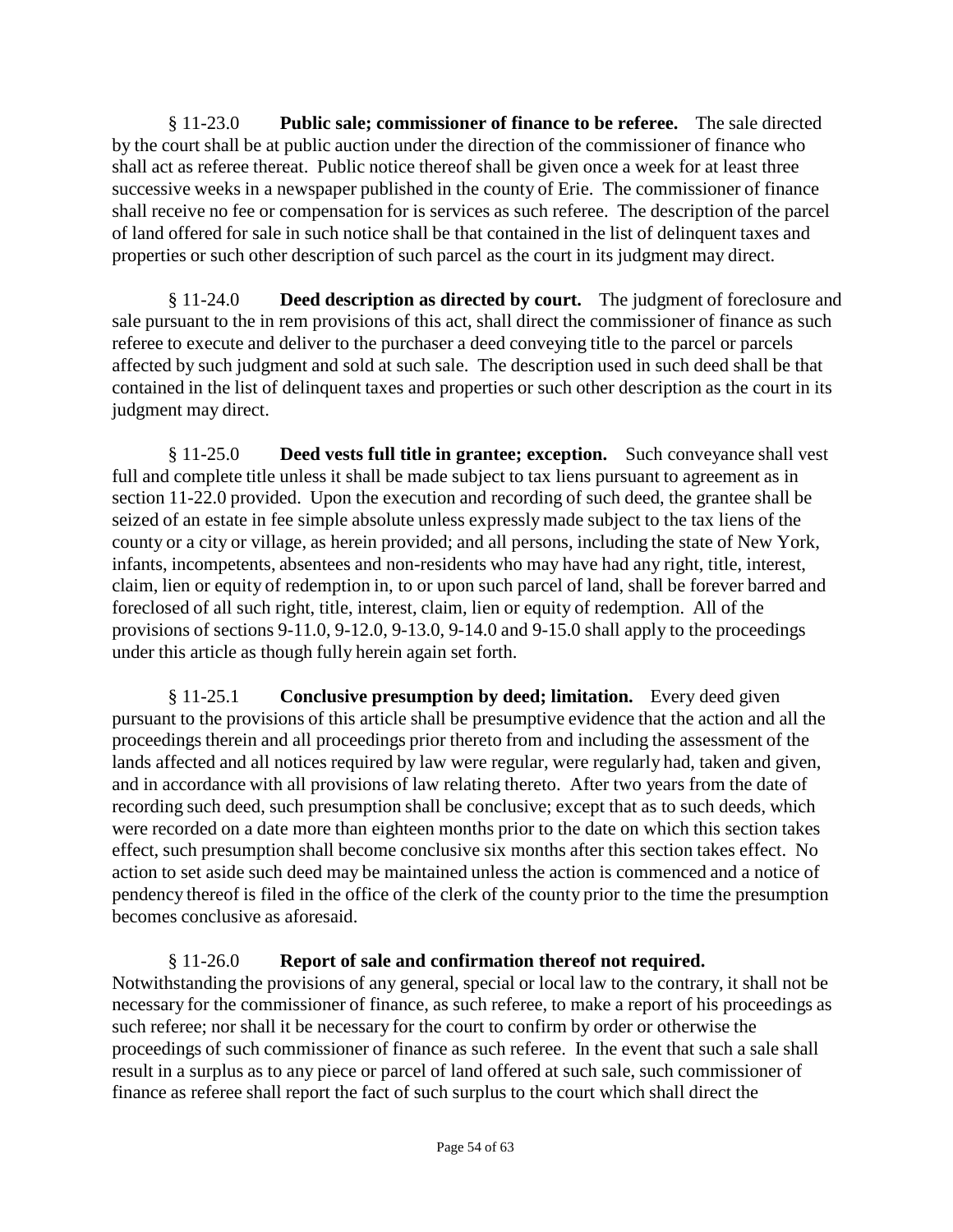commissioner of finance as referee to deposit such surplus in trust with the commissioner of finance for the benefit of whomsoever may be justly entitled thereto.

§ 11-27.0 **Remedies not conditional.** Proceedings to enforce collection of taxes by distress and sale of personal property or by other means of compulsory collection shall not be a condition precedent to the remedies provided by the in rem provisions of this act.

§ 11-28.0 **Writ of assistance.** Any party acquiring title to real property under and pursuant to the terms and provisions of this act shall be entitled to a writ of assistance, with the same force and effect as if such party had acquired the property by virtue of a mortgage foreclosure proceeding.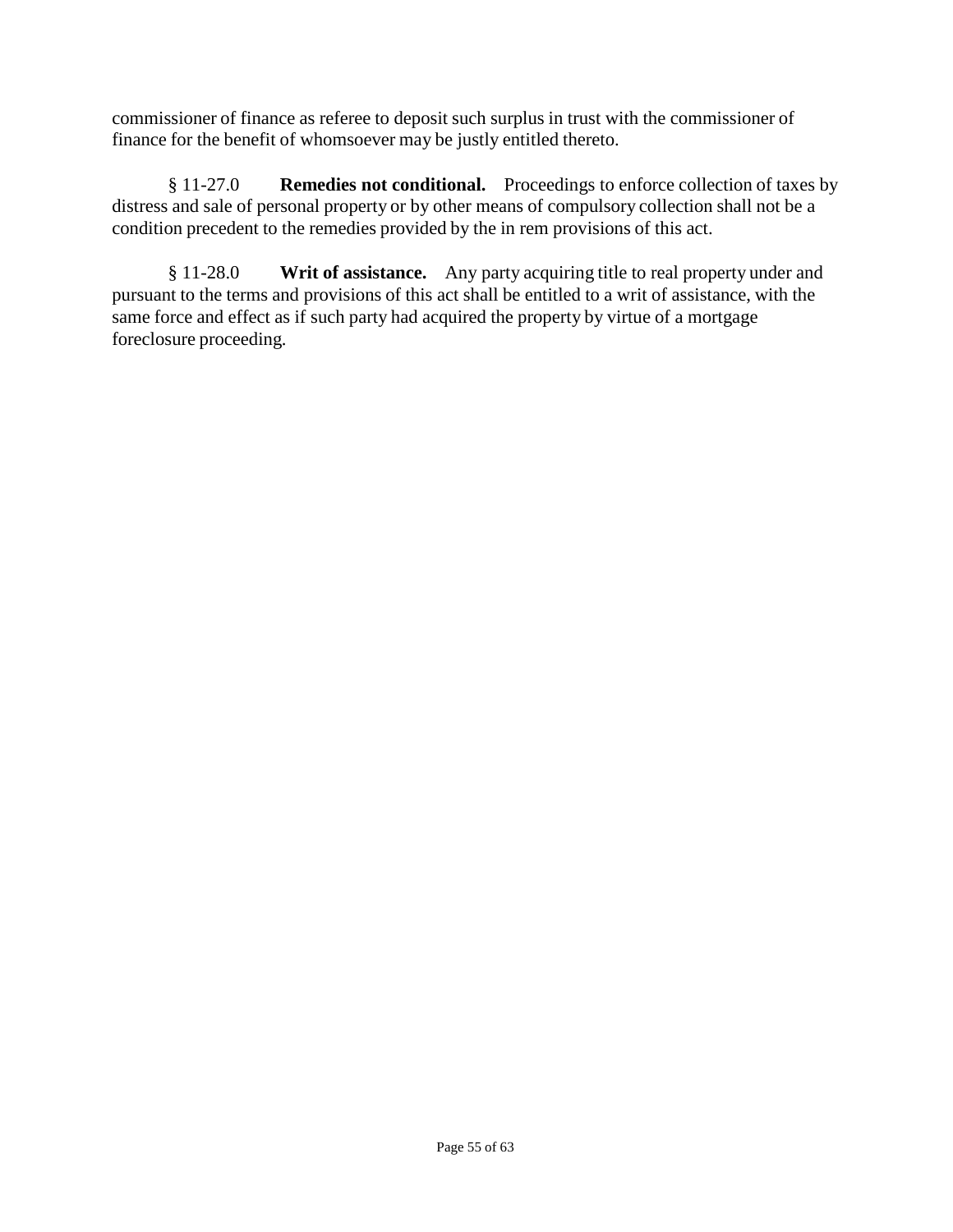# **ARTICLE XII COMPROMISE AND CANCELLATION OF TAXES**

| Section 12-1.0 | Board of supervisors may compromise or cancel taxes.              |
|----------------|-------------------------------------------------------------------|
| $12 - 2.0$     | Accounts with towns, fire and school district.                    |
| $12 - 3.0$     | Accounting period.                                                |
| $12 - 4.0$     | Board of supervisors to apportion amounts payable.                |
| $12 - 5.0$     | Treasurer to render statements.                                   |
| $12 - 6.0$     | Review of apportionment by certiorari.                            |
| $12 - 7.0$     | Town to raise amount and pay county treasurer.                    |
| $12 - 8.0$     | Fire district to raise amount and pay county treasurer.           |
| $12 - 9.0$     | School district to raise amount and pay county treasurer.         |
| $12 - 10.0$    | When account payable suit therefor or withholding same from other |
|                | funds.                                                            |

§ 12-1.0 **Board of supervisors may compromise or cancel taxes.** The board of supervisors may compromise and cancel unpaid county taxes and tax sales heretofore or hereafter levied or made and may also compromise and cancel any tax certificates held and owned by the county. In raising the deficiency caused by any compromise or cancellation of such taxes or tax sale certificates such board may adjust and apportion the amount of such deficiency or any part thereof to the several towns and districts of the county as shall be just, taking into consideration the extent to which such town or district has been benefited by such taxes; provided, however, that no accumulation of interest, fees or penalties subsequent to the date of sale of any such uncollected tax or tax sale certificate shall be charged back to any town or district, but the same shall be a general county charge.

§ 12-2.0 **Accounts with towns, fire and school districts.** It shall be the duty of the commissioner of finance to keep a record of all county taxes and tax sales and of all tax sale certificates cancelled or compromised by such board. Such record shall be in the form of debtor and creditor with each town, fire district and school district in the county and, among other things, shall show in appropriate columns the name of the reputed owner of the real property against which the tax was levied; a description of the real property sufficient to identify it; the amount of the tax, and if any part thereof is an unpaid school tax, the amount of the school tax unpaid on the county tax roll; the amount, if any, paid in compromise of the tax; and the amount necessary to be paid by the town, fire district or school district to reimburse the county on account of the cancelled or compromised tax. The commissioner of finance shall transmit his transcript of such record to the Erie county legislature on or before the second Tuesday of February of each year.

§ 12-3.0 **Accounting period.** The accounting period between the county and the several towns, fire districts and school districts therein shall begin on the first day of January and end on the succeeding thirty-first day of December in each year.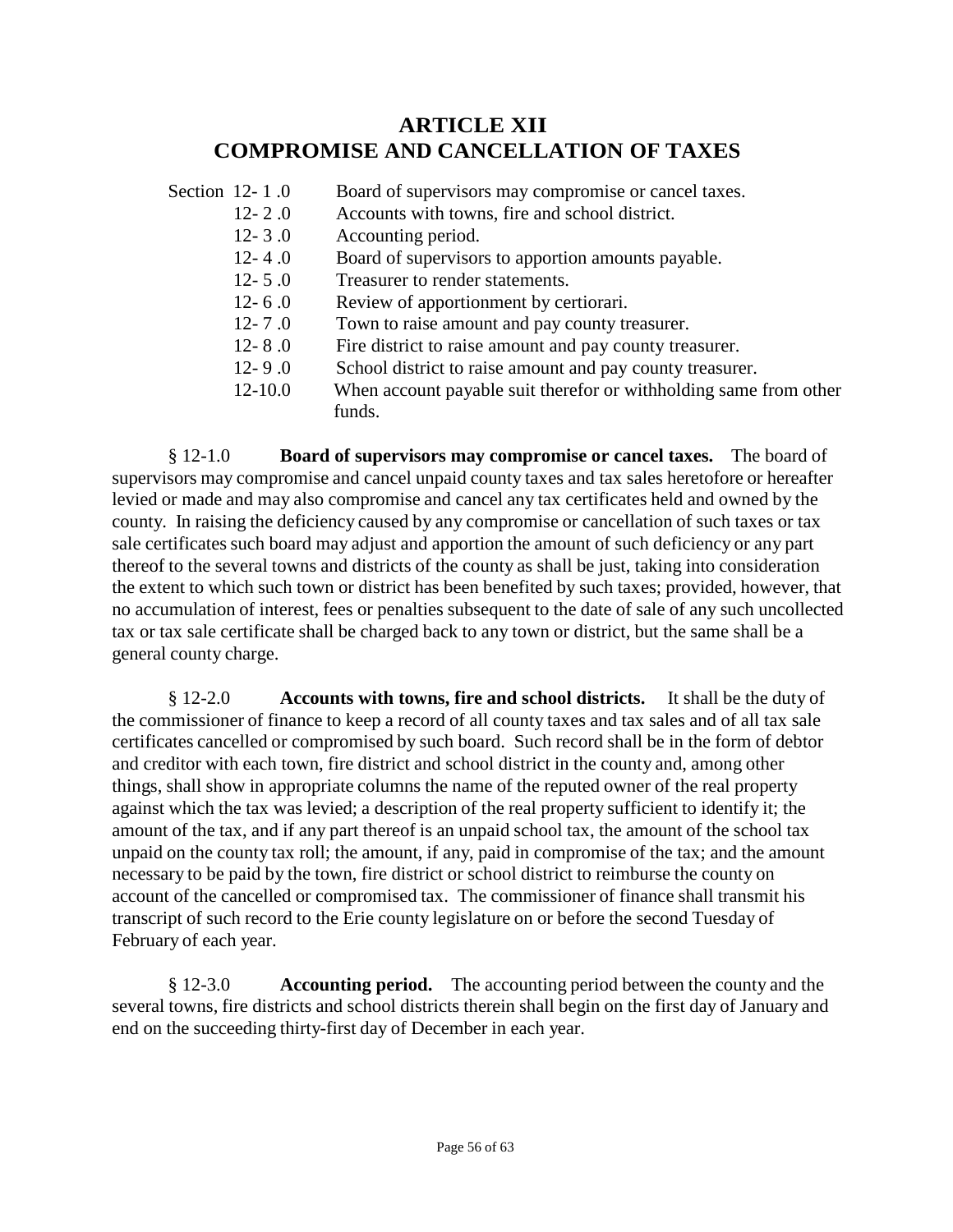§ 12-4.0 **Board of supervisors to apportion amounts payable.** The board of supervisors, on or before the first day of March in each year shall apportion the amount payable to the county by each town, fire district or school district on account of taxes, tax sales and tax sale certificates cancelled or compromised by the board during the previous accounting period.

§ 12-5.0 **Commissioner of finance to render statements.** The commissioner of finance on or before the tenth day of March in each year shall file with each such town, fire district and school district an annual itemized statement of the amounts so apportioned and due the county from such town or districts.

§ 12-6.0 **Review of apportionment by certiorari.** If any town, fire district or school district shall question the amount of any apportionment to be paid by it to the county, it may review the amount so apportioned by certiorari pursuant to the provisions of article seventyeight of the civil practice act within thirty days after the statement with respect thereto is so filed, but nothing herein contained shall authorize or empower such a town or district to contest the right of the county to cancel or compromise any such taxes, tax sales or tax sale certificates shown by such statement.

§ 12-7.0 **Town to raise amount and pay commissioner of finance.** The amount apportioned to and payable by the town or such an amount as shall be finally fixed by the court, shall be included and raised by tax in the next ensuing annual tax levy on behalf of such town and when collected or received shall be paid to the town supervisor and by him paid to the commissioner of finance. The town board shall annually certify to the Erie county legislature the amount chargeable to the town at large and the amount chargeable to each special improvement district therein, at the same time and in the same manner as town budgets and annual estimates are certified to the Erie county legislature for the purpose of levying the tax therefor. The Erie county legislature shall levy, assess and spread upon all taxable real property in the town the amount certified to it to be borne by the town at large, and shall levy, assess and spread upon all real property located in each special improvement district liable to assessment, the amount certified to it to be borne by such district. Such taxes and assessments shall be levied and collected in the same manner as other town and special district taxes are levied and collected.

§ 12-8.0 **Fire district to raise amount and pay county commissioner of finance.**  The amount apportioned to and payable by the fire district or such an amount as shall be finally fixed by the court, shall be included in the next ensuing annual statement of expenditures to be filed by such fire district with the town board and the supervisor of the town in which such fire district is located. The Erie county legislature shall levy, assess and spread the said amount in the same manner and at the same time as it levies, assesses and spreads such annual statement of fire district expenditures; and such amount when collected or received, shall be paid to the town supervisor and by him paid over to the commissioner of finance.

§ 12-9.0 **School district to raise amount and pay commissioner of finance.** The amount apportioned to and payable by the school district or such amount as shall be finally fixed by the court shall be included in the next ensuing annual budget of such school district and raised by tax upon all taxable real property therein in the manner provided in this act for the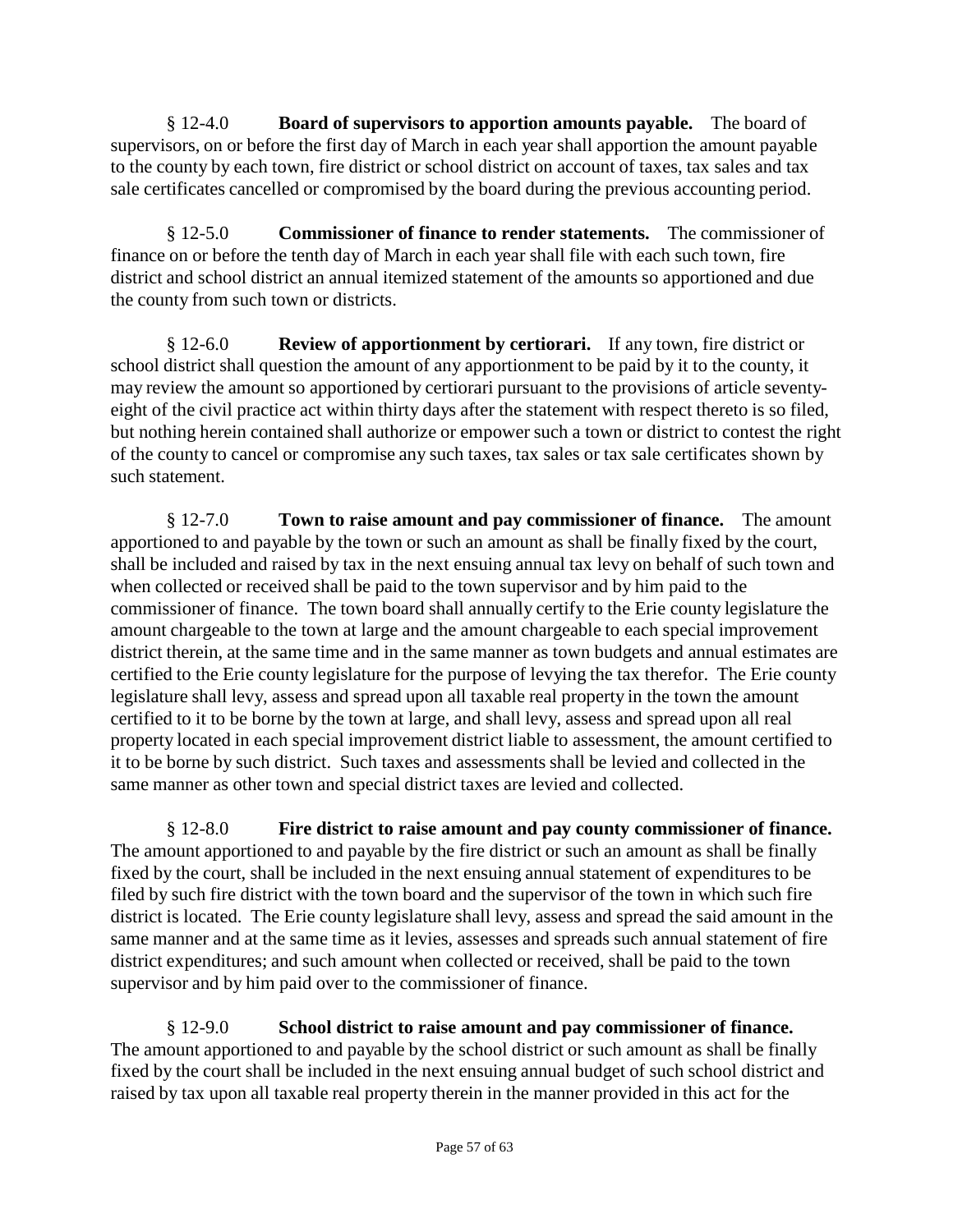levying and raising of school district taxes, and when collected such amount shall be paid by the school treasurer to the commissioner of finance.

§ 12-10.0 **When account payable; suit therefor or withholding same from other funds.** Moneys, if any, payable to the county pursuant to this article, which shall remain unpaid for sixty days after the ensuing annual settlement date, or any extension of such settlement date between the commissioner of finance and the town collectors or receivers of taxes, whether or not a tax or taxes shall have been levied therefor, may be recovered in a civil action against the town, the district or school district in default; or the commissioner of finance in his discretion may deduct the amount or any portion of such unpaid amount from any state or other moneys paid to or received by the commissioner of finance for repayment to such town or district in default.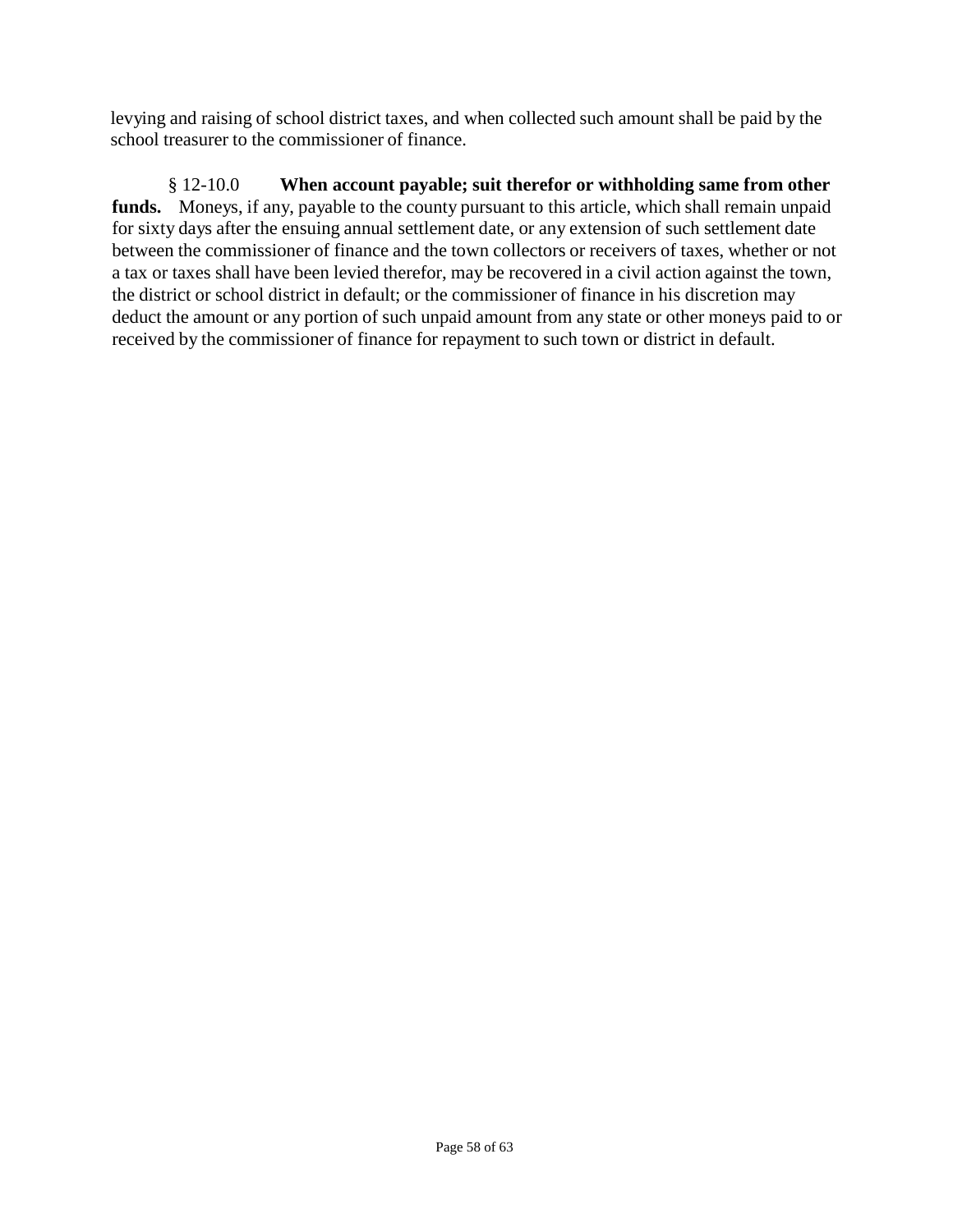# **ARTICLE XIII COUNTY TREASURER**

| Section 13-1.0 |            | Election of treasurer.                   |
|----------------|------------|------------------------------------------|
|                | $13 - 2.0$ | Salary of treasurer.                     |
|                | $13 - 3.0$ | Treasurer to account for fees.           |
|                | $13 - 4.0$ | Report by treasurer.                     |
|                | 13.5.0     | Treasurer may appoint deputy and clerks. |
|                | $13 - 6.0$ | Duty of deputy treasurer.                |
|                |            |                                          |

§ 13-1.0 **Election of treasurer.** There shall continue to be elected, as provided by law, a county treasurer who shall hold his office for a term of three years from and including the first day of January succeeding his election, and who shall perform the duties of the county treasurer prescribed by law and by this act.

§ 13-2.0 **Salary of treasurer.** Such treasurer shall receive as his sole compensation an annual salary to be fixed by the board of supervisors prior to the election of such treasurer. Such annual salary so fixed shall not be increased or diminished as to such treasurer during the term for which he shall be elected.

§ 13-3.0 **Treasurer to account for fees.** Every treasurer, whether elected or appointed to fill a vacancy in such office, is hereby expressly prohibited from receiving or retaining for his own use any compensation, percentage or commission allowed for receiving or disbursing state moneys, or for receiving, disbursing or investing moneys by order or direction of any court, or any fees, interest or charges paid to such treasurer on account of the collection of taxes, the deposit of state, county or other funds, or from any source whatever in his official capacity. Such treasurer shall receive on behalf of and credit to the county all taxes, collections, commissions, allowances, percentages, fees, charges, interest and all other moneys allowed or payable to him by law except his salary and redemption of tax sales certificates owned by persons other than the county.

§ 13-4.0 **Report by treasurer.** It shall be the duty of the treasurer to make and file with the clerk of the board of supervisors, on or before the fifteenth day of January of each year, a full and complete statement verified by him, of all moneys so received during the fiscal year last past, for charges, fees, commissions, percentages, allowances and interest, showing in detail the separate amounts so received, the sources from which received, and that the same has been by him credited to the county as herein provided. Any failure to make and file such statement, or the wilful omission of any item therefrom as herein required, shall be adjudged a misdemeanor and shall be punished as such, and upon conviction thereof such treasurer's office shall become vacant.

§ 13-5.0 **Treasurer may appoint deputies and clerks.** The treasurer may, and he hereby is authorized and empowered to appoint and at his pleasure remove, deputies and one or more clerks who shall take their oaths of office before, and file the same with, such treasurer. Such treasurer may require of each of them such bonds as may be satisfactory to him and shall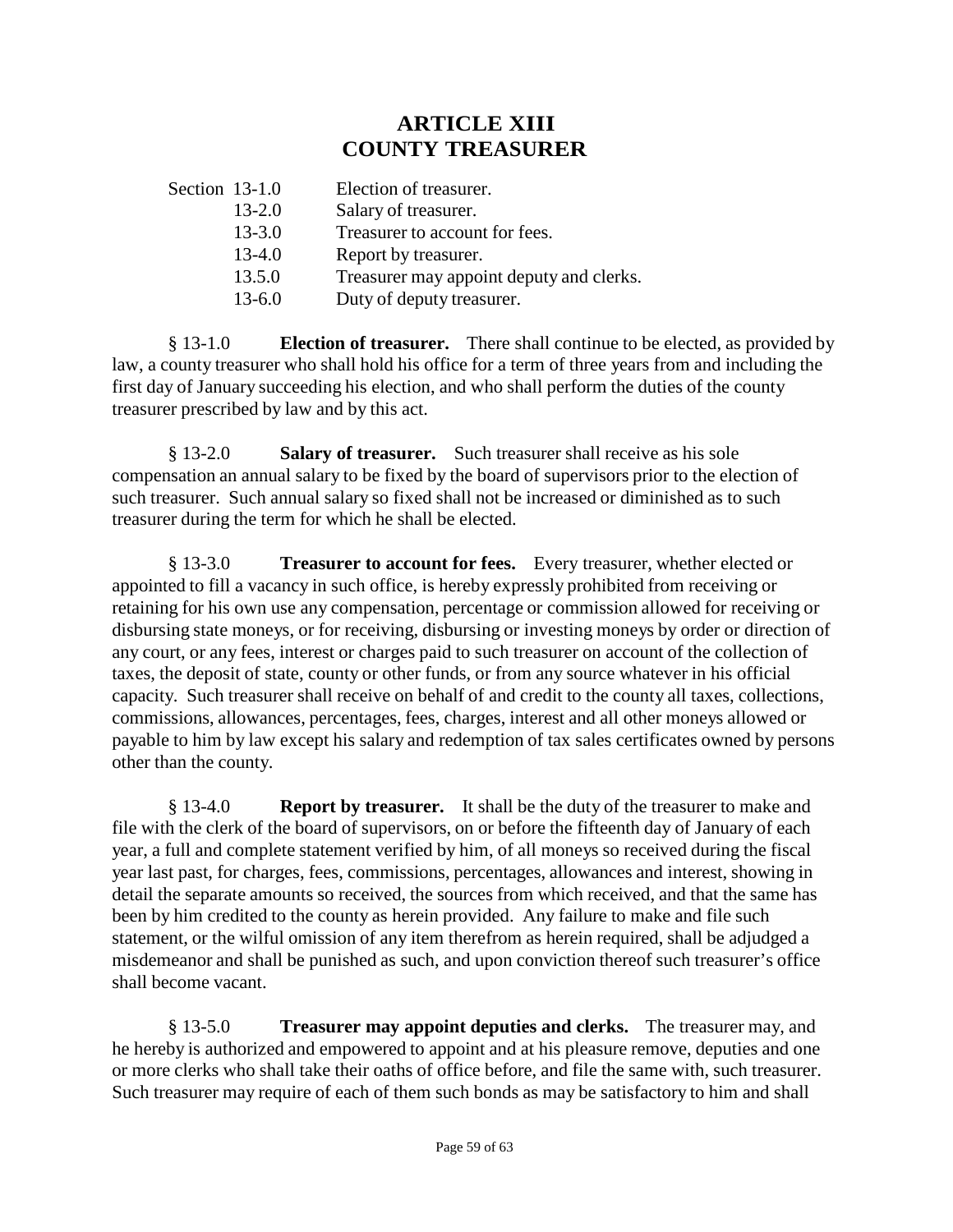be responsible to the county for their integrity and for the faithful discharge of their duties. Such deputies and clerks shall receive as their sole compensation such salaries as shall be fixed by the board of supervisors.

§ 13-6.0 **Designation and duty of deputy treasurer.** The county treasurer shall cause a designation in writing to be filed with the clerk of the board of supervisors of the county of Erie, naming the deputy county treasurer who, during the absence or inability of the county treasurer to act, shall perform all the duties and possess all the powers of the county treasurer, and the undertaking of the treasurer shall cover the acts and defaults of such deputy. If a vacancy occurs in the office of treasurer the deputy treasurer so designated shall, upon giving an undertaking as required by section one hundred forty of the county law, continue in office with all the powers and duties of the treasurer, until a county treasurer has been appointed pursuant to law.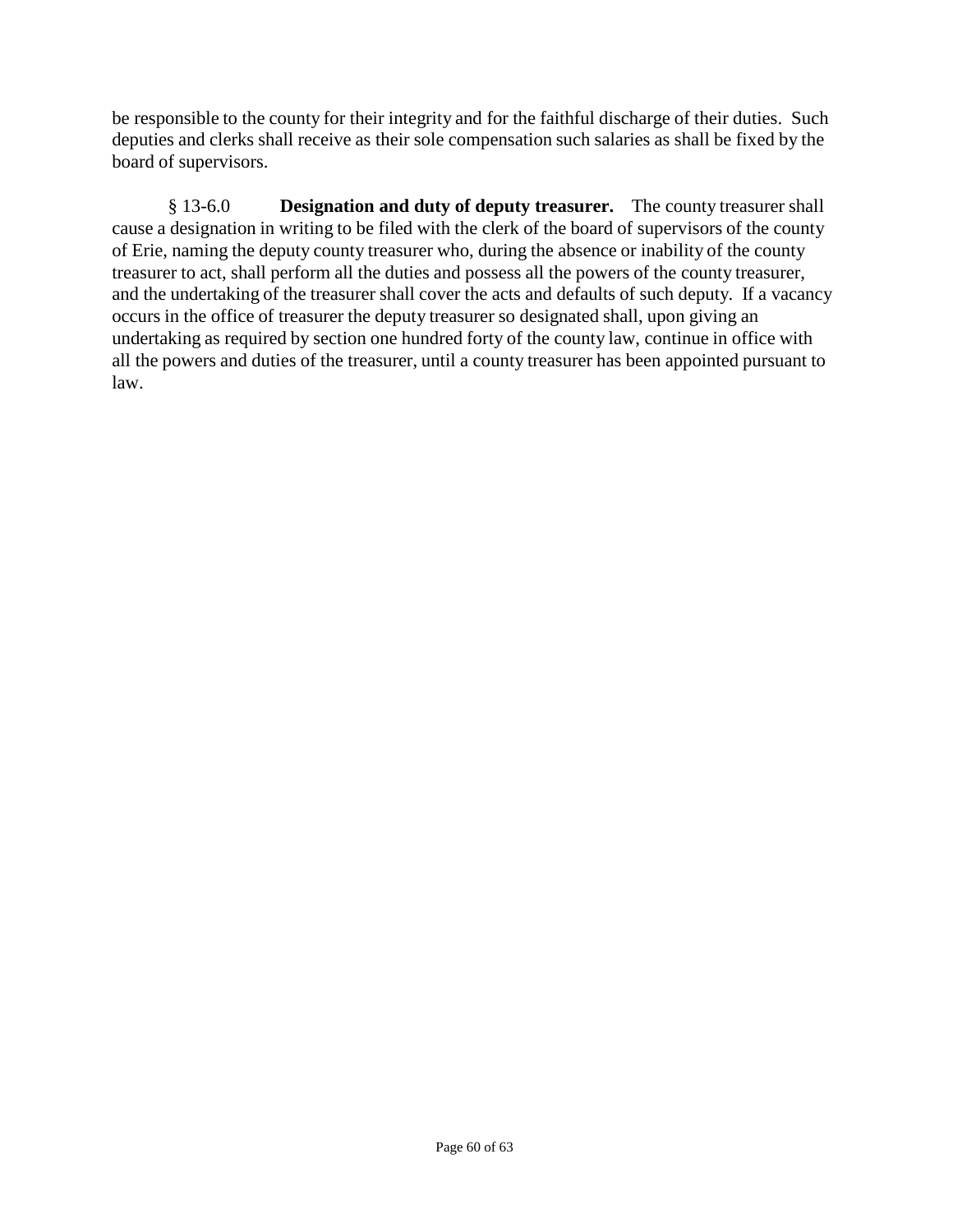# **ARTICLE XIV GENERAL PROVISIONS**

| Section $14-1.0$ | Resale of tax foreclosed lands.                     |
|------------------|-----------------------------------------------------|
| $14 - 2.0$       | Agreements between county and other municipalities. |
| $14 - 3.0$       | School tax collector.                               |
| $14 - 4.0$       | School district treasurer.                          |
| $14 - 5.0$       | Collector to turn over records and money.           |
| $14 - 6.0$       | Separability.                                       |
| $14 - 7.0$       | Laws repealed.                                      |
| $14 - 8.0$       | When general law applied.                           |
| $14-9.0$         | When to take effect.                                |
|                  |                                                     |

§ 14-1.0 **Resale of tax foreclosed lands.** Notwithstanding the provisions of any general, special or local law to the contrary, the county may sell, convey, lease or exchange any real property acquired by it pursuant to the provisions of this act, regardless of whether such acquisition was by means of foreclosure of tax liens as in a mortgage foreclosure proceeding or by means of the in rem provisions of this act, or by voluntary conveyance in lieu of foreclosure. Such sale, conveyance, lease or exchange may be made either with or without advertising for bids and at either public or private sale, and upon such terms as the board of supervisors may see fit to impose. No such sale, conveyance, lease or exchange shall be made unless and until the same shall have been directed by a majority vote of the board of supervisors. All sales, conveyances, leases and exchanges of such lands heretofore made by the county are hereby specifically validated, ratified and confirmed.

§ 14-2.0 **Agreements between county and other municipalities.** Notwithstanding the provisions of any other general, special or local law to the contrary, the county of Erie and the cities and villages located within such county may, pursuant to resolution of their respective governing bodies enter into agreements with each other with respect to any parcel of property which is the subject of any tax foreclosure proceeding and upon which they respectively own tax liens, pursuant to which such county, city or village may acquire the title to such real property at foreclosure sale and hold the same for the benefit of itself and the other municipalities and providing for the disposition of the proceeds of a resale of such property so acquired upon terms established by such agreements.

§ 14-3.0 **School district tax collector.** Each school district tax collector in any school district within the county shall hold his office until the expiration of the term for which he was elected or appointed; but where a school district elects, pursuant to the provisions of article five that its taxes be collected by the town collector or receiver of taxes, the office of school district tax collector shall not be filled at the annual meeting at which the election to so collect school district taxes is made.

§ 14-4.0 **School district treasurer.** In each school district there may be elected or appointed annually a school district treasurer; and all of the provisions of law applicable to the office of school district treasurer, not in conflict with the provisions of this act, shall apply to such treasurer. The compensation of such treasurer shall be fixed at such annual meeting and shall be a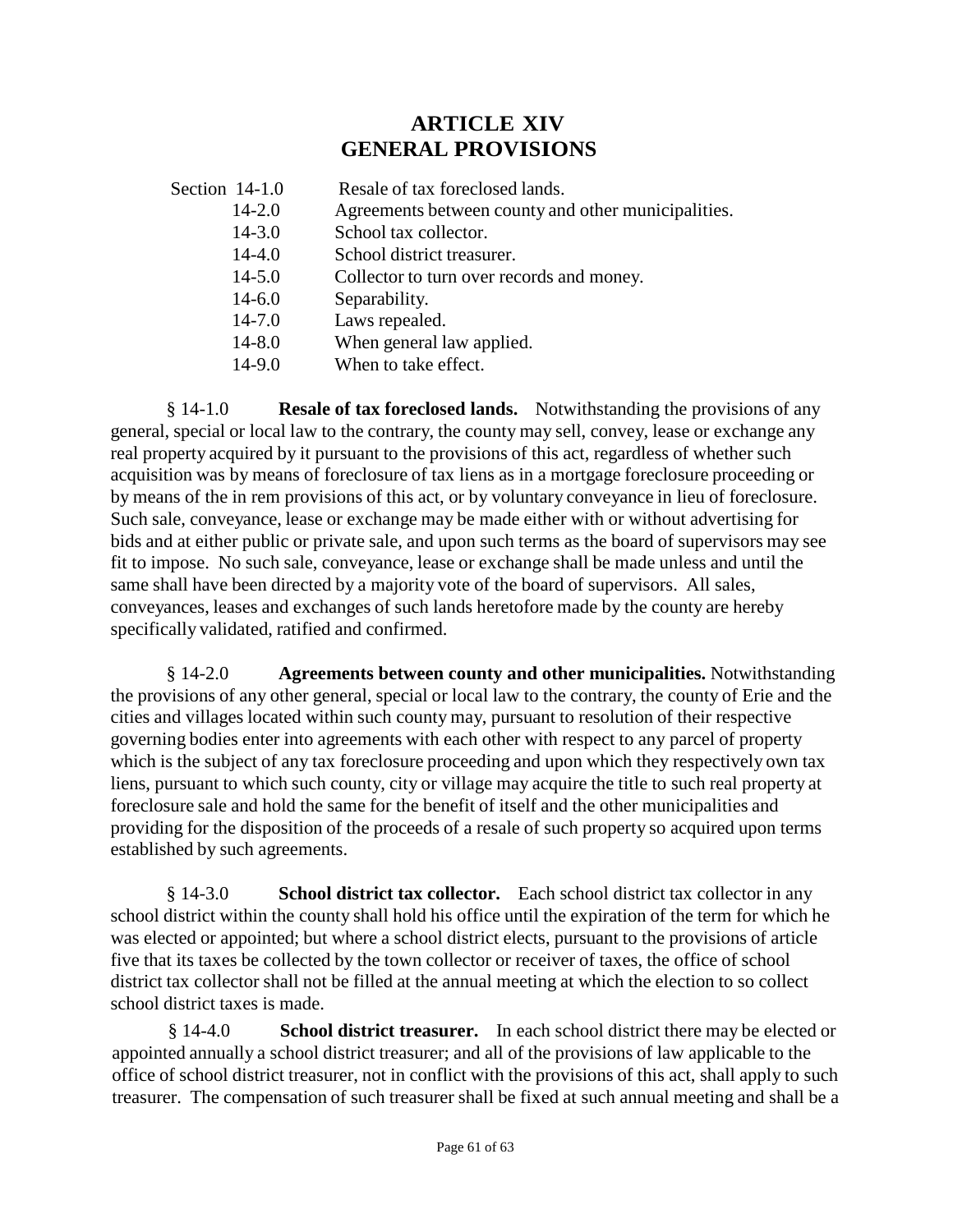proper school district charge.

§ 14-5.0 **Collector to turn over records and money.** In every case where a school district tax collector is not elected at an annual school district meeting, the school district tax collector last acting as such collector shall turn over to the school district treasurer all books, records, papers and moneys in his hands within five days after such annual school district meeting.

§ 14-6.0 **Separability.** In any clause, sentence, paragraph, section or part of this act shall be adjudged by any court of competent jurisdiction to be invalid, such judgment shall not affect, impair or invalidate the remainder thereof, but shall be confined in its operation to the clause, sentence, paragraph, section or part thereof directly involved in the controversy in which such judgment shall have been rendered.

§ 14-7.0 **Laws repealed.** Chapter 162 of the laws of 1859; chapter 440 of the laws of 1860; chapter 557 of the laws of 1881; chapter 74 of the laws of 1882; chapter 496 of the laws of 1883; chapter 135 of the laws of 1884; chapter 878 of the laws of 1896; chapter 205 of the laws of 1901; chapter 217 of the laws of 1906; chapter 222 of the laws of 1908; chapter 383 of the laws of 1909; chapter 672 of the laws of 1910; chapter 721 of the laws of 1928; chapter 539 of the laws of 1929; chapter 155 of the laws of 1931; chapter 156 of the laws of 1931 and chapter 255 of the laws of 1931; chapter 635 of the laws of 1933; chapter 664 of the laws of 1933; chapter 825 of the laws of 1933; chapter 9 of the laws of 1934; chapter 299 of the laws of 1934; chapter 340 of the laws of 1934; chapter 628 of the laws of 1934; chapter 275 of the laws of 1936, except so much of section four thereof as amends section thirty-two (e) of chapter 383 of the laws of 1909; chapter 118 of the laws of 1937; chapter 177 of the laws of 1937; chapter 239 of the laws of 1937; chapter 709 of the laws of 1937; chapter 749 of the laws of 1937; chapter 750 of the laws of 1937; chapter 401 of the laws of 1938; chapter 492 of the laws of 1940 and chapter 770 of the laws of 1940, and all acts amendatory thereof and supplemental thereto are hereby repealed; and all acts and parts of acts inconsistent with the provisions of this act are hereby repealed so far as respects the county of Erie; but such repeal shall not revive any act already repealed nor affect any act done or right accrued contingent, inchoate, or consummate, or any suit, proceeding or prosecution had or commenced, or any penalty incurred, prior to the passage of this act.

§ 14-8.0 **When general law applies.** Where no provision on the subject is made in this act or cannot be fairly inferred therefrom, all of the general provisions of the tax law of the state of New York in relation to the assessment, levy and collection of taxes and the enforcement thereof shall, so far as they are applicable, govern such assessment, levy and collection of taxes and the enforcement thereof in the county of Erie.